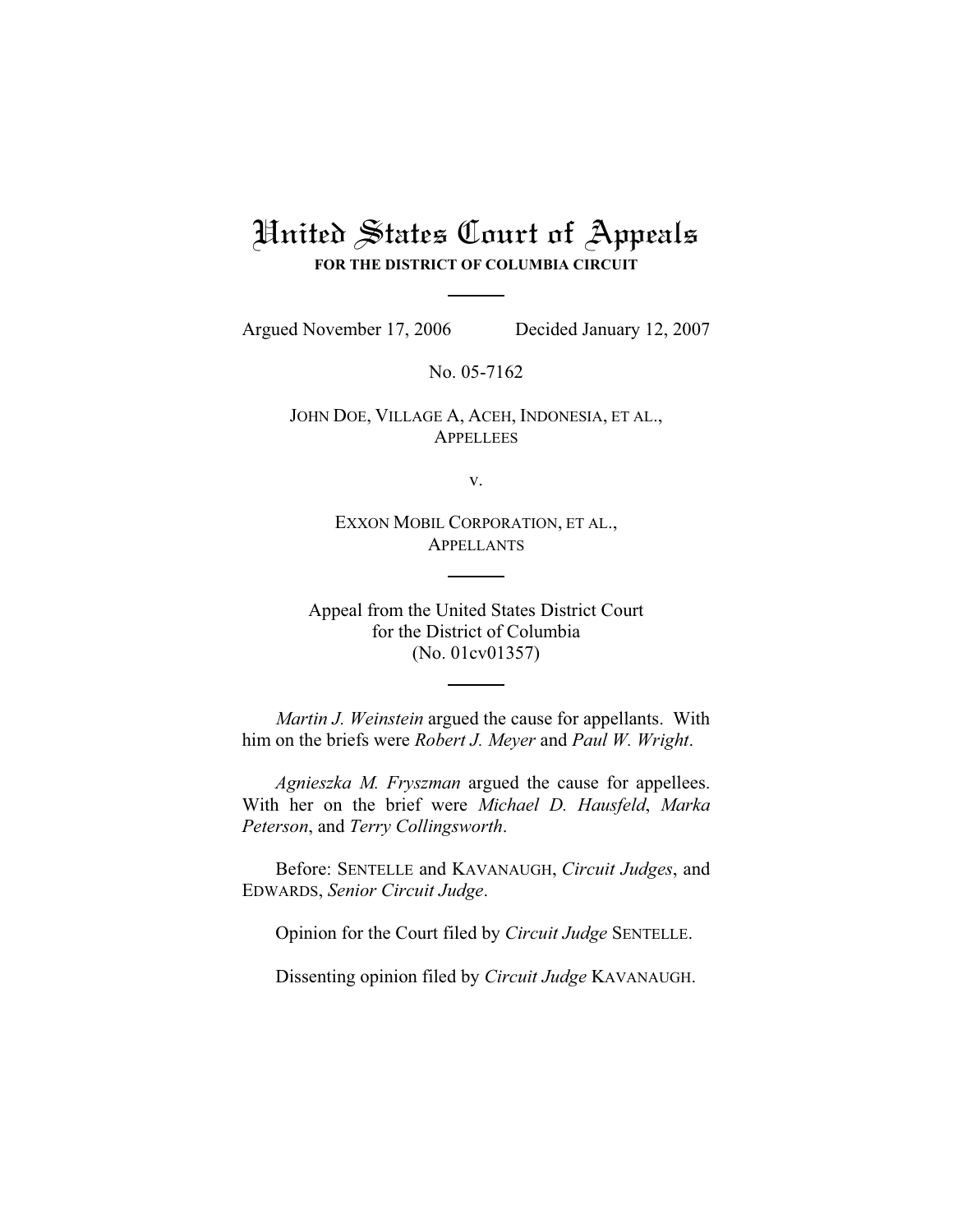SENTELLE, *Circuit Judge*: Exxon Mobil Corporation and several of its wholly-owned subsidiaries (hereinafter "Exxon") appeal from a district court order denying their motion to dismiss. Exxon argues that the district court should have granted the motion to dismiss because the plaintiffs' claims are non-justiciable political questions. We need not reach the merits of Exxon's arguments because we do not have jurisdiction over this appeal. In the alternative, Exxon has requested that we treat its appeal as a petition for a writ of mandamus compelling the district court to dismiss these claims. We deny this petition because Exxon has not established a "clear and indisputable" right to have the plaintiffs' claims dismissed.

**I.**

Pursuant to a contract with the Indonesian government, Exxon operates a large natural gas extraction and processing facility in the Aceh province of Indonesia. The plaintiffsappellees are eleven Indonesian villagers from Aceh who allege that Exxon's security forces committed murder, torture, sexual assault, battery, false imprisonment, and other torts. Plaintiffs allege that these security forces were comprised exclusively of members of the Indonesian military, and that Exxon retained these soldiers as guards for the natural gas facility even though Exxon was aware that the Indonesian army had committed human rights abuses in the past. Plaintiffs also allege that these security forces acted under the "direction and control" of Exxon, and that Exxon provided "weapons, funding, military equipment, and other supplies" to these soldiers.

On June 11, 2001, the plaintiffs sued Exxon and PT Arun LNG Company (an unrelated entity) in United States District Court for the District of Columbia. Plaintiffs sought relief under the Alien Tort Statute and the Torture Victims Protection Act. They also brought common law tort claims for wrongful death,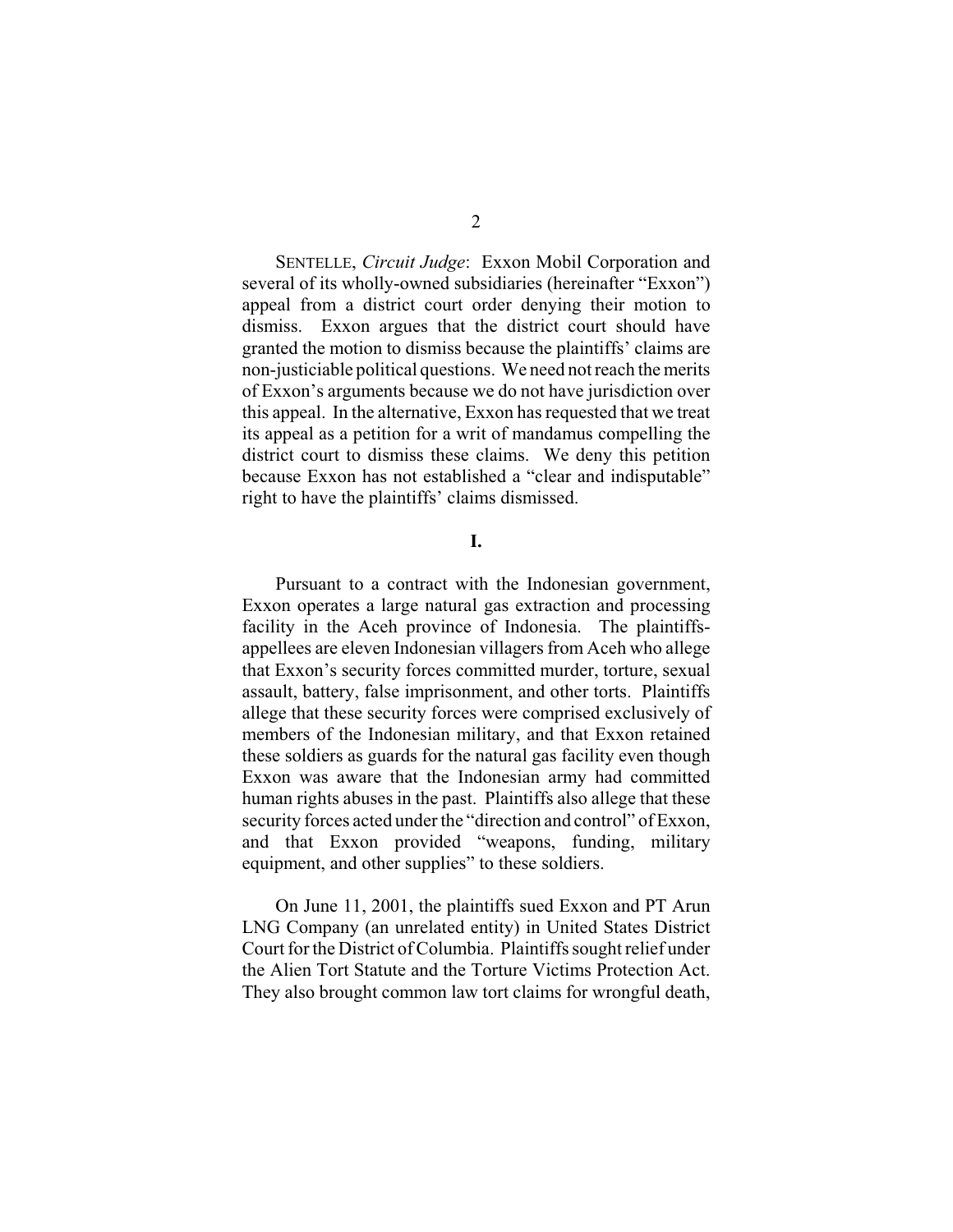assault, battery, arbitrary arrest and detention, false imprisonment, intentional and negligent infliction of emotional distress, negligence (in hiring and supervision), and conversion. Their complaint seeks compensatory and punitive damages, declaratory relief, attorneys' fees, and an injunction prohibiting the defendants from engaging in similar conduct in the future. The defendants did not answer the complaint; rather, in October 2001, they moved to dismiss the complaint on the grounds that the plaintiffs' claims are non-justiciable political questions.

While the motion to dismiss was pending, the district court solicited the State Department's opinion about whether adjudication of the plaintiffs' claims would interfere with U.S. foreign policy interests. On July 29, 2002, the Legal Adviser to the State Department filed a letter with the district court stating that this litigation "would in fact risk a potentially serious adverse impact on significant interests of the United States." In particular, the State Department was concerned that this suit would harm relations with Indonesia – a key ally in the war on terrorism – and that it would discourage foreign investment in Indonesia. However, the letter also stated that these potential effects on U.S.-Indonesian relations "cannot be determined with certainty." The letter noted that:

Much of this assessment is necessarily predictive and contingent on how the case might unfold in the course of litigation. E.g., the nature, extent, and intrusiveness of discovery; the degree to which the case might directly implicate matters of great sensitivity to the Government of Indonesia ["GOI"] and call for judicial pronouncements on the official actions of the GOI with respect to the conduct of its military activities in Aceh; the effect that a decision in favor of plaintiffs might encourage secessionist activities in Aceh and elsewhere in Indonesia; whether the case were to go to a jury and, if so whether a substantial monetary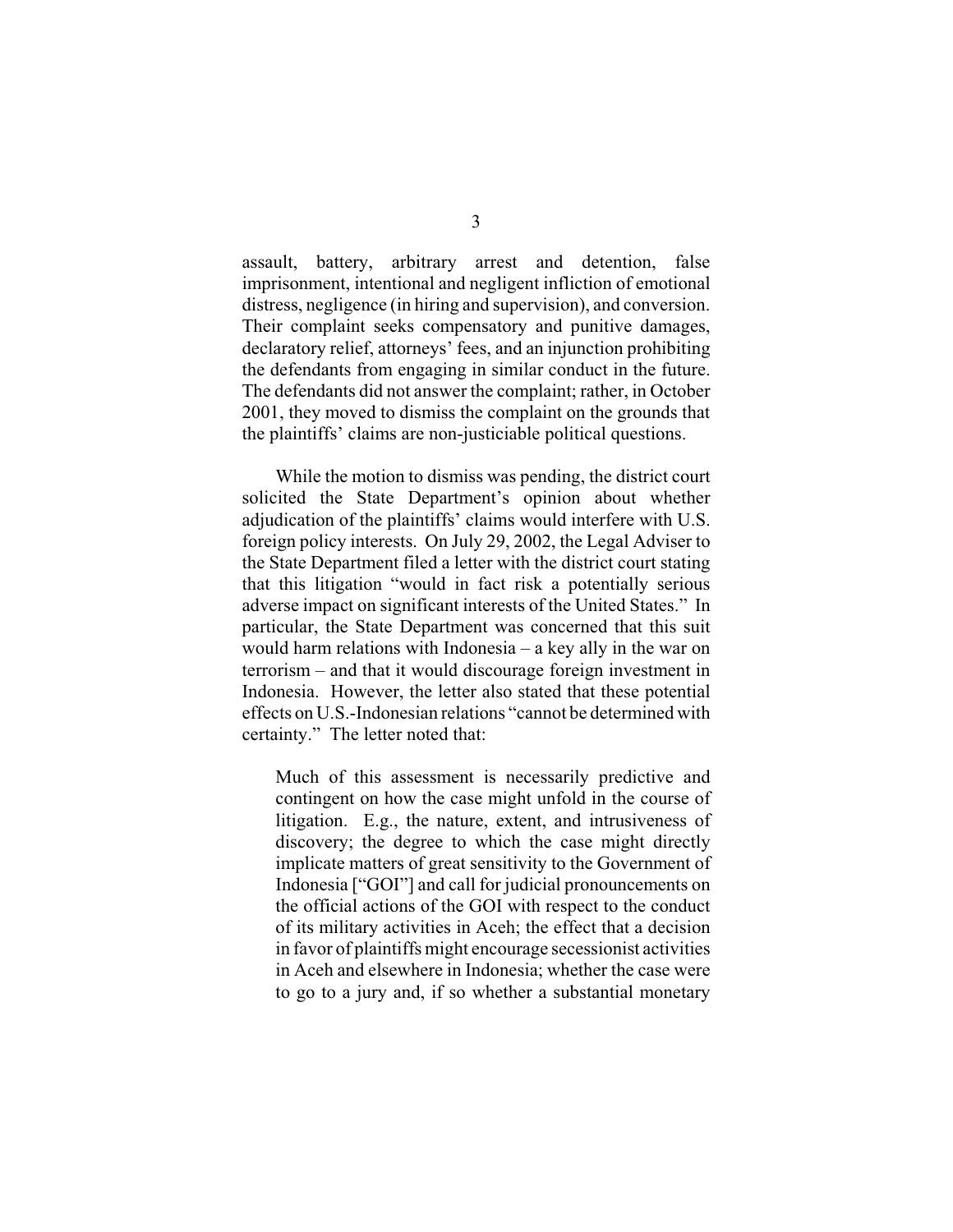award were to be imposed on Exxon Mobil; how other large commercial interests might interpret such a judgment when making investment decisions in Indonesia.

The State Department also attached a letter from the Indonesian ambassador stating that Indonesia "cannot accept" a suit against an Indonesian government institution, and that U.S. courts should not be adjudicating "allegations of abuses of human rights by the Indonesian military." In July 2005, the State Department filed another letter expressing "concerns" about the initial discovery plan in this case; the plaintiffs' proposed discovery plan of May 16, 2005 involved relatively broad discovery that could extend to documents located in Indonesia.

On October 14, 2005, the district court issued an opinion and order granting in part and denying in part the motion to dismiss. *Doe v. Exxon Mobil Corp.*, 393 F. Supp. 2d 20 (D.D.C. 2005). First, the district court dismissed all of the plaintiffs' claims under the Alien Tort Statute and the Torture Victim Protection Act for failure to state a claim and for lack of subject matter jurisdiction. *Id.* at 24-28. These rulings are not challenged on appeal. Second, the district court dismissed all remaining claims against defendant PT Arun LNG Company, an entity that was 55% owned by the Indonesian government. *Id.* at 28. The court held that allowing litigation against this corporation would "create a significant risk of interfering in Indonesian affairs." *Id*. This ruling also is not challenged on appeal. Third, the district court denied Exxon's motion to dismiss the common law tort claims, holding that these claims did not present a non-justiciable political question. *Id.* at 29. However, the court emphasized that even though these claims were not dismissed, the parties must "tread cautiously" and conduct discovery "in such a manner so as to avoid intrusion into Indonesian sovereignty." *Id.* To that end, the district court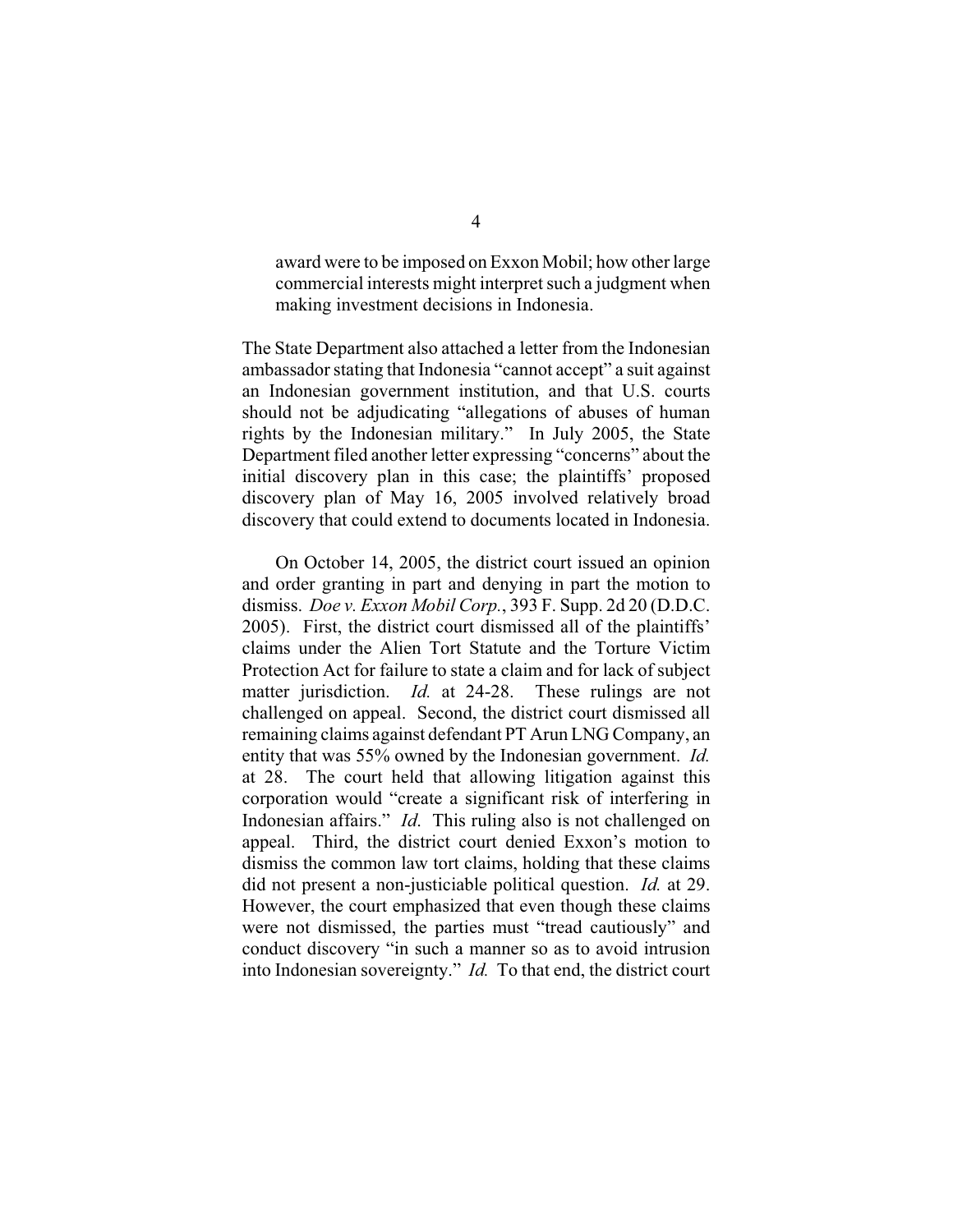stated that it would exercise "firm control over any discovery conducted by plaintiffs." *Id.* The court concluded by noting:

The issues and parties in this case have been tailored to a narrower question: did U.S. corporations in their effort to secure their pipeline in Indonesia violate U.S. state tort law? Litigation and discovery on this issue, if conducted with care, should alleviate the State Department's concerns about interfering with Indonesia's sovereign prerogatives while providing a means for plaintiffs to obtain relief through their garden-variety tort claims. It should be feasible, for instance, for plaintiffs to perpetuate testimony and satisfy document discovery requirements outside Indonesia.

*Id.* at 29-30.

Exxon filed an interlocutory appeal, contending that the district court should have dismissed the plaintiffs' common law tort claims as non-justiciable political questions.

## **II.**

Before we can consider the merits of Exxon's political question arguments, we must determine whether we have jurisdiction to hear this appeal. *See, e.g., Steel Co. v. Citizens for a Better Env't*, 523 U.S. 83, 94-95 (1998) ("The requirement that jurisdiction be established as a threshold matter 'spring[s] from the nature and limits of the judicial power of the United States' and is 'inflexible and without exception.'") (quoting *Mansfield, C. & L.M.R. Co. v. Swan*, 111 U.S. 379, 382 (1884)). We hold that Exxon's appeal does not fall within the narrow "collateral order" doctrine, and thus it must be dismissed for want of jurisdiction.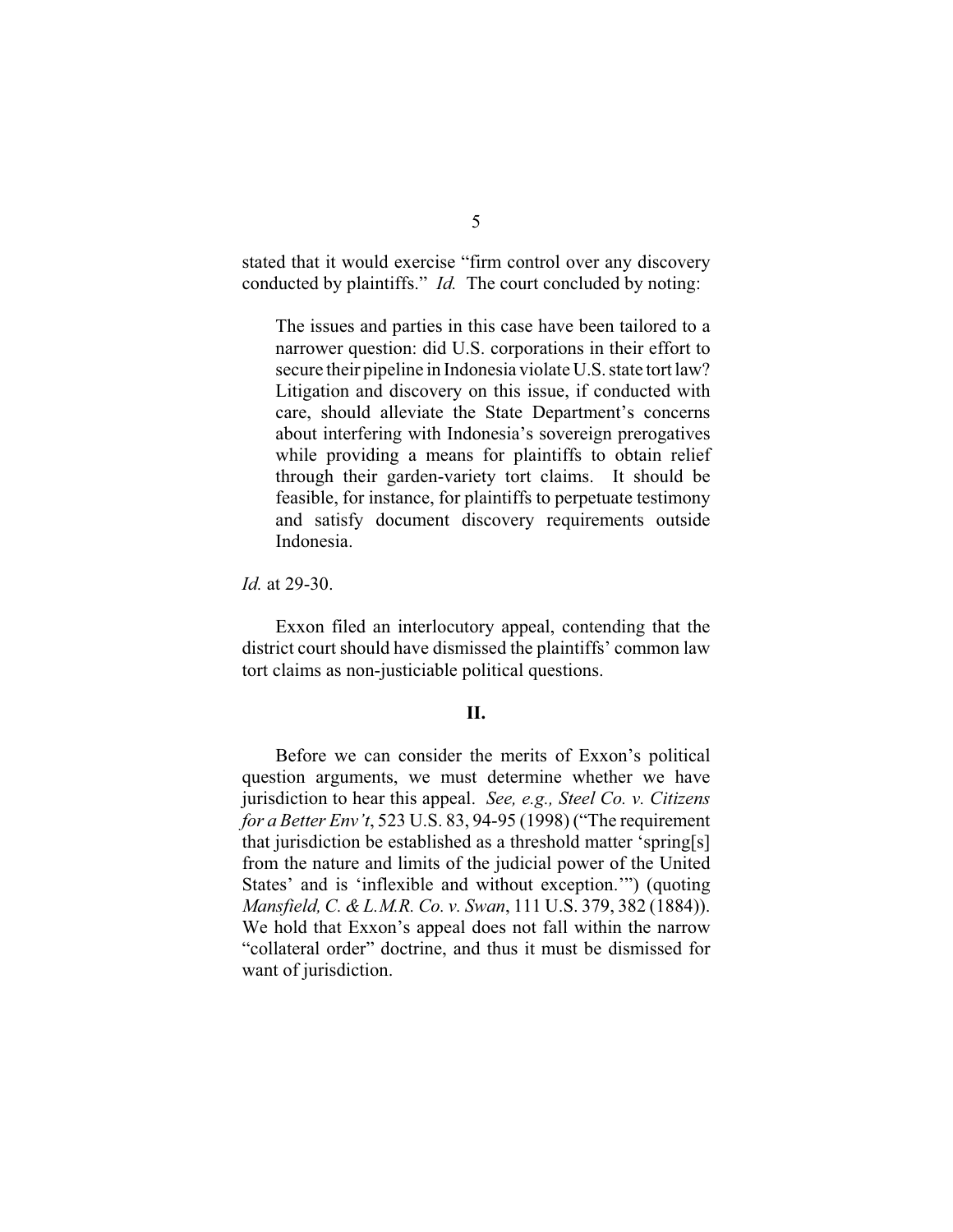**A.**

Our appellate jurisdiction is defined by statute as follows: "The courts of appeals (other than the United States Court of Appeals for the Federal Circuit) shall have jurisdiction of appeals from all final decisions of the district courts of the United States . . . except where a direct review may be had in the Supreme Court."<sup>1</sup> 28 U.S.C. § 1291. In general, a "final decision" is a district court order that "ends the litigation on the merits and leaves nothing for the court to do but execute the judgment." *Catlin v. United States*, 324 U.S. 229, 233 (1945). However, the Supreme Court has held that the phrase "final decision" also encompasses a "small class" of district court orders that do not necessarily conclude the litigation, but do "finally determine claims of right separable from, and collateral to, rights asserted in the action." *Cohen v. Beneficial Indus. Loan Corp.*, 337 U.S. 541, 546 (1949). Such orders are "too important to be denied review and too independent of the cause itself to require that appellate consideration be deferred until the whole case is adjudicated." *Id.* Courts have subsequently identified three requirements for invocation of the "collateral order doctrine." In order to be immediately appealable, the order must: (1) "conclusively determine the disputed question";

<sup>&</sup>lt;sup>1</sup>There are a few types of interlocutory appeals that are expressly permitted by statute, none of which are applicable in the instant case. For example, 28 U.S.C. § 1292(a) provides for interlocutory appeals from: (1) orders "granting, continuing, modifying, refusing or dissolving injunctions, or refusing to modify injunctions"; (2) orders appointing receivers or refusing to end a receivership; and (3) orders resolving certain issues in admiralty cases. Section 1292(b) permits circuit courts – in their discretion – to consider an interlocutory appeal when a district judge certifies that an order "involves a controlling question of law" and that "immediate appeal from the order may materially advance the ultimate termination of the litigation."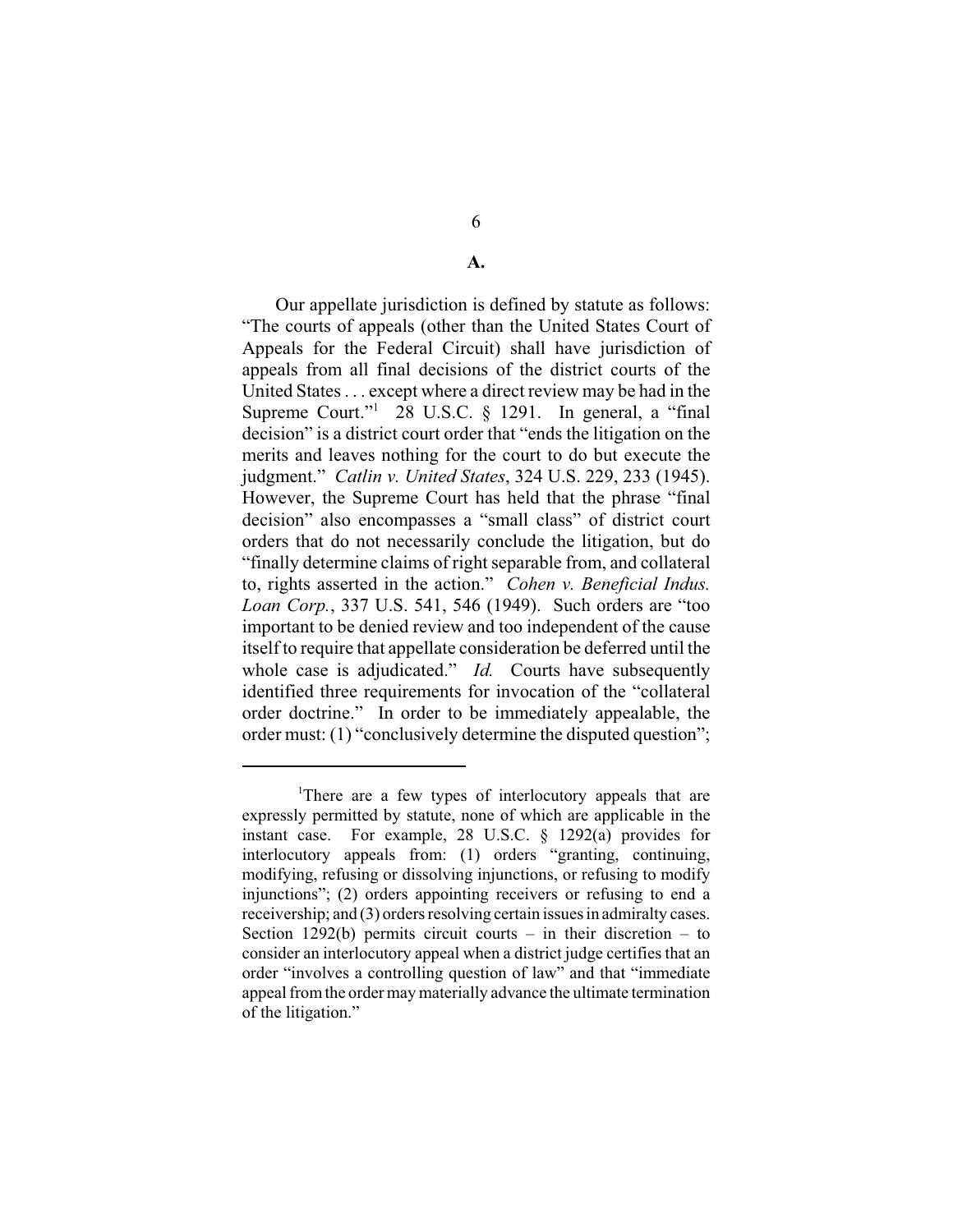(2) "resolve an important issue completely separate from the merits of the action"; and (3) "be effectively unreviewable on appeal from a final judgment." *Coopers & Lybrand v. Livesay*, 437 U.S. 463, 468 (1978). *See also United States v. Philip Morris, Inc.*, 314 F.3d 612, 617 (D.C. Cir. 2003).

In applying this three-factor test, the Supreme Court has *repeatedly* emphasized the narrowness of the collateral order doctrine. As the Court stated in a recent decision, "we have not mentioned applying the collateral order doctrine recently without emphasizing its modest scope." *Will v. Hallock*, 126 S. Ct. 952, 958 (2006). Moreover, the Court has expressly stated that:

[T]he "narrow" exception *should stay that way* and never be allowed to swallow the general rule . . . that a party is entitled to a single appeal, to be deferred until final judgment has been entered, in which claims of district court error at any stage of the litigation may be ventilated.

*Digital Equip. Corp. v. Desktop Direct, Inc.*, 511 U.S. 863, 868 (1994) (emphasis added). Clarity is also an important consideration in collateral order cases: "the issue of appealability under § 1291 is to be determined for the entire category to which a claim belongs, without regard to the chance that the litigation at hand might be speeded, or a 'particular injustic[e]' averted . . . by a prompt appellate court decision." *Id.* (internal citations omitted). The Court summarized its approach to the collateral order doctrine by noting that "we have meant what we said; although the Court has been asked many times to expand the 'small class' of collaterally appealable orders, we have instead kept it narrow and selective in its membership." *Will*, 126 S. Ct. at 958.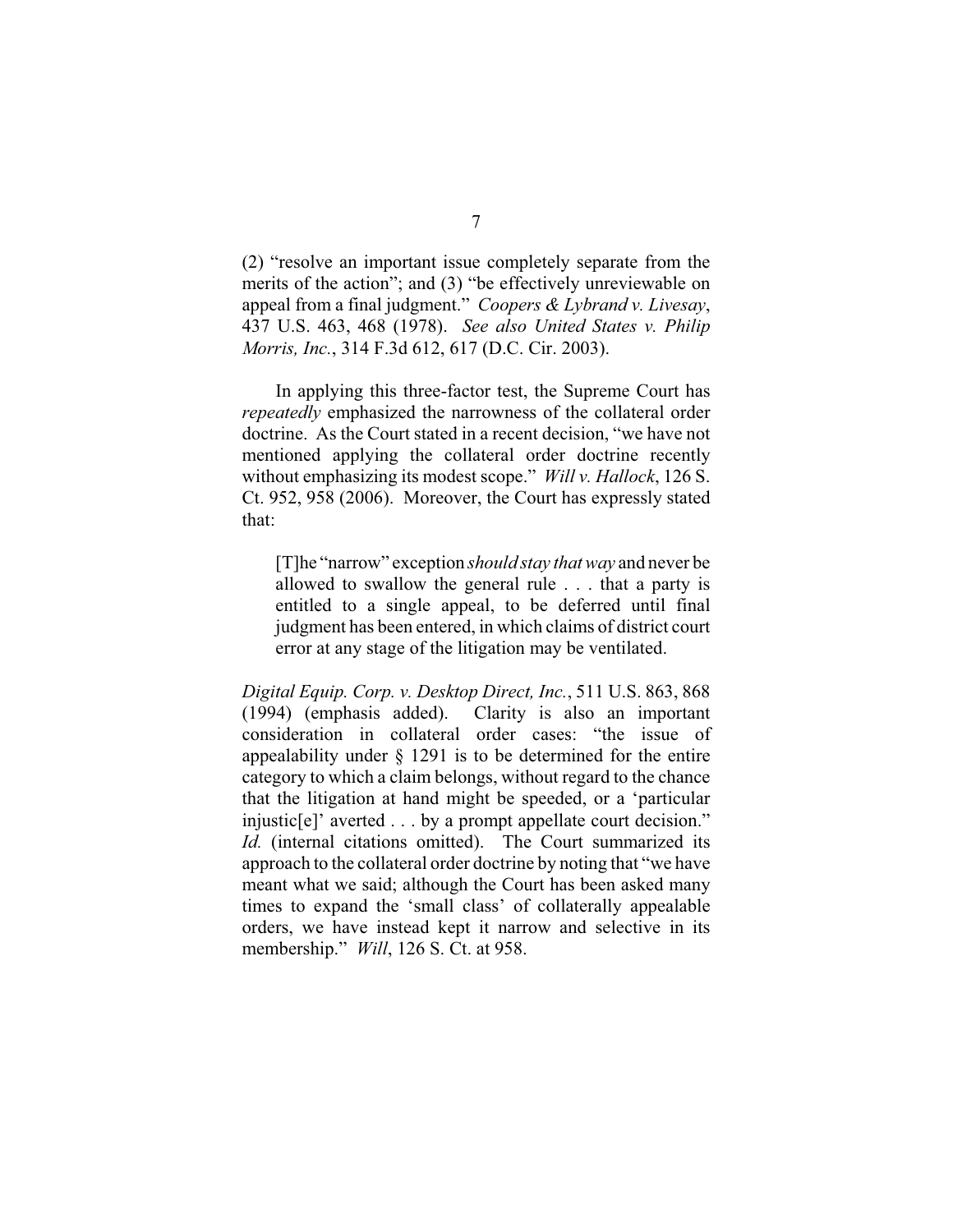The issue before us in the instant case is whether a district court's denial of a defendant's motion to dismiss on political question grounds is an immediately appealable collateral order.

At the outset, we note that the first two requirements for invocation of the collateral order doctrine are satisfied in this case. The district court "conclusively determine[d]" the political question issue by denying Exxon's motion to dismiss and allowing the litigation to proceed. *Exxon Mobil Corp.*, 393 F. Supp. 2d at 29. Nothing in the court's opinion suggests that its determinations were tentative or subject to revision. The political question issue is also "an important issue completely separate from the merits" of the plaintiffs' tort claims. In *Mitchell v. Forsyth,* 472 U.S. 511, 527-28 (1985), the Supreme Court held that the defendant's claim of qualified immunity was "separate from the merits" of the plaintiff's suit for unlawful wiretapping. The Court noted that it could resolve the qualified immunity issue without considering "the correctness of the plaintiff's version of the facts, nor even determin[ing] whether the plaintiff's allegations actually state a claim." *Id*. at 528. The instant case is no different; the political question issue can be resolved without any consideration of the merits of the plaintiffs' common law tort claims.

Thus, we turn to the third requirement of the collateral order doctrine, which is whether the order in question will be "effectively unreviewable on appeal from final judgment." *Coopers & Lybrand*, 437 U.S. at 468. An order is "effectively unreviewable" after final judgment if it involves "an asserted right the legal and practical value of which would be destroyed if it were not vindicated before trial." *Midland Asphalt Corp v. United States*, 489 U.S. 794, 798 (1989) (quoting *United States v. MacDonald*, 435 U.S. 850, 860 (1978)). Many of the cases in

**B.**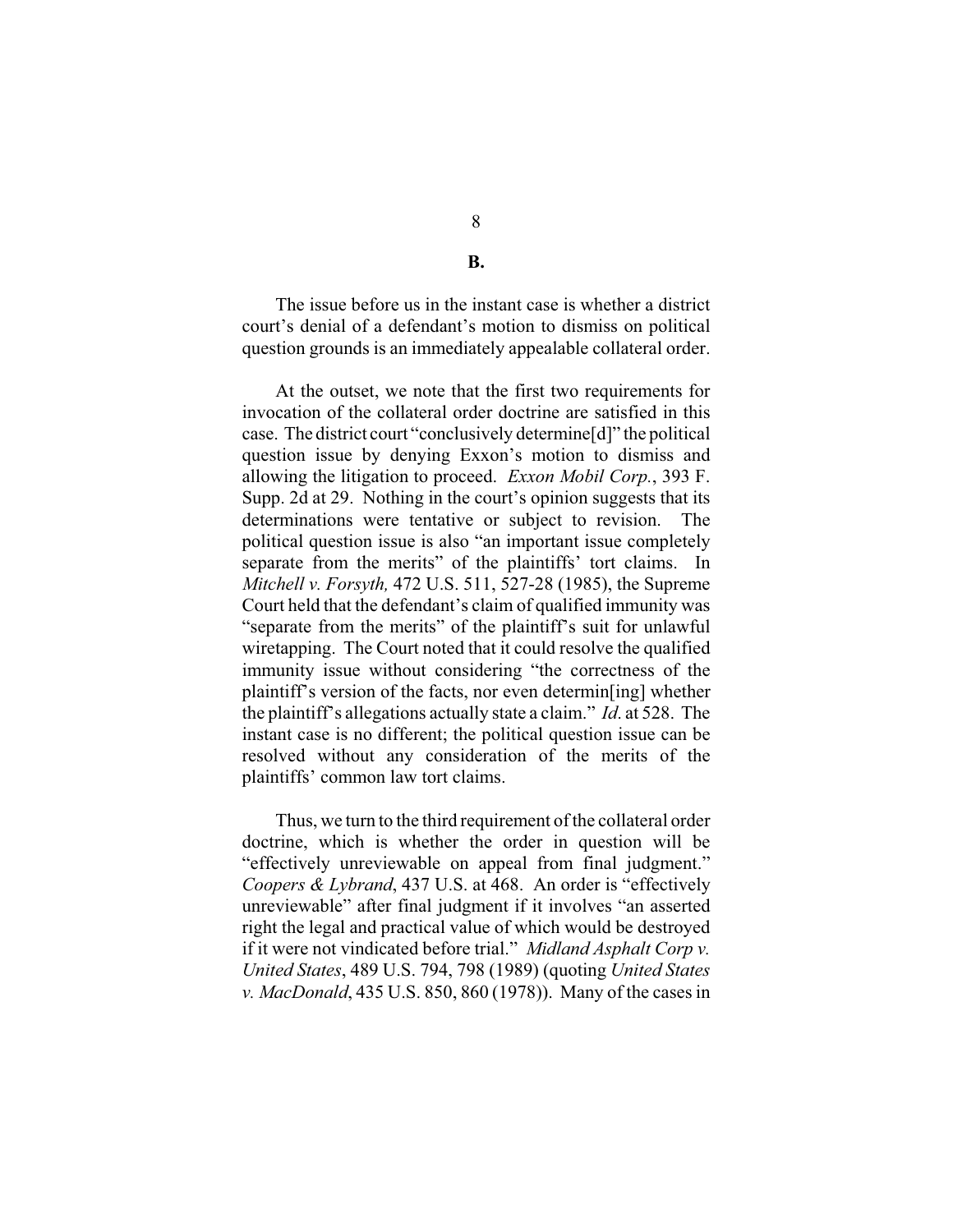which courts have found this requirement to be satisfied have involved a district court's denial of a claim of immunity or double jeopardy. Such cases satisfy the third requirement of the collateral order doctrine because they involve the rejection of a defense that would have allowed the defendant to *avoid trial altogether.* More specifically, the doctrines of qualified immunity and absolute immunity do not just protect covered individuals from judgments; they also provide protection from "the risks of trial – distraction of officials from their governmental duties, inhibition of discretionary action, and deterrence of able people from public service." *Mitchell*, 472 U.S. at 526 (quoting *Harlow v. Fitzgerald*, 457 U.S. 800, 816 (1982)) (qualified immunity). *See also Nixon v. Fitzgerald*, 457 U.S. 731, 742 (1982) (absolute immunity); *United States v. Rostenkowski*, 59 F.3d 1291, 1297 (D.C. Cir. 1995) (Speech and Debate Clause immunity and separation of powers immunity). Similarly, the Supreme Court has held that a district court's denial of a claim of state sovereign immunity is immediately appealable because the Eleventh Amendment grants nonconsenting states a right to be free from trial: "The very object and purpose of the 11th Amendment were to prevent the indignity of subjecting a State to the coercive process of judicial tribunals at the instance of private parties." *P.R. Aqueduct & Sewer Auth. v. Metcalf & Eddy, Inc.*, 506 U.S. 139, 142-47 (1993) (quoting *In re Ayers*, 123 U.S. 443, 505 (1887)). Courts have also allowed immediate appeals from denials of double jeopardy claims because the Double Jeopardy Clause grants defendants a right to be *free from trial* if they have already been tried for the same offense. *See Abney v. United States*, 431 U.S. 651, 660-61 (1977) (noting that the Double Jeopardy Clause protects defendants against "the personal strain, public embarrassment, and expense of a criminal trial more than once for the same offense").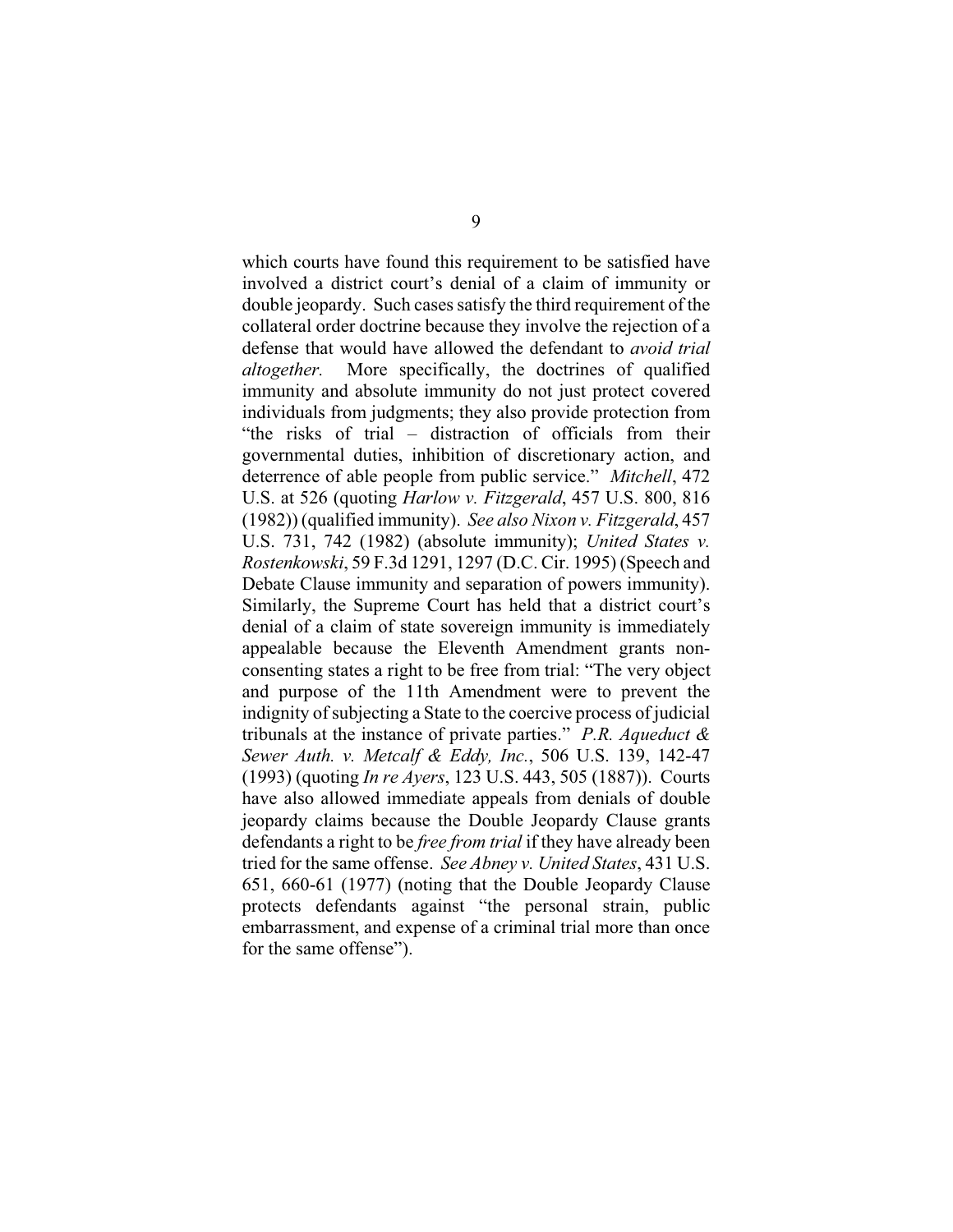We do not mean to suggest that a claim of a "right to avoid" trial" is inherently sufficient to meet the third requirement of the collateral order doctrine. If parties could take an immediate appeal every time they asserted a "right to avoid trial," this would "leave the final order requirement of § 1291 in tatters." *See Will*, 126 S. Ct. at 958. It would allow immediate appeal from all district court orders regarding personal jurisdiction, statutes of limitation, claim preclusion, the right to a speedy trial, and many other types of motions. *Id. See also Digital Equip. Corp.*, 511 U.S. at 873 (noting that "virtually every right that could be enforced appropriately by pretrial dismissal might loosely be described as conferring a 'right not to stand trial'". Thus, the Supreme Court has *also* required that the "interest in avoiding trial" must be buttressed by "some particular value of a high order," such as "honoring the separation of powers, preserving the efficiency of government and the initiative of its officials, respecting a State's dignitary interests, [or] mitigating the government's advantage over the individual." *Will*, 126 S. Ct. at 959.

Here, Exxon has not established that the political question doctrine confers a "right not to stand trial" that can justify an immediate appeal. Exxon asserts that interlocutory review of the district court's political question holding is necessary to protect the executive branch from judicial intrusion into sensitive foreign policy matters; it argues that any such intrusion will be effectively unreviewable on appeal from final judgment. In *Will*, the Supreme Court did identify "honoring the separation of powers" as a value that could support a party's interest in avoiding trial. *Id.* However, when the Court mentioned the separation of powers as a value that supported the "right to avoid the burdens of trial," it *only* did so while discussing cases involving immunity. *See id.* (quoting *Nixon*, 457 U.S. at 743, 749). As explained above, claims of immunity have long been held to fall within the collateral order doctrine. Thus, although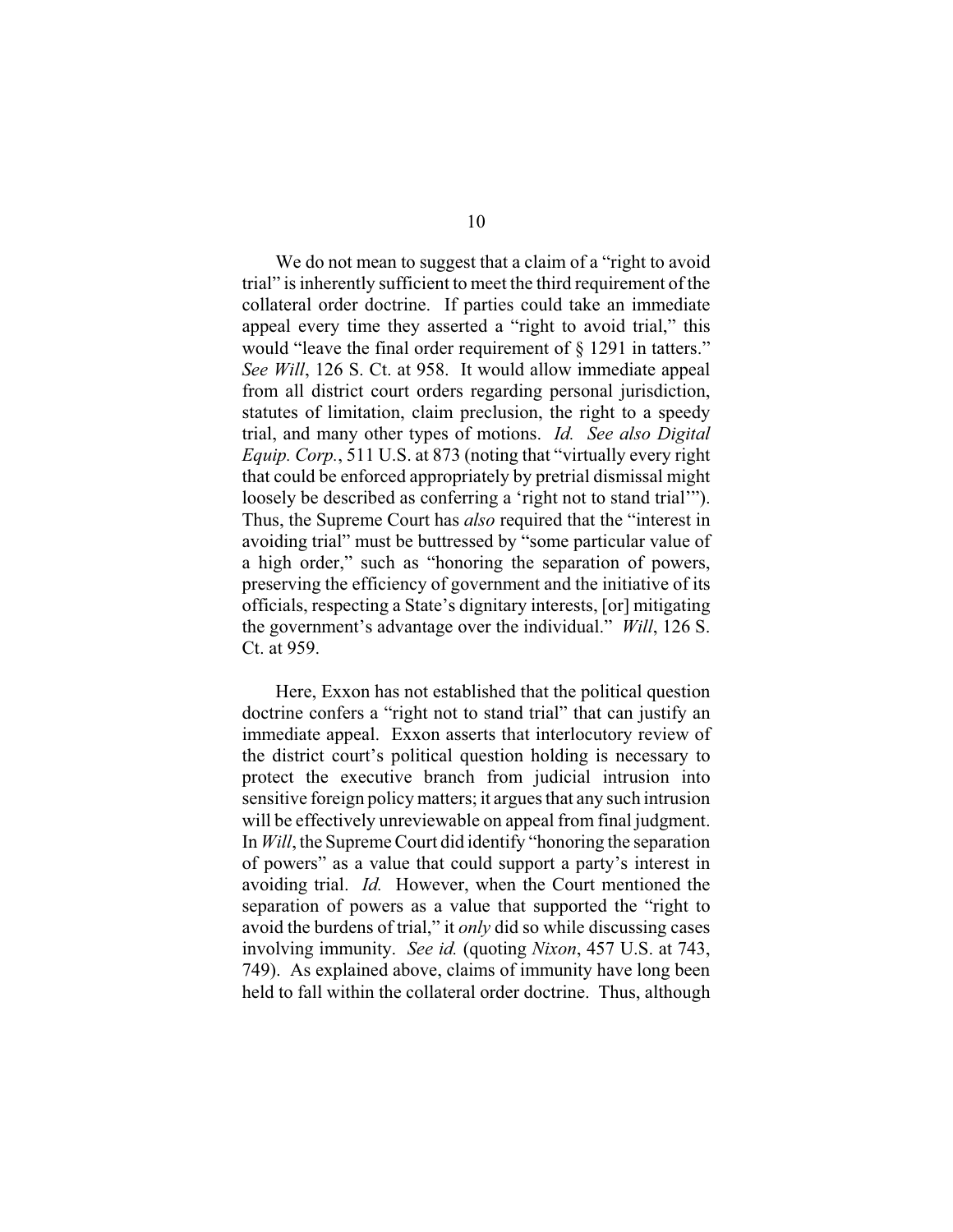*Will* did refer to the separation of powers as a "value of a high order," that case does not support the broad principle that all district court orders that reject separation of powers defenses are immediately appealable under the collateral order doctrine.

Moreover, this Court has expressly held that a party is not entitled to an appeal every time a district court denies a motion to dismiss based upon the separation of powers. In *United States v. Cisneros*, 169 F.3d 763, 764-66 (D.C. Cir. 1999), a former cabinet official – Henry Cisneros – was indicted for allegedly providing false information to the FBI during a background investigation. Cisneros moved to dismiss several counts of indictment on the grounds that "the separation of powers doctrine precludes the Judicial Branch from considering what information would be capable of influencing the President or the Senate in evaluating prospective cabinet officers." *Id.* at 766. The district court denied the motion to dismiss, holding that the prosecution of Cisneros would not "impermissibly intrude[] upon the prerogatives of the executive and legislative branches to nominate and confirm prospective Cabinet members." *Id.* Cisneros immediately appealed the district court's decision, but this Court held that it did not have jurisdiction over the appeal under the collateral order doctrine. *Id.* at 767-71. Like Exxon in the instant case, Cisneros argued that he had a "right not to be tried" because the "very conduct of the trial itself will violate the separation of powers by causing the courts to invade the exclusive constitutional province of the coordinate branches." *Id.* at 769. This Court easily rejected Cisneros' argument:

We do not doubt that Cisneros, like any criminal defendant, may raise separation of powers as a defense. . . . But it scarcely follows that whenever a defendant relies on the separation-of-powers doctrine, the defendant's right must be treated as if it rested on an "explicit . . . guarantee that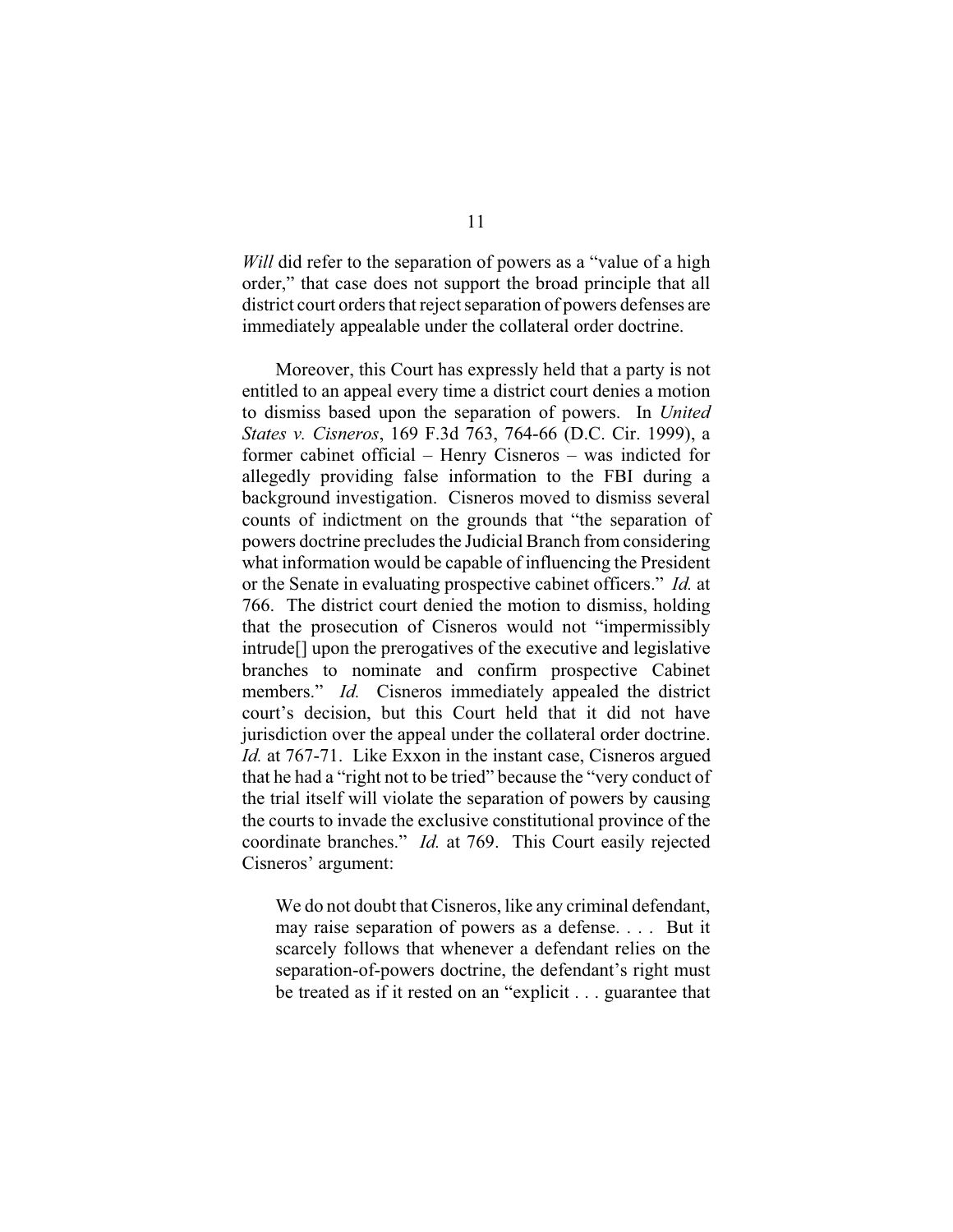trial will not occur." *Midland Asphalt Corp.*, 489 U.S. at 801. Most separation-of-powers claims are clearly not in that category.

*Id.* (internal citations omitted). This Court acknowledged that "a few" separation of powers claims may be immediately appealable, but it only specifically referred to claims based on immunity. *Id.* Given that Cisneros' separation of powers arguments were not based upon "an immunity from standing trial," this Court held that it did not have jurisdiction over the appeal under the collateral order doctrine. *Id.* at 769-70. Thus, in *Cisneros* this Court made clear that – outside the context of immunity – a defendant is not entitled to an appeal from a district court order denying a motion to dismiss based on the separation of powers.<sup>2</sup> Just so here. Simply invoking a separation of powers defense does not permit Exxon to pursue an otherwise impermissible appeal.

Exxon has not directed us to – nor have we found – a single case in which a federal appeals court held that denial of a motion to dismiss on political question grounds is an immediately appealable collateral order. Exxon relies heavily upon *Rostenkowski* and *767 Third Avenue Associates v. Consulate General of Yugoslavia*, 218 F.3d 152 (2d Cir. 2000). Both of these cases are inapposite. In *Rostenkowski*, the defendant – a former Congressman – was indicted for misappropriation of congressional funds, and as a defense to his prosecution, he argued that he was protected by Speech and Debate Clause immunity and by general separation of powers immunity.

<sup>&</sup>lt;sup>2</sup> Although *Cisneros* was a "separation of powers" case, it is still highly relevant to the instant case because the political question doctrine is "primarily a function of the separation of powers." *Schneider v. Kissinger*, 412 F.3d 190, 193 (D.C. Cir. 2005) (quoting *Baker v. Carr*, 369 U.S. 186, 210 (1962)).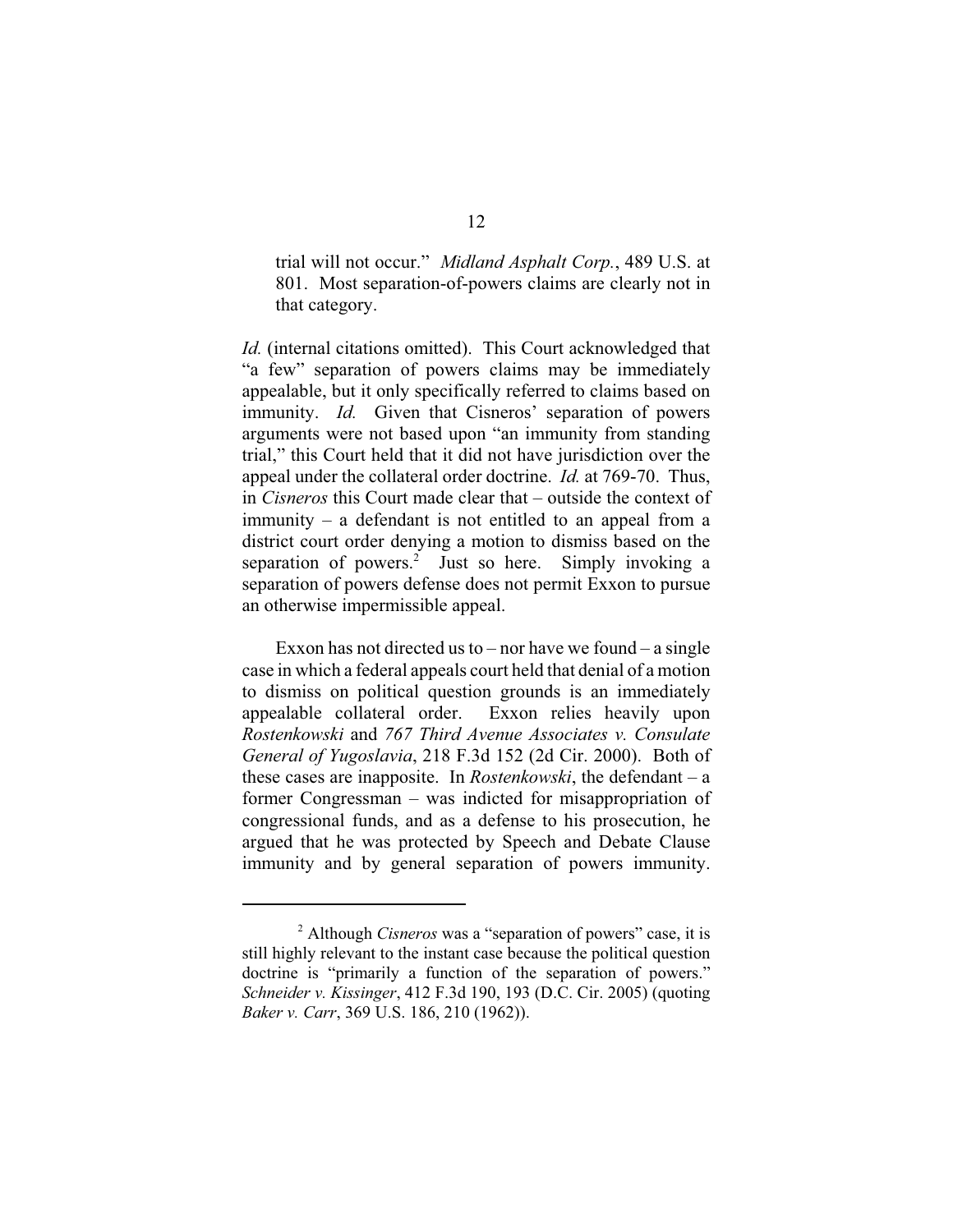*Rostenkowski*, 59 F.3d at 1294-97. The district court denied his claims of immunity, and Rostenkowski sought immediate appeal. This Court held that it had jurisdiction over the appeal under the collateral order doctrine. *Id.* at 1297. However, as discussed above, courts have long held that parties may immediately appeal from the denial of immunity claims, given that immunity confers a right to be free from the burden of litigation. *Rostenkowski* is simply a case that turns on the interlocutory appealability of immunity determinations; it does not support the broad principle that all political question determinations are immediately appealable. Exxon further argues that in *Rostenkowski*, this Court addressed the merits of a political question issue regarding the Rulemaking Clause, even though the district court denied Rostenkowski's motion to dismiss on these grounds. *See id.* at 1304-12. However, this Court did not in any way address the interaction between the collateral order doctrine and the political question doctrine. It is a well-established principle of interpretation that courts are "not bound by a prior exercise of jurisdiction in a case where it was not questioned and it was passed *sub silentio*." *United States v. L.A. Tucker Truck Lines, Inc.*, 344 U.S. 33, 38 (1952). *See also Pennhurst State Sch. & Hosp. v. Halderman*, 465 U.S. 89, 119 (1984); *Hagans v. Lavine*, 415 U.S. 528, 533 n.5 (1974).

The Second Circuit's decision in *767 Third Avenue Associates* is also of no help to Exxon. In that case, the court held that an "abstention-based stay order" is a "final decision" under § 1291, and thus the plaintiffs may immediately appeal such an order. 218 F.3d at 159. The case does mention the political question doctrine, but only by noting that the district court's stay order was based upon political question concerns. *Id.* The only issue on appeal in *767 Third Avenue Associates* was whether it was proper for the district court to grant the stay. The case does not address whether a denial of a motion to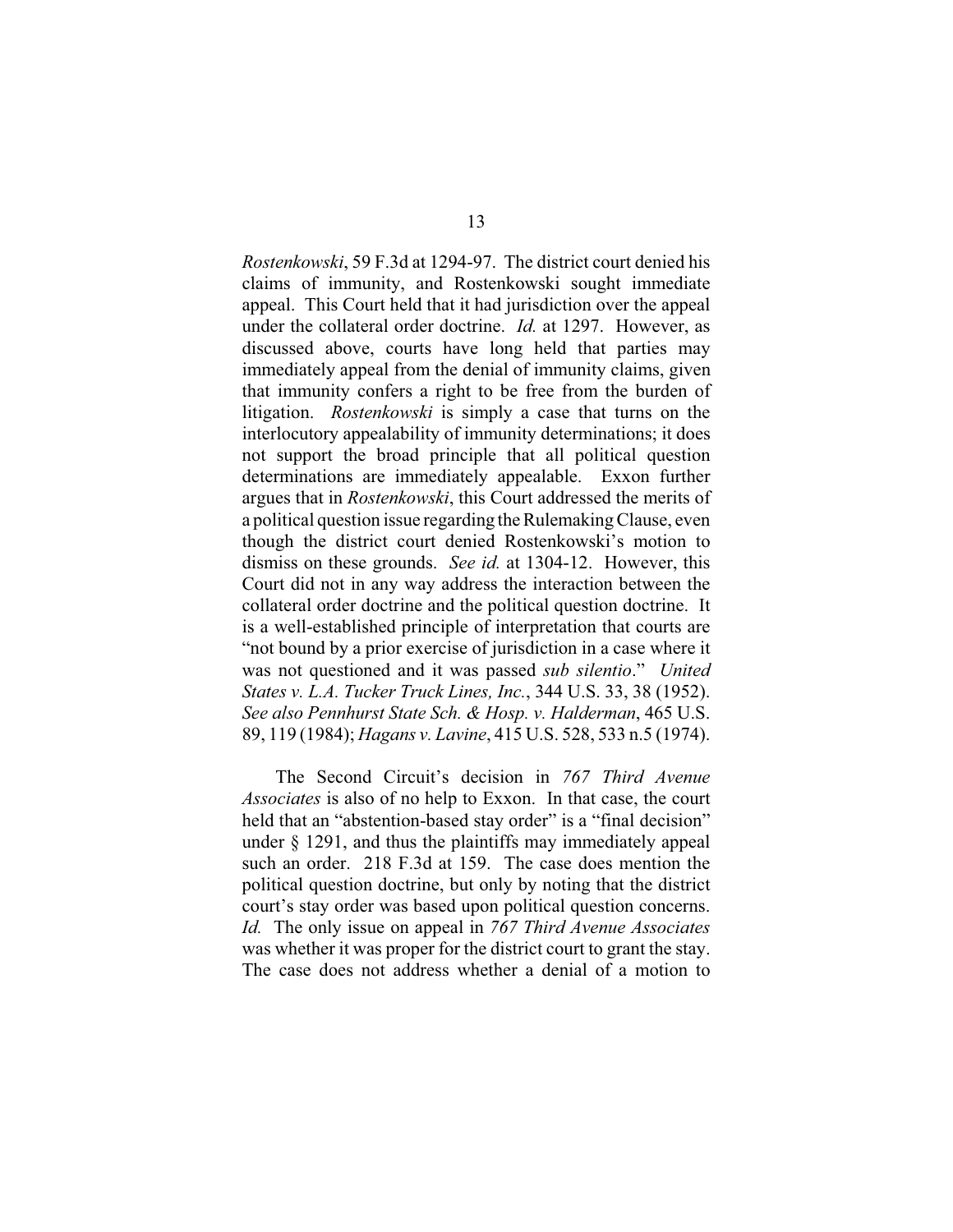dismiss based on political question grounds falls within the collateral order doctrine.

Finally, Exxon also argues that the political question issue will be effectively unreviewable after final judgment because during the course of this litigation, Exxon may be compelled to produce documents or information that are protected from disclosure under Indonesian law. Exxon contends that these disclosures may violate Indonesian law and subject the company and its officers to fines, imprisonment, and loss of business. *See* Appellant's Br. 22-23. However, in its discovery order of May 3, 2006, the district court stated that Exxon would be required to produce documents located in Indonesia only "after any necessary authorization" from the Indonesian government. In other words, during discovery Exxon will not be compelled to produce any documents against the wishes of the government of Indonesia. Thus, Exxon's concerns about being subjected to penalties for unauthorized disclosures are baseless.

In sum, we hold that we do not have jurisdiction over Exxon's appeal under the collateral order doctrine. Were we to allow defendants to appeal every time a district court denied a motion to dismiss based upon political question grounds, we would be substantially expanding the scope of the collateral order doctrine. This would be directly contrary to the Supreme Court's statements that the doctrine is "narrow and selective" and "should never be allowed to swallow the general rule . . . that a party is entitled to a single appeal, to be deferred until final judgment." *See Will*, 126 S. Ct. at 957-58. We hold that the denial of a motion to dismiss based upon political question grounds is not an immediately appealable collateral order. Thus, Exxon's appeal must be dismissed for want of appellate jurisdiction.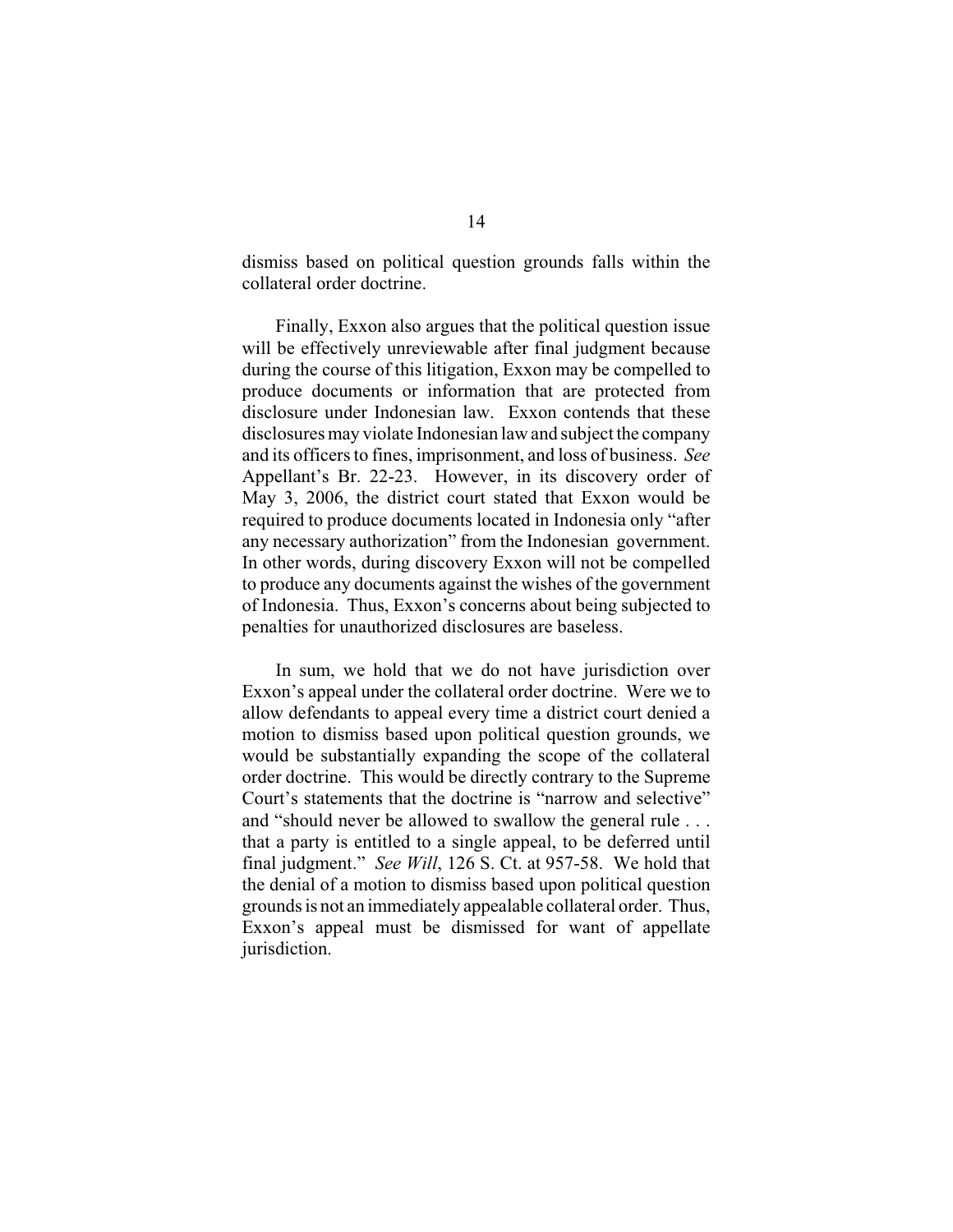# **III.**

In the alternative, Exxon requests that we treat its appeal as a petition for a writ of mandamus. A writ of mandamus is available "to confine an inferior court to a lawful exercise of its prescribed jurisdiction or to compel it to exercise its authority when it is its duty to do so." *Mallard v. U.S. Dist. Court for the S. Dist. of Iowa*, 490 U.S. 296, 308 (1989) (quoting *Roche v. Evaporated Milk Ass'n*, 319 U.S. 21, 26 (1943)). Courts will issue the writ only if the petitioners' right to relief is "clear and indisputable" and if the petitioners "lack adequate alternative means to obtain the relief they seek." *Id.* at 309. *See also In re Sealed Case*, 141 F.3d 337, 339 (D.C. Cir. 1998). This Court has emphasized that "[m]andamus is an extraordinary remedy 'reserved for really extraordinary cases.'" *In re Bituminous Coal Operators Ass'n*, 949 F.2d 1165, 1167 (D.C. Cir. 1991) (quoting *Ex parte Fahey*, 332 U.S. 258, 260 (1947)). Moreover, it is well settled that mandamus "is not to be used as a substitute for appeal . . . even though hardship may result from delay and perhaps unnecessary trial." *Schlagenhauf v. Holder*, 379 U.S. 104, 110 (1964) (internal citations omitted). *See also In re GTE Serv. Corp.*, 762 F.2d 1024, 1026-27 (D.C. Cir. 1985). In order to grant Exxon's petition for mandamus, we would have to hold that the district court "clearly and indisputabl[y]" exceeded its jurisdiction by refusing to dismiss this case under the political question doctrine. We cannot so hold.

At the outset, we note that the district court has taken several steps to limit the scope of this litigation. For example, the court dismissed the plaintiffs' claims against a natural gas company that was partially owned by the Indonesian government because including this entity as a party would "create a significant risk of interfering in Indonesian affairs and thus U.S. foreign policy concerns." *Exxon Mobil Corp.*, 393 F. Supp. 2d at 28. Likewise, the district court has greatly curtailed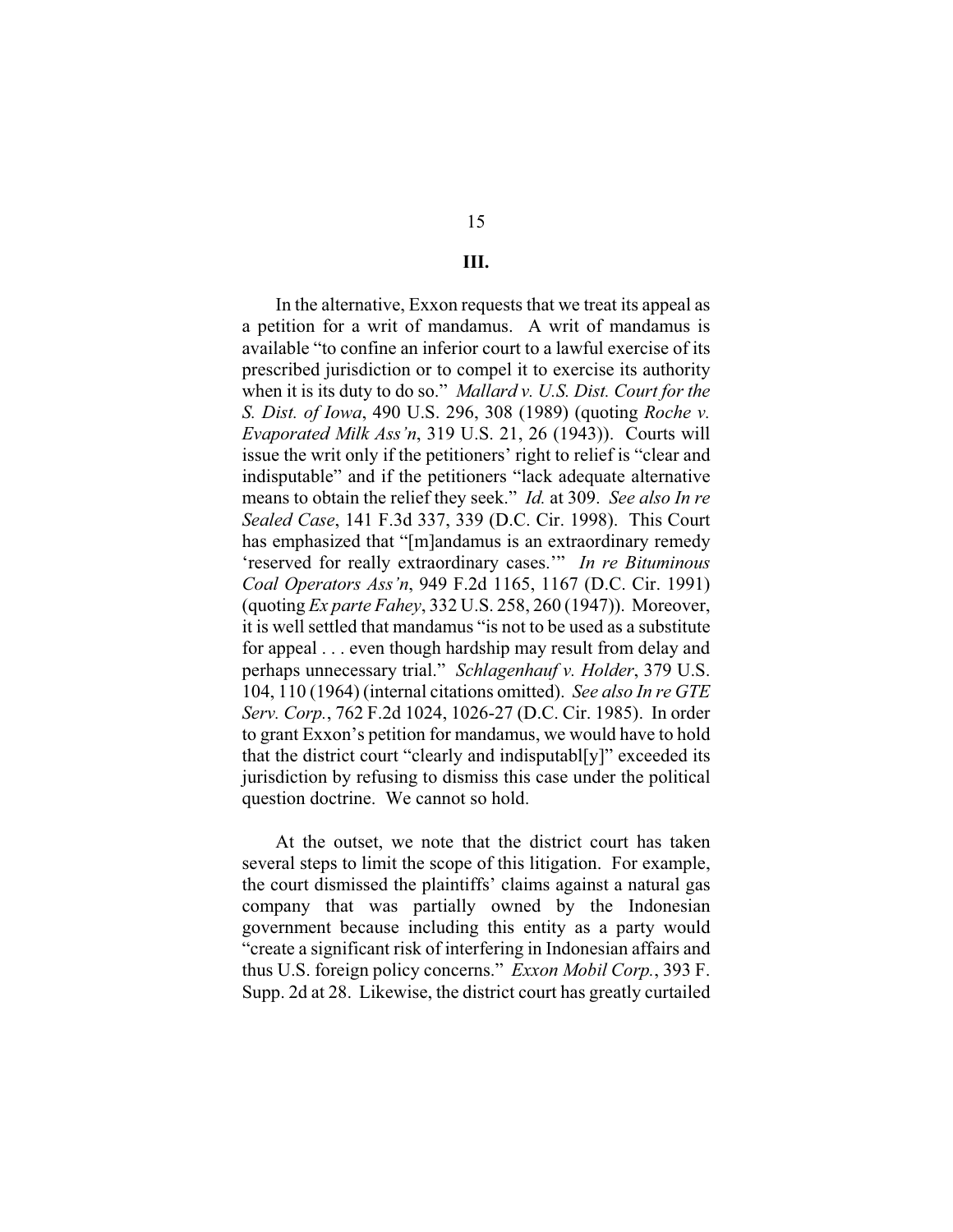discovery in this case; for example, Exxon will not be required to produce documents from its Indonesian operations unless it receives all "necessary authorizations" from the Indonesian government. The district court imposed this limitation to ensure that there would be no discovery of documents that the Indonesian government deems classified or confidential.

We disagree with Exxon's contention that there is a conflict between the views of the State Department and those of the district court. In a letter dated July 29, 2002, the Legal Adviser of the State Department noted that adjudication of the plaintiffs' claims would "risk a potentially serious adverse impact on significant interests of the United States." However, the letter also contained several important qualifications. It noted that the effects of this suit on U.S. foreign policy interests "cannot be determined with certainty." Moreover, the letter stated that its assessment of the litigation was "necessarily predictive and contingent on how the case might unfold in the course of litigation." Most importantly, the State Department emphasized that whether this case would adversely affect U.S. foreign policy depends upon "the nature, extent, and intrusiveness of discovery." We interpret the State Department's letter not as an unqualified opinion that this suit must be dismissed, but rather as a word of caution to the district court alerting it to the State Department's concerns. Indeed, the fact that the letter refers to "how the case might unfold in the course of the litigation" shows that the State Department did not necessarily expect the district court to immediately dismiss the case in its entirety. Thus, we need not decide what level of deference would be owed to a letter from the State Department that *unambiguously* requests that the district court dismiss a case as a non-justiciable political question. *See Sosa v. Alvarez-Machain*, 542 U.S. 692, 733 n.21 (2004) (suggesting that when the State Department files a statement of interest "there is a strong argument that federal courts should give serious weight to the Executive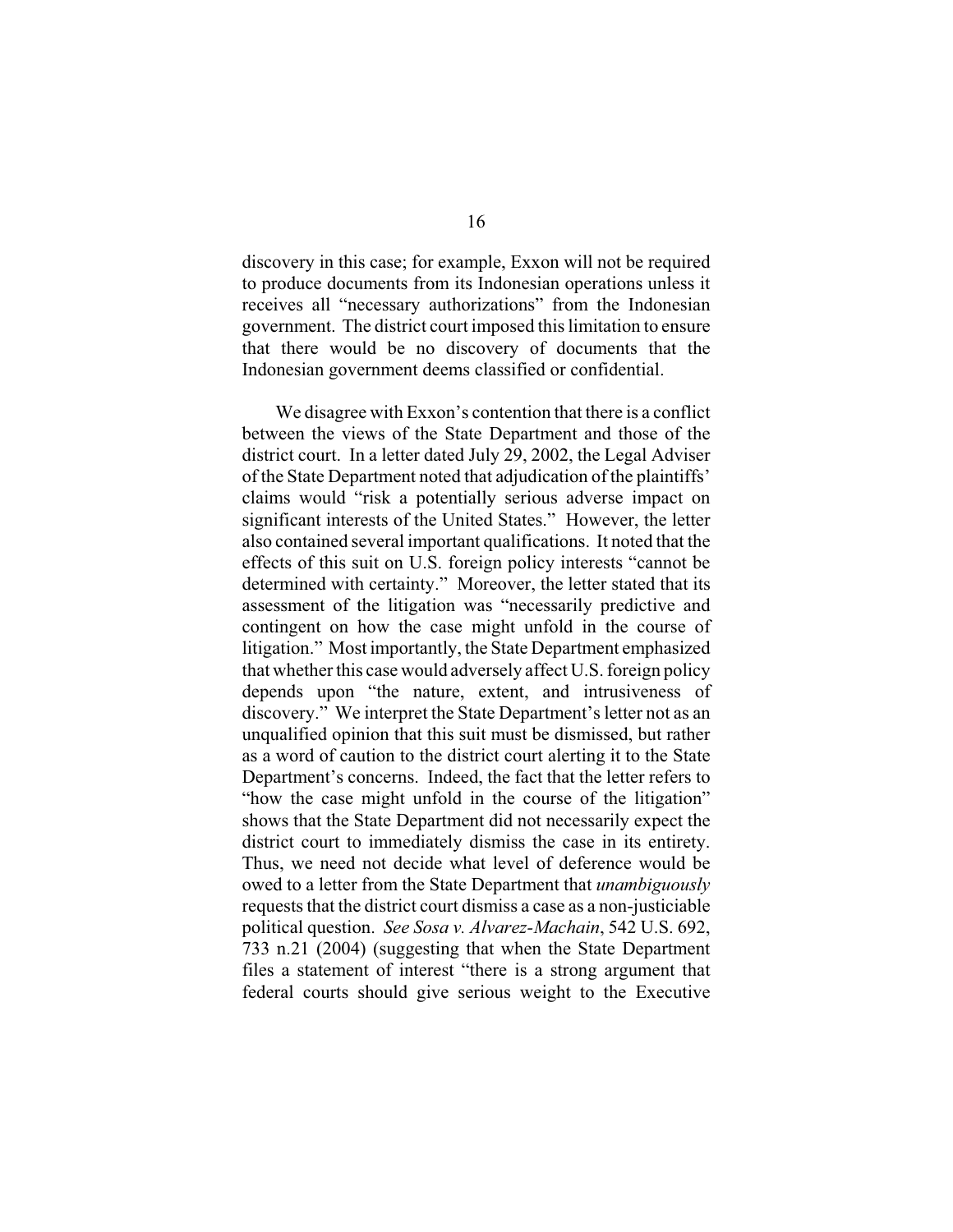Branch's view of the case's impact on foreign policy"). Of course, if we have misinterpreted this letter, or if the State Department has additional concerns about this litigation, it is free to file further letters or briefs with the district court expressing its views. *Cf. Republic of Austria v. Altmann*, 541 U.S. 677, 701 (2004) (noting that "nothing in our holding prevents the State Department from filing statements of interest suggesting that courts decline to exercise jurisdiction in particular cases implicating foreign sovereign immunity"). But given the letter before us in the record, we cannot say it is "indisputable" that the district court erroneously failed to dismiss the plaintiffs' claims under the political question doctrine, no matter what level of deference is owed to the State Department's letter.

We note that several other circuits have refused to invoke the political question doctrine to dismiss claims that were very similar to those in the instant case. For example, in *Sarei v. Rio Tinto*, *PLC*, 456 F.3d 1069 (9th Cir. 2006), the Ninth Circuit held that the political question doctrine does not bar litigation of a tort suit by Papua New Guinean villagers against an international mining company. In *Sarei*, the plaintiffs alleged that the mining company used the Papau New Guinean military to quell an uprising that threatened the mines; many civilians were killed or injured during this operation. *Id.* at 1075. The district court dismissed the case on political question grounds, but the Ninth Circuit reversed, holding that the suit did not present a non-justiciable political question. *Id.* at 1079-84. The court emphasized that this was simply a tort suit – which is constitutionally committed to the judiciary – and that there was no reason to suspect that the suit would "infring[e] on the prerogatives" of the executive branch. *Id.* at 1079-82. In *Sarei* (like the instant case), the State Department filed a letter expressing concerns about the case, but the Ninth Circuit noted that this letter was "guarded," and held that "we are confident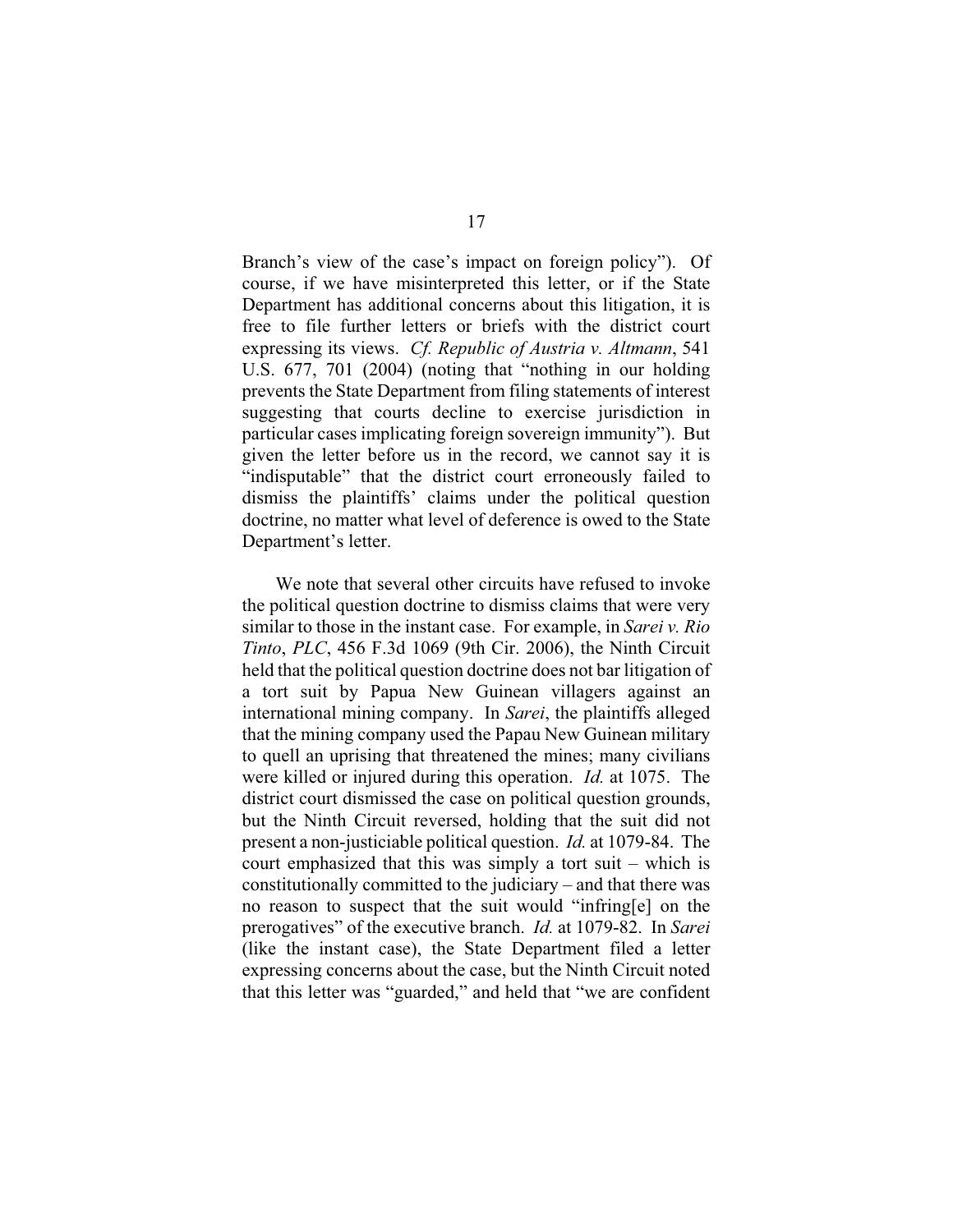that proceeding does not express any disrespect for the executive, even if it would prefer that the suit disappear." *Id.* at 1082-83.

Similarly, in *Linder v. Portocarrero*, 963 F.2d 332 (11th Cir. 1992), the plaintiffs brought common law tort claims against several Nicaraguan individuals and groups, alleging that these defendants tortured and killed one of their relatives during the Nicaraguan civil war. The Eleventh Circuit held that the claims against "military and political" groups must be dismissed, but that the remaining claims – against private individuals – were not barred by the political question doctrine. *Id.* at 337. *See also Ungar v. Palestine Liberation Org.*, 402 F.3d 274, 279-82 (1st Cir. 2005) (holding that a tort suit by victims of terrorism against the PLO does not present a nonjusticiable political question).

Although the aforementioned cases are not binding on this Court because they are from other circuits, they do demonstrate that Exxon has not established a "clear and indisputable" right to have the plaintiffs' claims dismissed as non-justiciable. Exxon cites no cases in which a federal court has held that, in a matter involving like issues and comparable circumstances (*i.e.*, claims by a private party against a private United States corporation), the complaint *must* be dismissed under the political question doctrine. And we are aware of no such authority.

In its brief, Exxon asserts that *Ex parte Republic of Peru*, 318 U.S. 578, 586-87 (1943), holds that mandamus is appropriate for cases that involve "the dignity and rights of a friendly sovereign state, claims against which are normally presented and settled in the course of the conduct of foreign affairs by the President and by the Department of State." However, that case is inapposite for several reasons. First, in *Republic of Peru,* the district court had refused to dismiss an *in*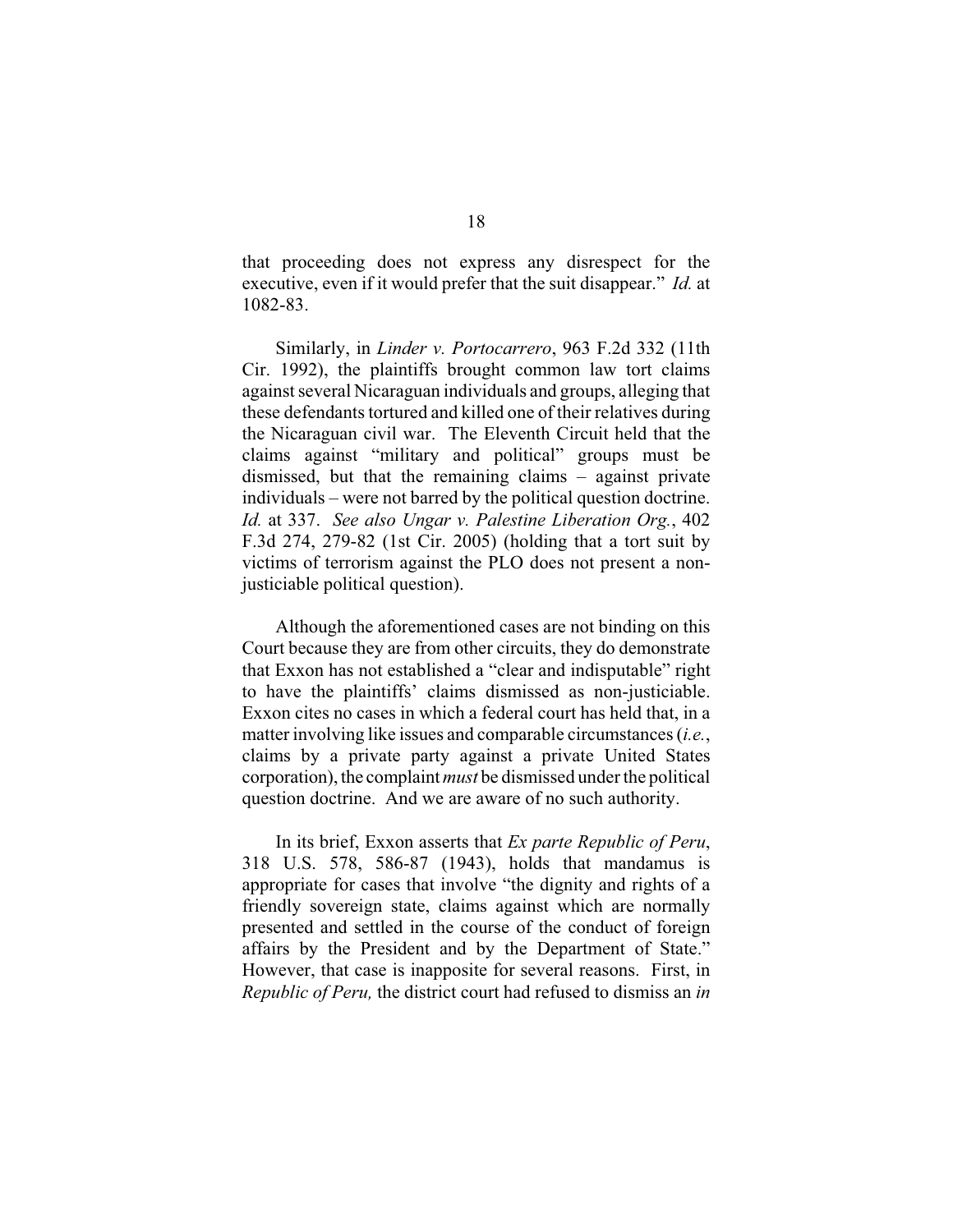*rem* claim against a Peruvian vessel even though the State Department and the government of Peru had reached a negotiated solution to this dispute. *Id.* at 799. The Supreme Court noted that:

When the Secretary [of State] elects . . . to settle claims against the vessel by diplomatic negotiations between the two countries rather than by continued litigation in the courts, it is of public importance that the action of the political arm of the Government taken within its appropriate sphere be promptly recognized, and that the delay and inconvenience of a prolonged litigation be avoided by prompt termination of the proceedings in the district court.

*Id.* at 587. Thus, in *Republic of Peru*, continued litigation might have upset a negotiated settlement between the State Department and a foreign sovereign. In the instant case, however, there has been no settlement of the plaintiffs' claims by the political branches that would be disrupted by litigation in the district court. Moreover, the Supreme Court stated:

That principle is that courts may not so exercise their jurisdiction, *by the seizure and detention of the property of a friendly sovereign*, as to embarrass the executive arm of the government in conducting foreign relations.

*Id.* at 588 (emphasis added). *Republic of Peru* was an *in rem* adjudication regarding a ship that was owned by a *foreign sovereign.* In contrast, the instant case involves only tort claims by private plaintiffs against a private corporation; the government of Indonesia is not a party to the suit, and none of its property would be affected by the district court's adjudication of this case. Thus, the *Republic of Peru* case provides little, if any, support for Exxon's contention that it is entitled to a writ of mandamus.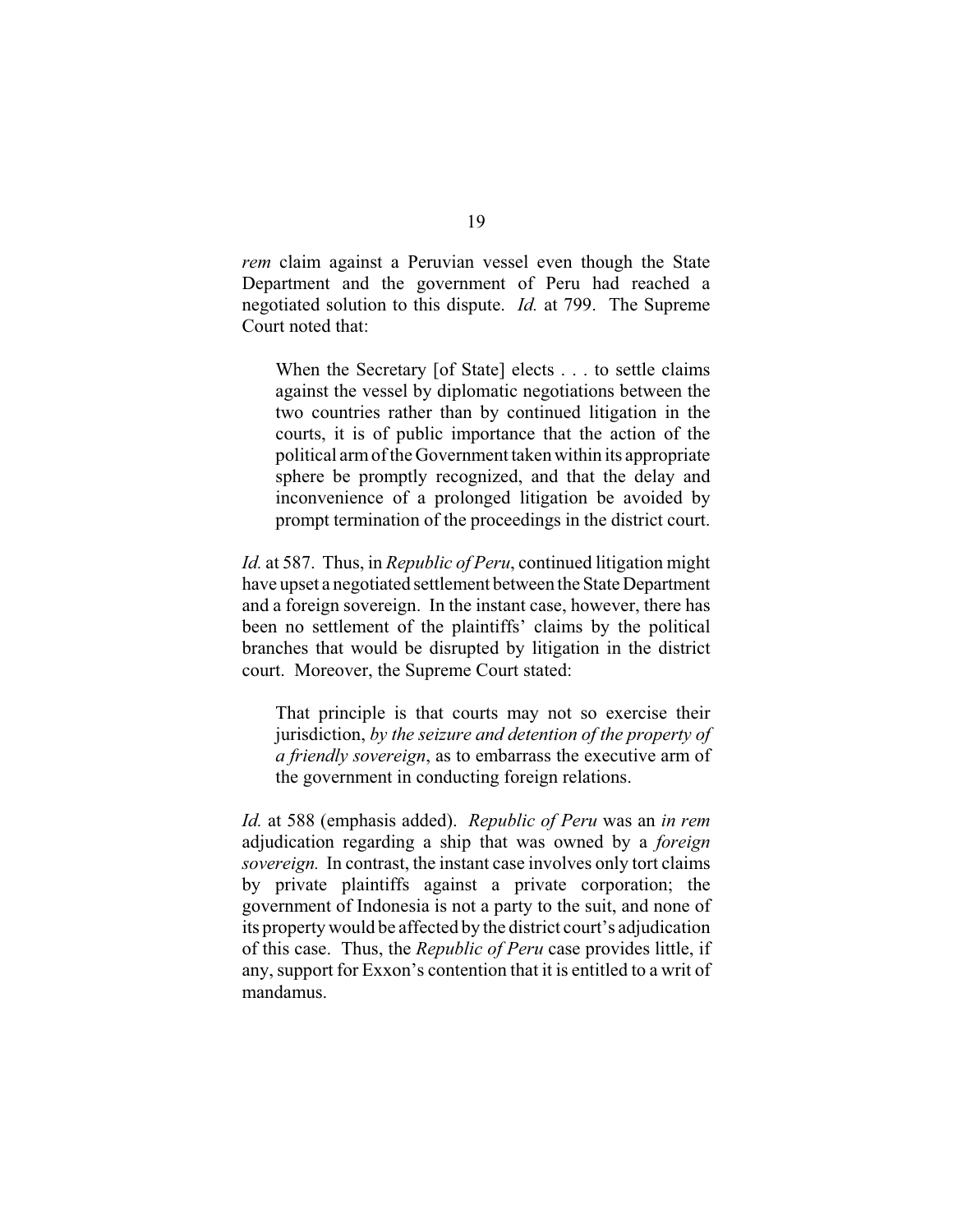Exxon also relies upon *In re Austrian & German Holocaust Litigation*, 250 F.3d 156 (2d Cir. 2001), for the proposition that mandamus is appropriate "in a matter bearing on United States foreign policy" that presents "separation of powers concerns." This case also does little to support Exxon's position. In the *Holocaust Litigation* case, the district court had dismissed several Holocaust-related claims against German and Austrian defendants; however, the dismissal was contingent upon further actions being taken that would allow those claims to proceed in an international settlement process. *Id.* at 163-65. The Second Circuit issued a writ of mandamus and vacated two portions of the district court's order. First, the court held that:

Paragraph 4(b) [of the district court's order] seemingly requires the German legislature to make a finding of legal peace and to do so before its summer recess. It would be beyond the authority of the court so to trammel on the prerogatives of a legislature in the United States. Much less does the court have the power to require such actions of the legislature of a foreign sovereign.

### *Id.* at 164. Additionally, the court held that:

The last sentence of paragraph 7 appears to indicate that if the German legislature failed to change German law, the district court could or would vacate these dismissals. It is not the office of the court, however, to decide what legislation should be enacted; and the refusal of a legislature, within the scope of its own authority, to enact or change a law is not a valid ground for vacatur of a final judgment.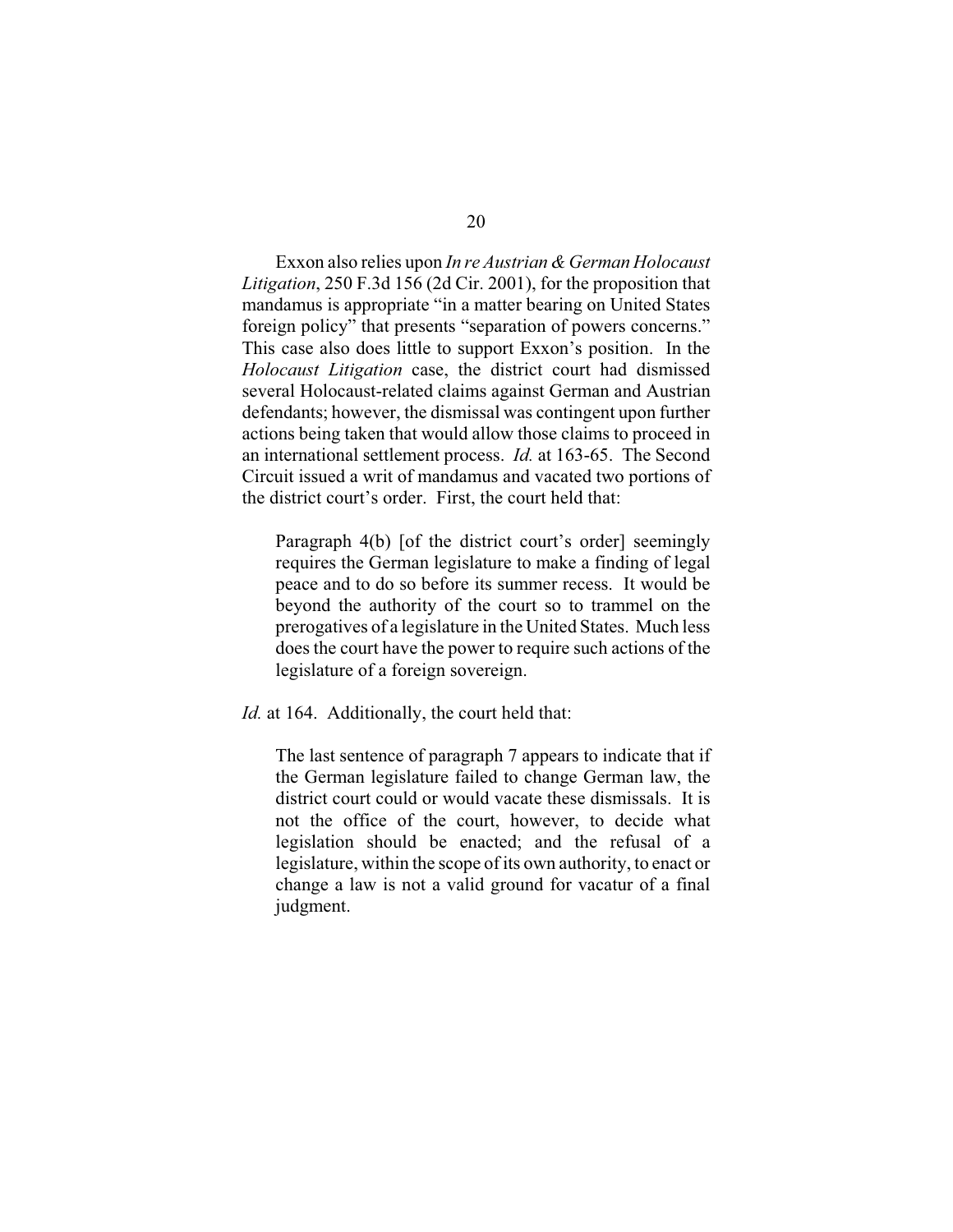*Id.* at 165. Thus, in the *Holocaust Litigation* case, the Second Circuit issued a writ of mandamus because the district court lacked authority "to dictate to legislatures what laws shall be passed." *Id.* This is a far cry from the order being challenged in the instant case, in which the district court allowed a common law tort suit to proceed against a private defendant.

In conclusion, although we need not resolve the political question issue on the merits at this time, we hold that Exxon has not established a "clear and indisputable" right to have the plaintiffs' claims dismissed. In so doing, we note that we have entered no holding inconsistent with our dissenting colleague's doctrinal views on deference owed the executive in matters of foreign policy. None of the cases cited by our colleague stand for the proposition that we should grant a mandamus for which the executive has not prayed. As we noted above, the State Department emphasized in its communications with the district court that "whether this case would adversely affect U.S. foreign policy depends upon 'the nature, extent, and intrusiveness of discovery.'" *See* page 16, *supra*. Since that correspondence the district court has dismissed some claims and limited discovery. Since that limitation, the State Department has made no further request of the district court, and has never requested the dismissal of the action against Exxon. The executive did not intervene to seek this mandamus, nor join the petition for mandamus filed by Exxon. Had the executive taken any of these measures, then the question raised by our dissenting colleague would have been before the district court. On the present record, however, the issue before us is whether Exxon is entitled to mandamus at this time. For the reasons set forth above, we are not able to say that Exxon has "clearly and indisputably" established a right to the relief it seeks. Accordingly, Exxon's petition for a writ of mandamus is denied.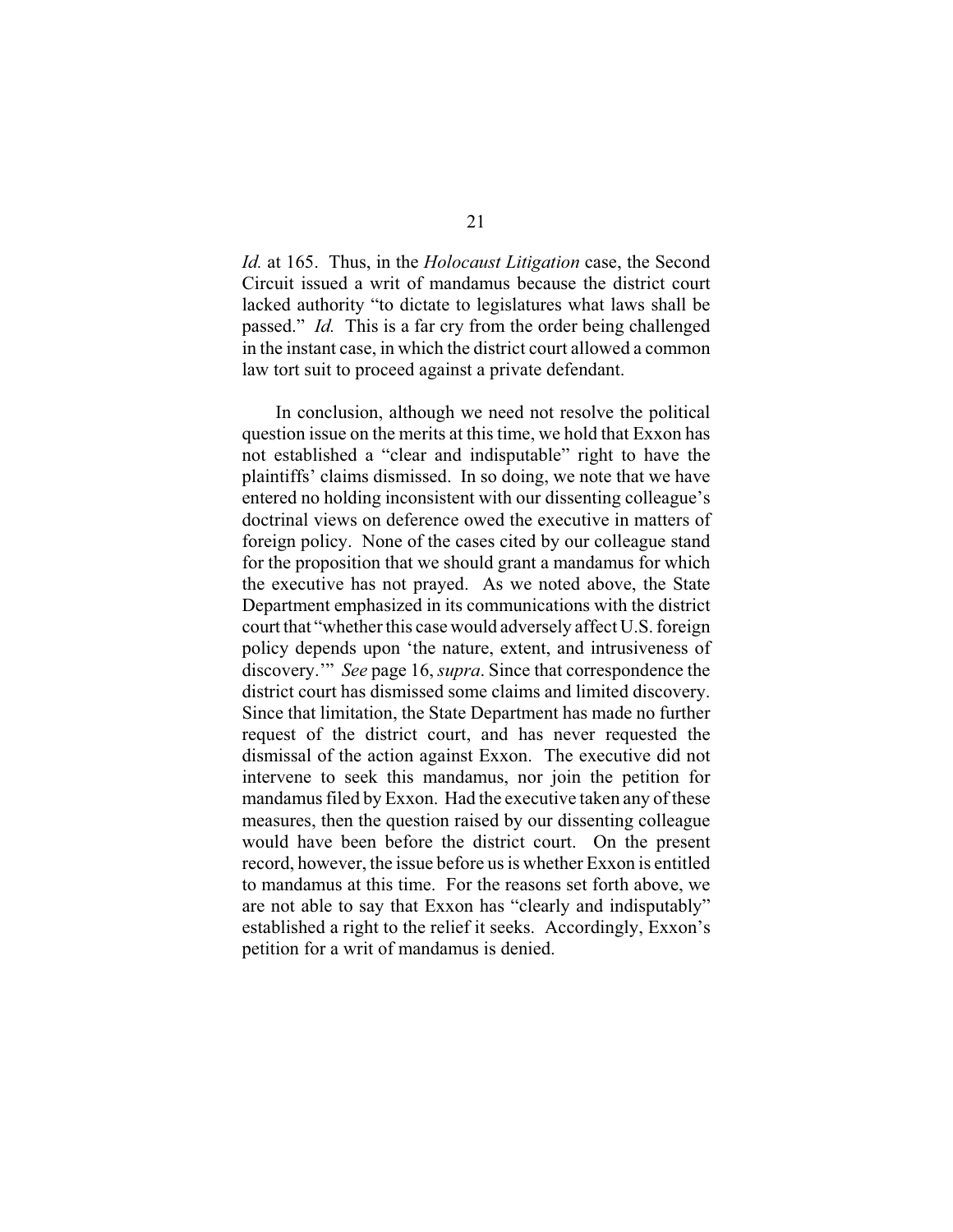## **IV.**

We hold that Exxon's appeal does not fall within the narrow "collateral order" doctrine, and therefore, this appeal must be dismissed for want of jurisdiction. We also deny Exxon's request, in the alternative, for a writ of mandamus because Exxon has not established a "clear and indisputable" right to have these claims dismissed under the political question doctrine.

*So ordered*.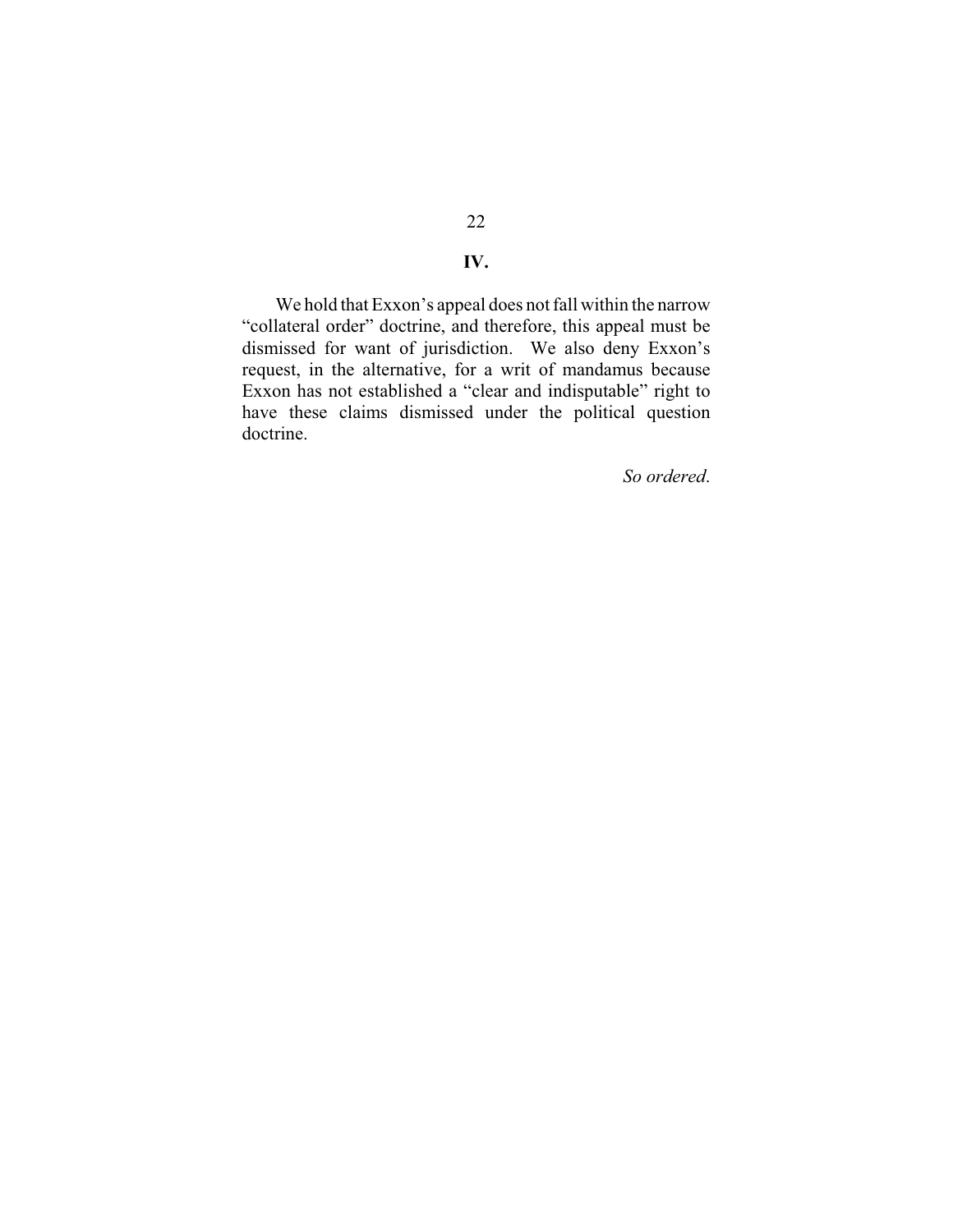KAVANAUGH, *Circuit Judge*, dissenting: I respectfully dissent. In my judgment, allowing this lawsuit to proceed is inconsistent with bedrock principles of judicial restraint that the Supreme Court and this Court have articulated in cases touching on the foreign policy and foreign relations of the United States.

Citing the Alien Tort Statute and international law (and in some cases also state law and the Torture Victim Protection Act of 1991), foreign citizens have begun bringing human rights lawsuits against multinational corporations in U.S. courts. *See, e.g.*, *Doe v. Unocal Corp.*, 963 F. Supp. 880, 883-84 (C.D. Cal. 1997) (considered to be first such case). The complaints often allege corporate complicity in various human rights violations committed by foreign government officials against foreign citizens in foreign countries (some cases allege direct corporate wrongdoing not involving foreign government officials). Particularly because many of these lawsuits directly or indirectly target actions of foreign government officials, they frequently raise sensitive foreign policy issues for the United States.

In this case, 11 Indonesian citizens sued Exxon; plaintiffs claim they were injured in Indonesia by members of the Indonesian military who provide security for Exxon in Indonesia. The Government of Indonesia has objected to the case as an intrusion on its sovereignty. And the Executive Branch has stated that the lawsuit will adversely affect the foreign policy interests of the United States – particularly U.S. relations with Indonesia, which is the largest Muslim nation in the world and has worked closely with the United States since September 11, 2001, in the ongoing war against al Qaeda and related radical Islamic terrorist organizations. In a lengthy letter, the State Department's Legal Adviser explained to the District Court how "adjudication of this lawsuit at this time would in fact risk a potentially serious adverse impact on significant interests of the United States, including interests related directly to the on-going struggle against international terrorism." Under the precedents of the Supreme Court –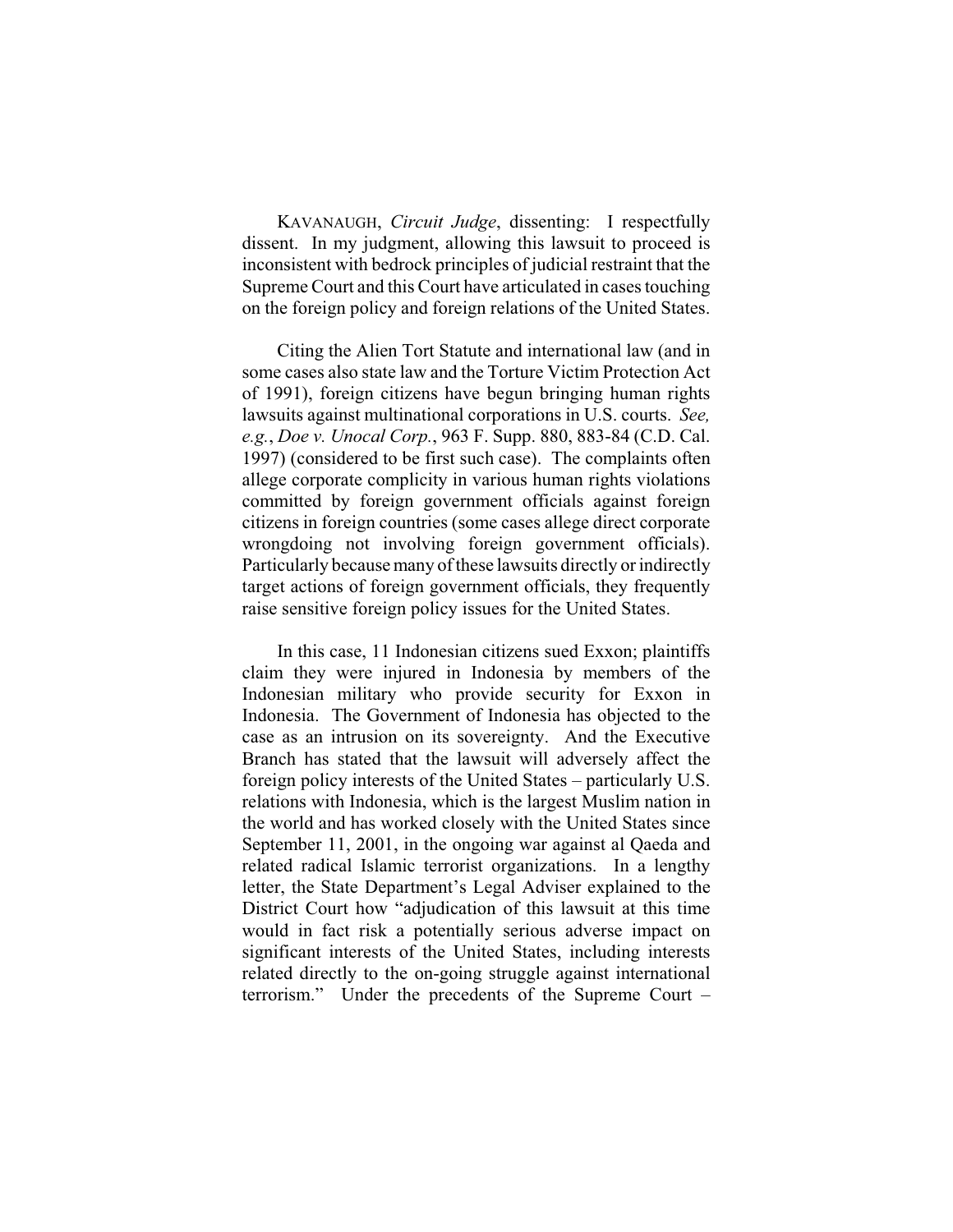including *Sosa v. Alvarez-Machain*, 542 U.S. 692, 733 n.21  $(2004)$  – and decisions of this Court, the federal courts give deference to reasonable explanations by the Executive Branch that a civil lawsuit would adversely affect the foreign relations of the United States, and the courts dismiss such cases as non-justiciable political questions. Given those precedents and the State Department's reasonable explanation of how this litigation would harm U.S. interests, we should grant the petition for a writ of mandamus and order dismissal of plaintiffs' complaint.

I

Exxon Mobil Corporation's Indonesian subsidiary maintains a large natural gas facility in the Aceh Province of Indonesia. The Province has endured violence as a result of internal tensions between separatists in that region and the Government of Indonesia. To protect its Indonesian natural gas operations, Exxon entered into a contract with Indonesia's state-owned oil and gas company in which members of the Indonesian military would work as security personnel at Exxon's facility.

Plaintiffs in this case are Indonesian citizens who reside in the Aceh Province. They allege they were injured by Indonesian military personnel who worked for Exxon. In 2001, plaintiffs sued Exxon in the U.S. District Court for the District of Columbia to recover for those injuries. Plaintiffs brought claims against Exxon under the Alien Tort Statute and international law, the Torture Victim Protection Act, and state tort law. Plaintiffs asserted the same claims against PT Arun LNG Company, a natural gas entity that Exxon and the Indonesian government jointly own.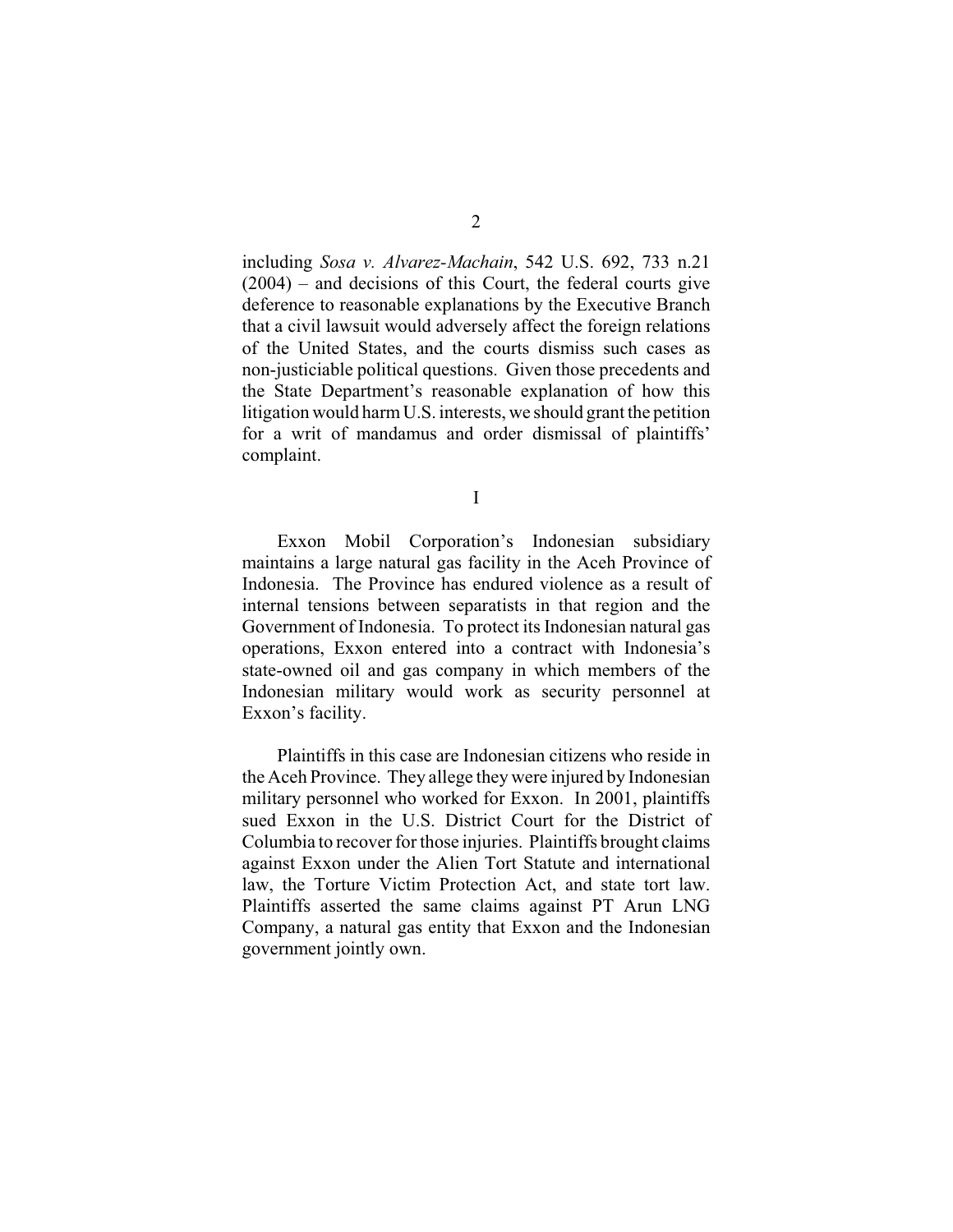The fourth largest nation in the world (and the largest Muslim nation), Indonesia has been a key partner of the United States since September 11, 2001, in the ongoing war against al Qaeda and related radical Islamic terrorist organizations. This case – which alleges that Indonesian military personnel injured Indonesian citizens in Indonesia – has triggered serious objections from the Government of Indonesia about intrusion on its sovereignty. The State Department has carefully considered Indonesia's concerns and how the lawsuit might adversely affect U.S. interests. In 2002, the Legal Adviser for the State Department informed the District Court that "adjudication of this lawsuit at this time would in fact risk a potentially serious adverse impact on significant interests of the United States, including interests related directly to the on-going struggle against international terrorism." Deferred Appendix (D.A.) at 182. The State Department "anticipate[d] that adjudication of this case will be perceived in Indonesia as a U.S. court trying the GOI for its conduct of a civil war in Aceh." D.A. 183. In the Department's view, "[t]he Indonesian response to such perceived U.S. 'interference' in its internal affairs could impair cooperation with the U.S. across the full spectrum of diplomatic initiatives, including counterterrorism, military and police reform, and economic and judicial reform." D.A. 183-84. The State Department explained:

> This lawsuit could potentially disrupt the on-going and extensive United States efforts to secure Indonesia's cooperation in the fight against international terrorist activity. Indonesia is the fourth largest state in the world, with a population of some 210 million. It is also the largest Muslim nation, and serves as a focal point for U.S. initiatives in the ongoing war against Al Qaida and other dangerous terrorist organizations. U.S. counter-terrorism initiatives could be imperiled in numerous ways if Indonesia and its officials curtailed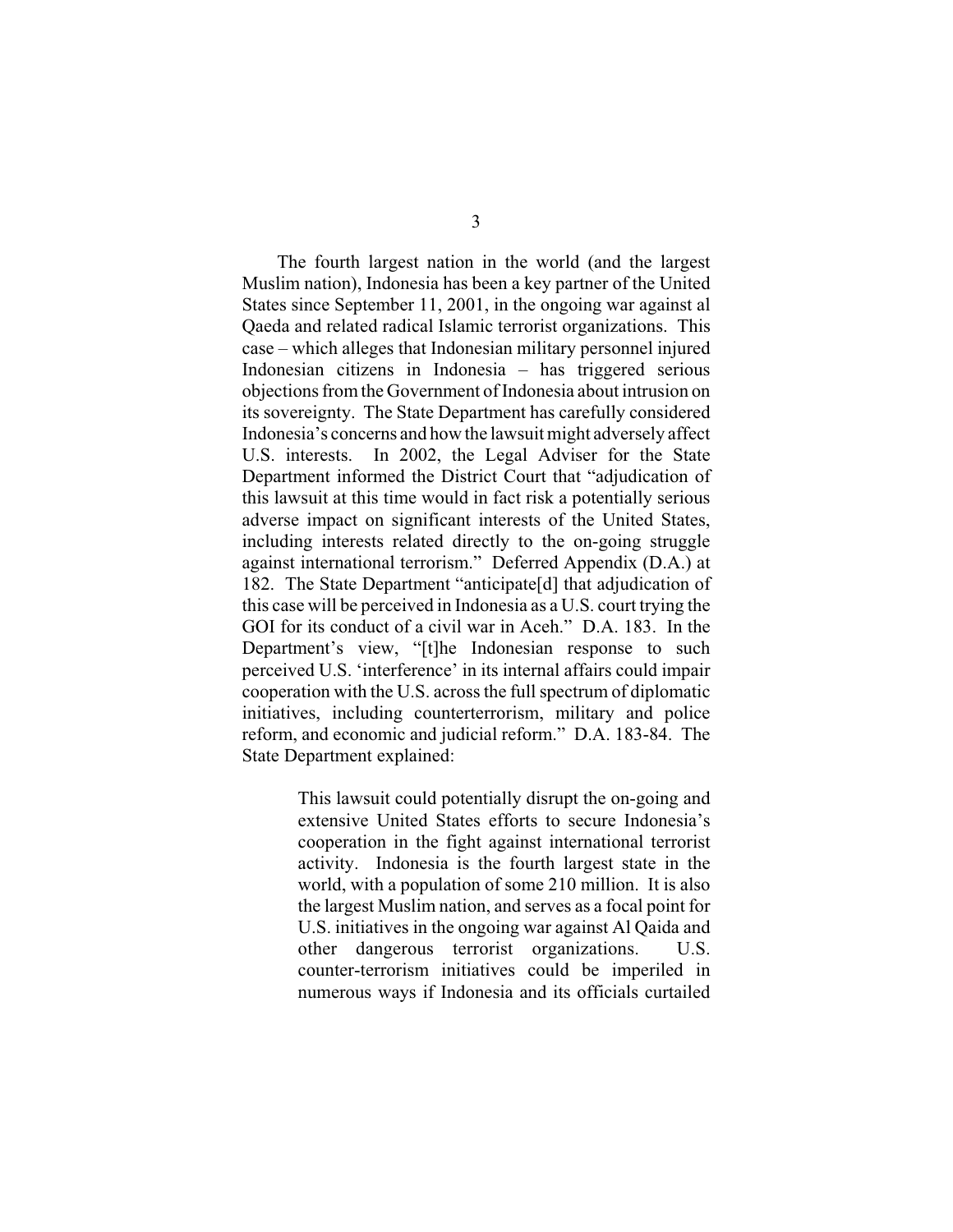cooperation in response to perceived disrespect for its sovereign interests.

D.A. 184. The State Department further stated that the litigation "may also diminish our ability to work with the Government of Indonesia ('GOI') on a variety of important programs, including efforts to promote human rights in Indonesia." D.A. 182. The Department also noted that "[t]his litigation appears likely to further discourage foreign investment" in Indonesia, which "in turn, could have decidedly negative consequences for the Indonesian economy"; if a downturn in Indonesia's economy were to "breed instability it would adversely affect U.S. interests." D.A. 185. In addition, the Department stated that the suit could have a negative impact on U.S. diplomatic objectives throughout the region, on U.S. businesses, and on the international economy.

The State Department supported its statement with a letter sent by the Indonesian Ambassador to the Deputy Secretary of State: "As a matter of principle, we cannot accept the extra territorial jurisdiction of a United States Court over an allegation against an Indonesian government institution, . . . the Indonesian military, for operations taking place in Indonesia." D.A. 188.

In July 2005, the State Department's Legal Adviser reiterated the concerns first expressed in 2002, informing the District Court that "the concerns set forth in the State Department letter of July 2002 . . . remain valid today." D.A. 244. Along with the State Department's 2005 letter, the State Department also submitted a letter from the Indonesian Embassy reiterating the concerns the Government of Indonesia first expressed in 2002.

In October 2005, largely in response to the State Department's submissions, the District Court dismissed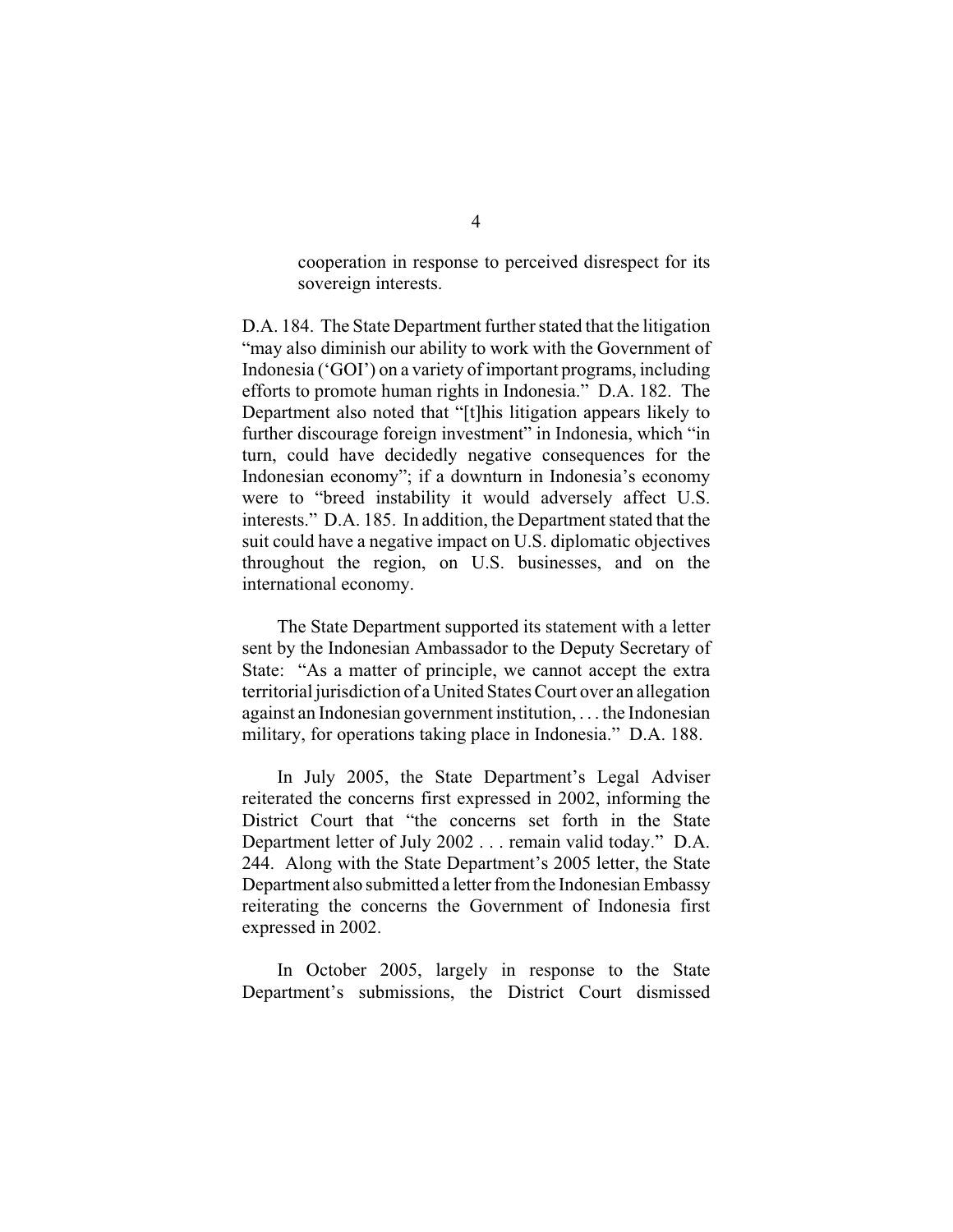plaintiffs' federal-law claims against Exxon and dismissed all claims against PT Arun LNG Company. In dismissing the federal-law claims against Exxon, the District Court relied on the State Department's statement that "'adjudication of this lawsuit at this time would in fact risk a potentially serious adverse impact on significant interests of the United States, including interests related directly to the on-going struggle against international terrorism.'" *Doe v. Exxon Mobil Corp.*, 393 F. Supp. 2d 20, 22 (D.D.C. 2005) (quoting State Department's 2002 Statement of Interest). The District Court reasoned that "determining whether defendants engaged in joint action with the Indonesian military necessarily would require judicial inquiry into precisely what the two parties agreed to do" and "such an inquiry cuts too close to adjudicating the actions of the Indonesian government." *Id.* at 27.

Although it dismissed the *federal*-law claims, the District Court did not dismiss plaintiffs' *state*-law tort claims against Exxon. The District Court stated that litigation and discovery on the state-law claims, "if conducted with care, should alleviate the State Department's concerns about interfering with Indonesia's sovereign prerogatives while providing a means for plaintiffs to obtain relief through their garden-variety tort claims." *Id.* at 30.

Exxon has filed an interlocutory appeal of the District Court's denial of Exxon's motion to dismiss the state-law tort claims. Exxon requests that we entertain its interlocutory appeal under the collateral order doctrine or, in the alternative, that we issue a writ of mandamus requiring dismissal of the state-law tort claims.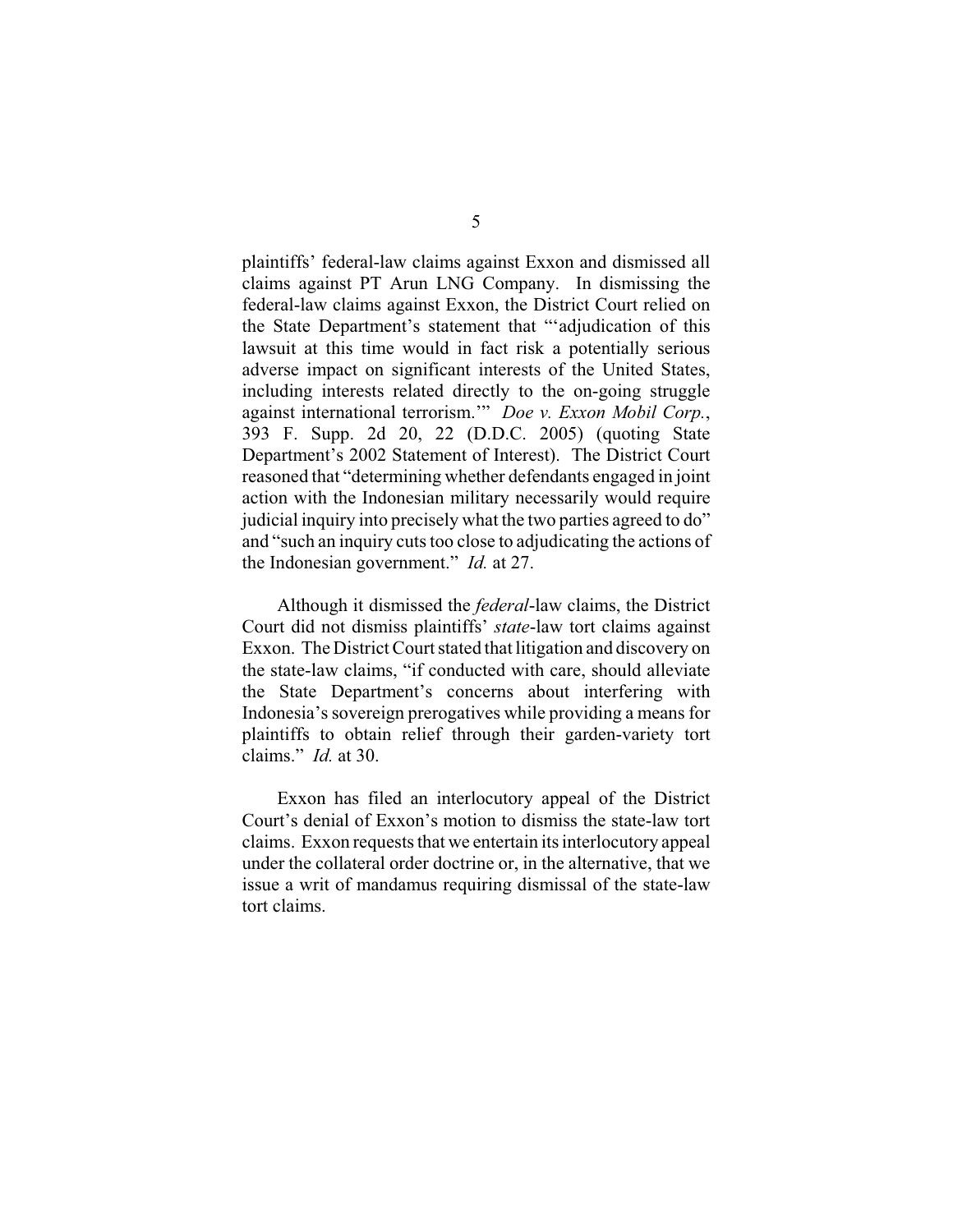1. A civil lawsuit in a U.S. court involving a foreign government, foreign officials, or foreign interests may adversely affect relations between the United States and the foreign nation. Such cases therefore pose sensitive separation of powers issues for the Judiciary because the Constitution assigns the Executive and Legislative Branches primary authority over the foreign policy and foreign relations of the United States. *See, e.g.*, *Regan v. Wald*, 468 U.S. 222, 242 (1984) ("Matters relating to the conduct of foreign relations . . . are so exclusively entrusted to the political branches of government as to be largely immune from judicial inquiry or interference.") (internal quotation omitted); *Haig v. Agee*, 453 U.S. 280, 292 (1981) ("Matters intimately related to foreign policy and national security are rarely proper subjects for judicial intervention."); *Chicago & S. Air Lines v. Waterman S.S. Corp.*, 333 U.S. 103, 111 (1948) ("[T]he very nature of executive decisions as to foreign policy is political, not judicial. Such decisions are wholly confided by our Constitution to the political departments of the government, Executive and Legislative. . . . They are decisions of a kind for which the Judiciary has neither aptitude, facilities nor responsibility and have long been held to belong in the domain of political power not subject to judicial intrusion or inquiry."); *Oetjen v. Cent. Leather Co.*, 246 U.S. 297, 302 (1918) ("The conduct of the foreign relations of our Government is committed by the Constitution to the Executive and Legislative – 'the political' – Departments of the Government, and the propriety of what may be done in the exercise of this political power is not subject to judicial inquiry or decision."); *see also Dep't of Navy v. Egan*, 484 U.S. 518, 529-30 (1988) ("As to these areas of Art. II duties the courts have traditionally shown the utmost deference to Presidential responsibilities.") (internal quotation omitted); *United States v. Curtiss-Wright Exp. Corp.*, 299 U.S. 304, 319 (1936) ("The President is the sole organ of the nation

6

II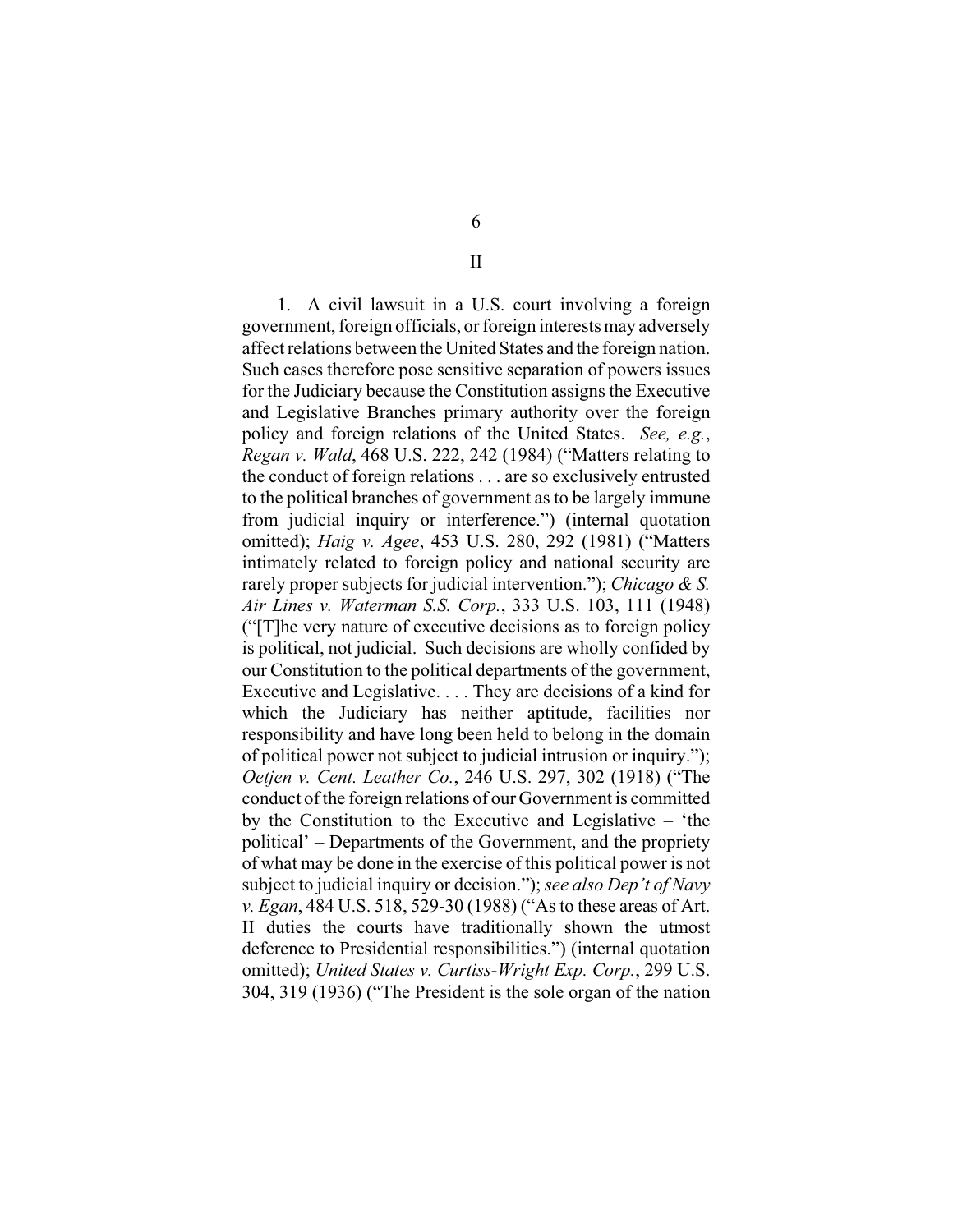in its external relations, and its sole representative with foreign nations.") (internal quotation omitted).

As the courts therefore have recognized, lawsuits that would adversely affect the foreign policy of the United States can pose non-justiciable political questions. *See Baker v. Carr*, 369 U.S. 186, 211 (1962) (Regarding foreign policy issues: "Not only does resolution of such issues frequently turn on standards that defy judicial application, or involve the exercise of a discretion demonstrably committed to the executive or legislature; but many such questions uniquely demand single-voiced statement of the Government's views."); *Bancoult v. McNamara*, 445 F.3d 427, 435 (D.C. Cir. 2006) (describing "topics that serve as the quintessential sources of political questions: national security and foreign relations"); *Hwang Geum Joo v. Japan*, 413 F.3d 45, 52 (D.C. Cir. 2005) ("The Executive's judgment that adjudication by a domestic court would be inimical to the foreign policy interests of the United States is compelling and renders this case nonjusticiable under the political question doctrine."); *Tel-Oren v. Libyan Arab Republic*, 726 F.2d 774, 803 (D.C. Cir. 1984) (Bork, J., concurring) ("Questions touching on the foreign relations of the United States make up what is likely the largest class of questions to which the political question doctrine has been applied.").

Courts are not well-equipped to determine on their own, however, whether a particular civil case would have a negative impact on U.S. foreign policy and should be dismissed. In part for that reason, as the Supreme Court has instructed, courts give deference to the Executive Branch when the Executive reasonably explains that adjudication of a particular civil lawsuit would adversely affect the foreign policy interests of the United States. *See, e.g.*, *Sosa v. Alvarez-Machain*, 542 U.S. 692, 733 n.21 (2004) (regarding suits involving private parties: "[T]here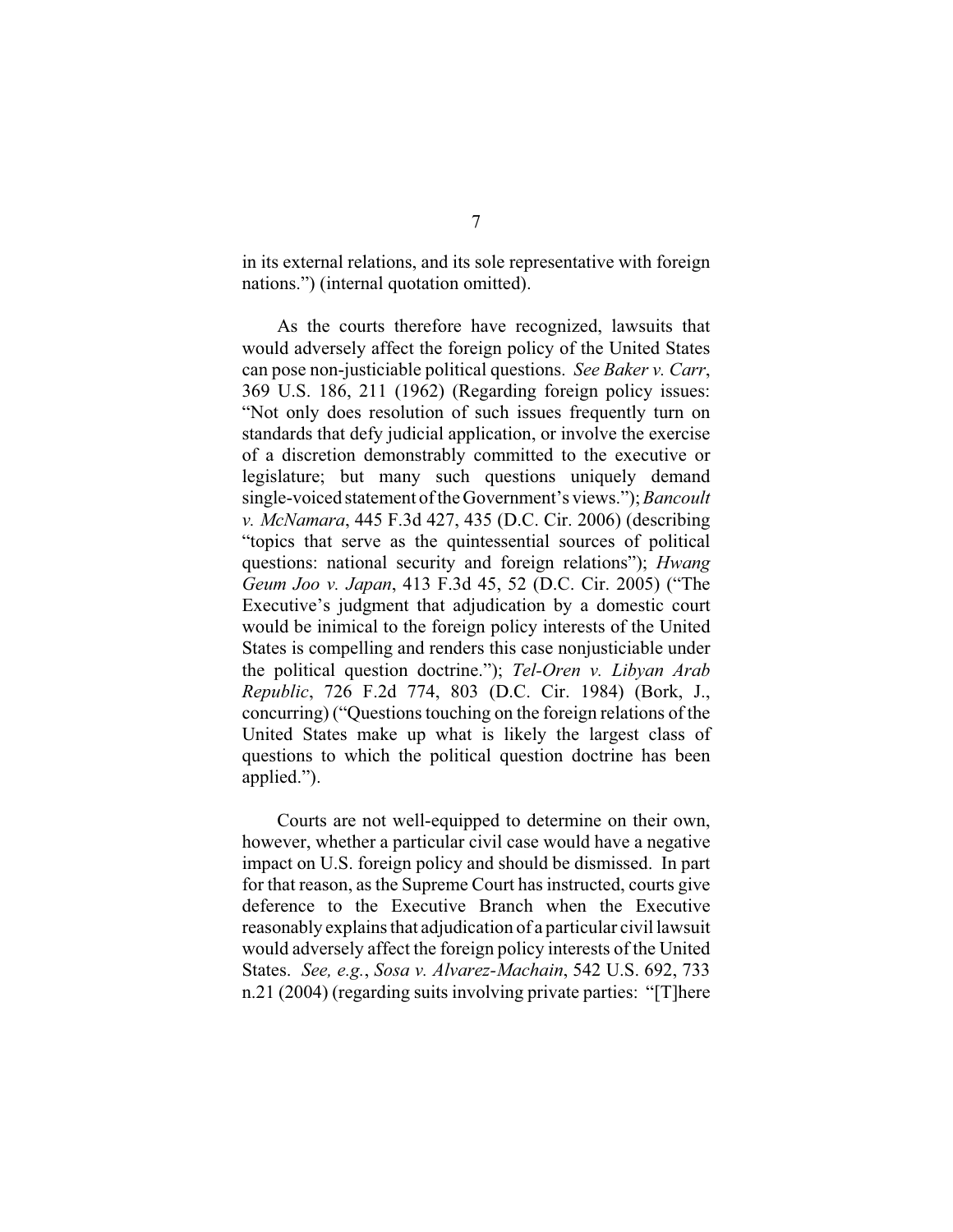is a strong argument that federal courts should give serious weight to the Executive Branch's view of the case's impact on foreign policy."); *Republic of Austria v. Altmann*, 541 U.S. 677, 702 (2004) ("[S]hould the State Department choose to express its opinion on the implications of exercising jurisdiction over *particular* petitioners in connection with *their* alleged conduct, that opinion might well be entitled to deference as the considered judgment of the Executive on a particular question of foreign policy.") (emphasis in original); *Crosby v. Nat'l Foreign Trade Council*, 530 U.S. 363, 366, 386 (2000) (regarding state legislation regulating foreign commerce with Burma: "[R]epeated representations by the Executive Branch supported by formal diplomatic protests and concrete disputes are more than sufficient to demonstrate that the state Act stands in the way of Congress's diplomatic objectives."); *cf. Am. Ins. Ass'n v. Garamendi*, 539 U.S. 396, 424 (2003) (citing letters from State Department explaining harm to foreign policy caused by state law); *Regan*, 468 U.S. at 243 (referring to "the traditional deference to executive judgment" in foreign policy matters); *Ex parte Republic of Peru*, 318 U.S. 578, 588 (1943) (courts should not exercise their jurisdiction "as to embarrass the executive arm of the government in conducting foreign relations").

Deference to the Executive Branch's position on the foreign policy implications of a lawsuit traditionally has occurred in cases directly against foreign governments or foreign government officials. *See, e.g.*, *Ex parte Peru*, 318 U.S. at 588; *Hwang Geum Joo*, 413 F.3d at 48; *Whiteman v. Dorotheum GmbH & Co. KG*, 431 F.3d 57, 59-60 (2d Cir. 2005) (citing *Altmann*, 541 U.S. at 702, and *Sosa* footnote 21 and deferring to State Department Statement of Interest in ordering dismissal of suit against Republic of Austria). Beginning in 1980, the category of cases potentially raising foreign policy concerns expanded as a result of the Second Circuit's decision in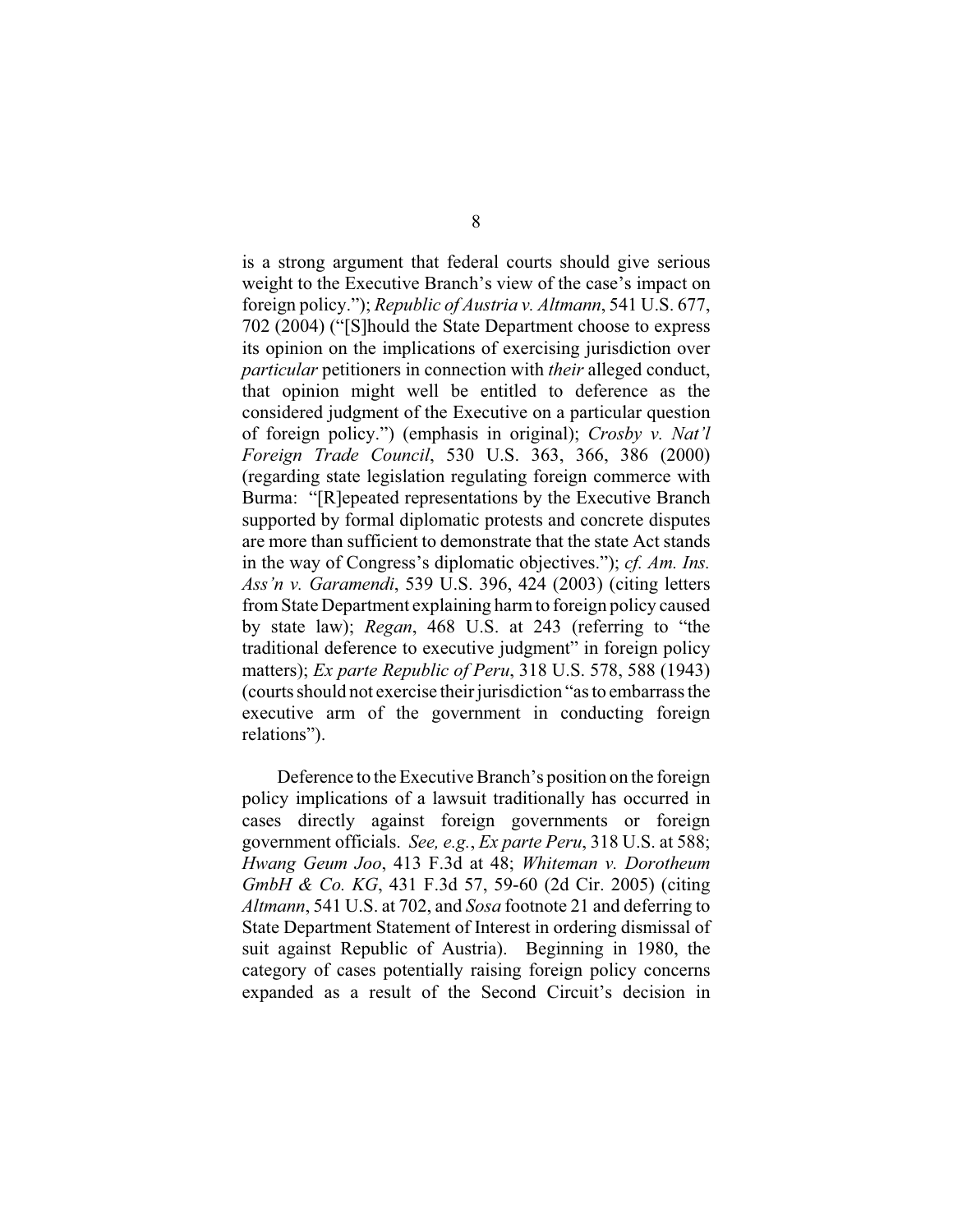*Filartiga v. Pena-Irala*, 630 F.2d 876 (2d Cir. 1980). That case held that, under the Alien Tort Statute, foreign citizens can sue foreign government officials for international law violations committed in foreign countries. *See id.* at 878, 887; *cf. Tel-Oren*, 726 F.2d at 775, 792 (Edwards, J., concurring); *id.* at 799, 812-16 (Bork, J., concurring); *id.* at 823 (Robb, J., concurring).

In recent years, foreign citizens have taken *Filartiga* a step further (and in some cases also cited the 1991 Torture Victim Protection Act) and begun to sue multinational corporations in U.S. courts – often alleging corporate complicity in human rights violations committed by foreign government officials against foreign citizens in foreign countries. *See generally* Beth Stephens, Sosa v. Alvarez-Machain*: "The Door Is Still Ajar" for Human Rights Litigation in U.S. Courts*, 70 BROOK. L.REV. 533, 537-38 (2005). Although those cases nominally target corporations and not foreign government officials, federal courts have recognized that the suits still can adversely affect U.S. foreign policy interests. Several federal district courts therefore have applied traditional justiciability principles to this new category of cases against corporations, including deference to the Executive Branch as appropriate. *See, e.g.*, *Corrie v. Caterpillar, Inc.*, 403 F. Supp. 2d 1019, 1032 (W.D. Wash. 2005) ("This case must also be dismissed because it interferes with the foreign policy of the United States of America. . . . For this court to preclude sales of Caterpillar products to Israel would be to make a foreign policy decision and to impinge directly upon the prerogatives of the executive branch of government."); *Mujica v. Occidental Petroleum Corp.*, 381 F. Supp. 2d 1164, 1194 (C.D. Cal. 2005) ("[T]he State Department has filed a Statement of Interest outlining several areas of foreign policy that would be negatively impacted by proceeding with the instant case.... [P]roceeding with the litigation would indicate a 'lack of respect' for the Executive's preferred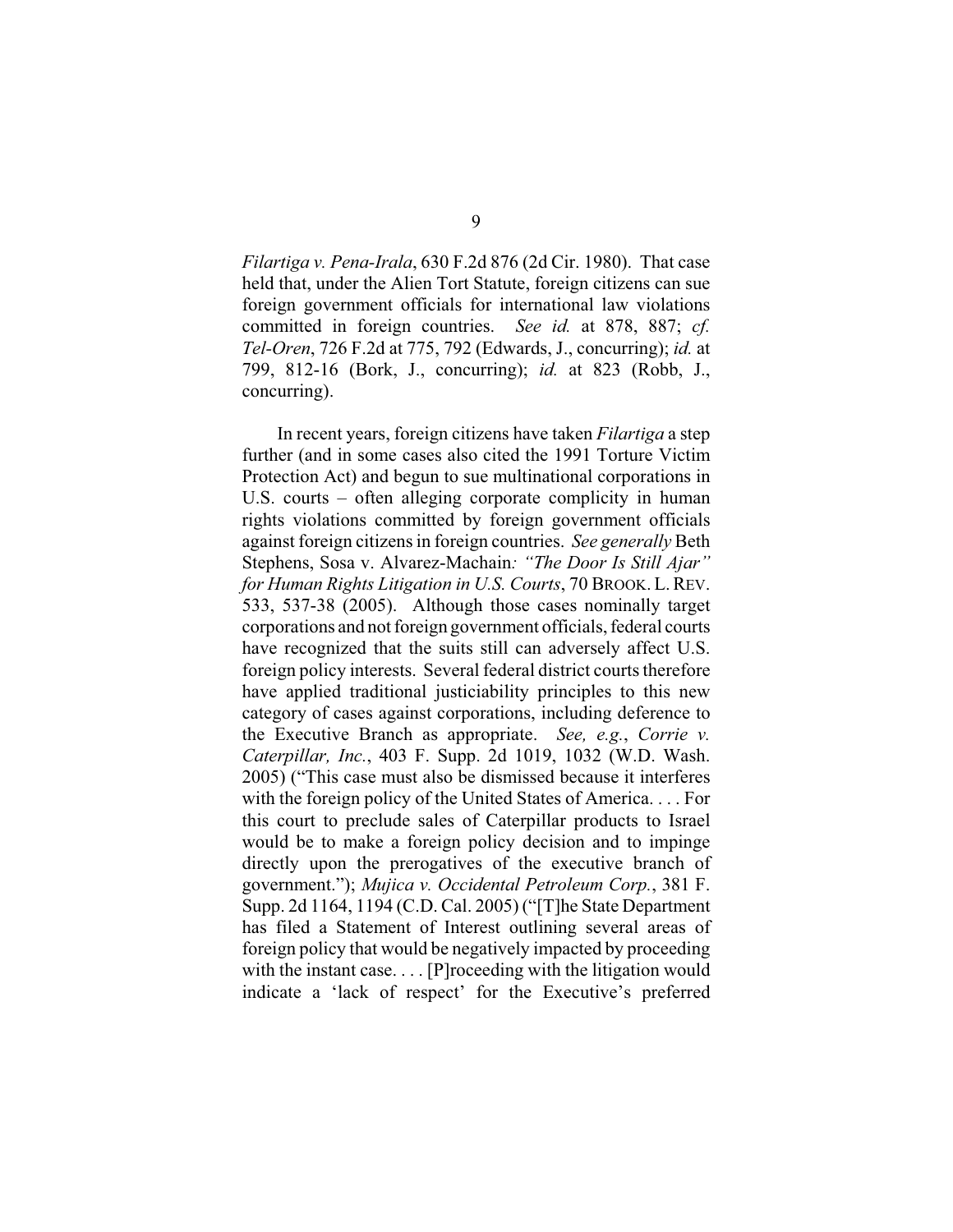approach of handling the Santo Domingo bombing and relations with Colombia in general."); *In re Nazi Era Cases Against German Defendants Litig.*, 334 F. Supp. 2d 690, 695-96 (D.N.J. 2004) ("[T]he political question doctrine counsels the Court to dismiss this action. . . . If this Court adjudicated the Complaint, it would do so against the recommendation of the Executive Branch."); *id.* at 695 ("[A]llowing private litigation of war-related claims would express a lack of respect for the executive branch.") (quoting *Iwanowa v. Ford Motor Co.*, 67 F. Supp. 2d 424, 486 (D.N.J. 1999)); *Iwanowa*, 67 F. Supp. 2d at 486 ("The executive branch has always taken the position that claims arising out of World War II must be resolved through government-to-government negotiations. Thus, allowing private litigation of war-related claims would express a lack of respect for the executive branch.").

In its 2004 decision in *Sosa*, the Supreme Court confirmed that traditional justiciability principles apply to the new category of cases brought by foreign citizens against multinational corporations. The Court took note of the growing litigation against multinational corporations (and recognized the concerns about such litigation). Although the defendant in *Sosa* was a foreign official and not a corporation, the Supreme Court proactively suggested that, for purposes of applying standard justiciability principles, there is no distinction between (i) suits directly against foreign governments or officials and (ii) suits against non-governmental entities that nonetheless may affect U.S. relations with foreign governments. The Court outlined a "policy of case-specific deference to the political branches" to "several class actions seeking damages from various corporations." *Sosa*, 542 U.S. at 733 n.21. The Court stated: "[T]here is a strong argument that federal courts should give serious weight to the Executive Branch's view of the case's impact on foreign policy." *Id.* (citing *Altmann*, 541 U.S. at 701- 02); *cf. Garamendi*, 539 U.S. at 415-16 ("The executive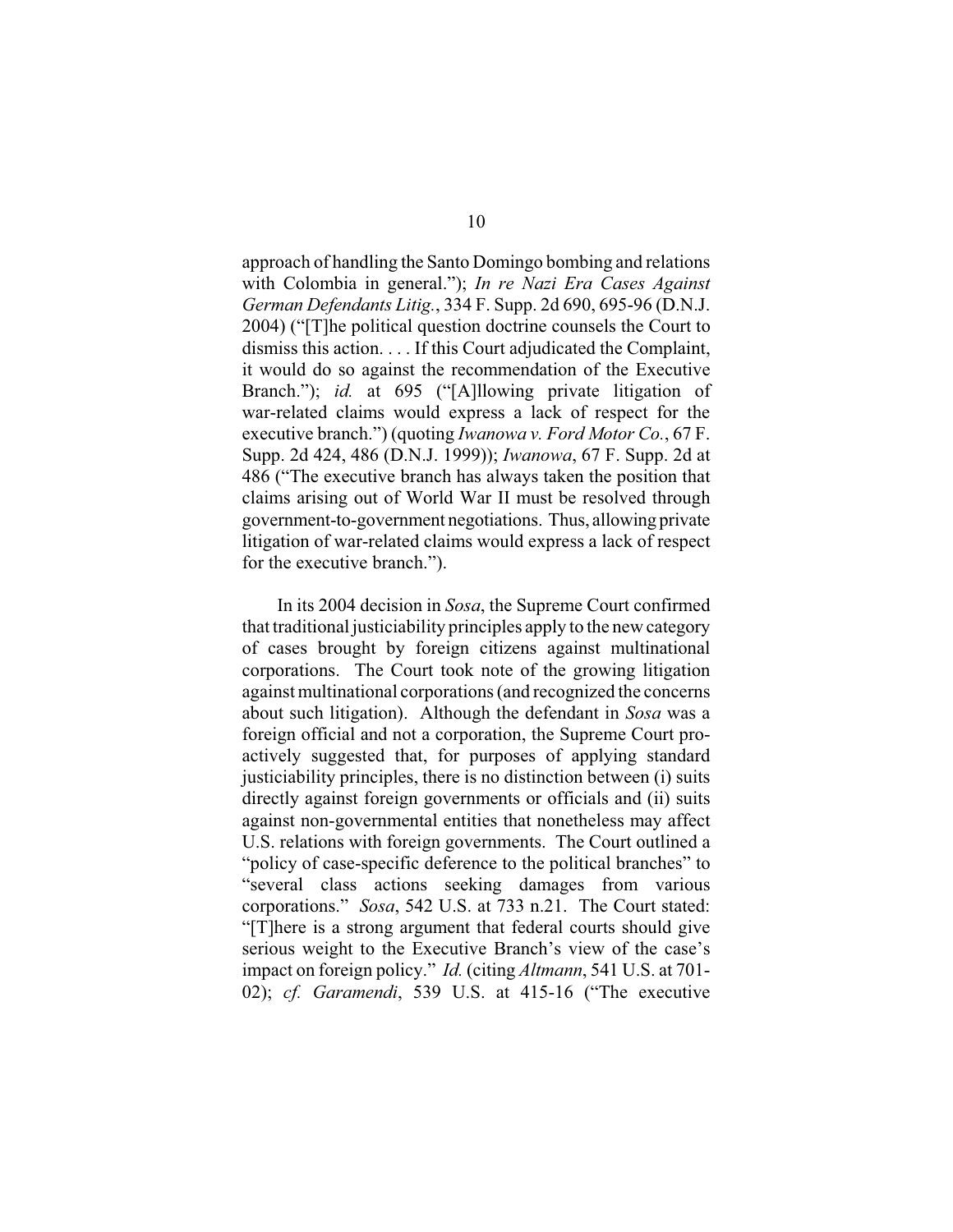agreements at issue here do differ in one respect from those just mentioned insofar as they address claims associated with formerly belligerent states, but against corporations, not the foreign governments. But the distinction does not matter. Historically, wartime claims against even nominally private entities have become issues in international diplomacy . . . ."); *Crosby*, 530 U.S. at 386 (Court "acknowledged that the nuances of the foreign policy of the United States . . . are much more the province of the Executive Branch and Congress than of this Court" in litigation challenging state legislation regulating private corporations engaged in foreign commerce) (internal quotation omitted).

In the wake of *Sosa*, the lower federal courts properly give "serious weight" to Executive Branch statements of interest in human rights cases brought against multinational corporations. *See Sosa*, 542 U.S. at 733 n.21. Of course, serious weight does not mean conclusive weight. Judicial deference to the Executive Branch regarding the foreign policy implications of a civil lawsuit does not mean judicial abdication. It is not enough, therefore, for the Executive Branch merely to assert harm; rather, the harm must be explained – and explained reasonably. In other words, as in other cases involving Executive Branch statements about the adverse impact on U.S. foreign policy interests, the fundamental question for the Judiciary is whether the Executive Branch has reasonably explained that the litigation would adversely affect the foreign policy interests of the United States. *Cf. Hwang Geum Joo*, 413 F.3d at 48, 52.

This Court's decision in *Hwang Geum Joo* exemplifies proper application of those traditional justiciability principles. In that case, 15 women from China, Taiwan, South Korea, and the Philippines sued Japan under the Alien Tort Statute for international law violations. *Id.* at 46. The plaintiffs alleged that Japanese soldiers had subjected them to torture before and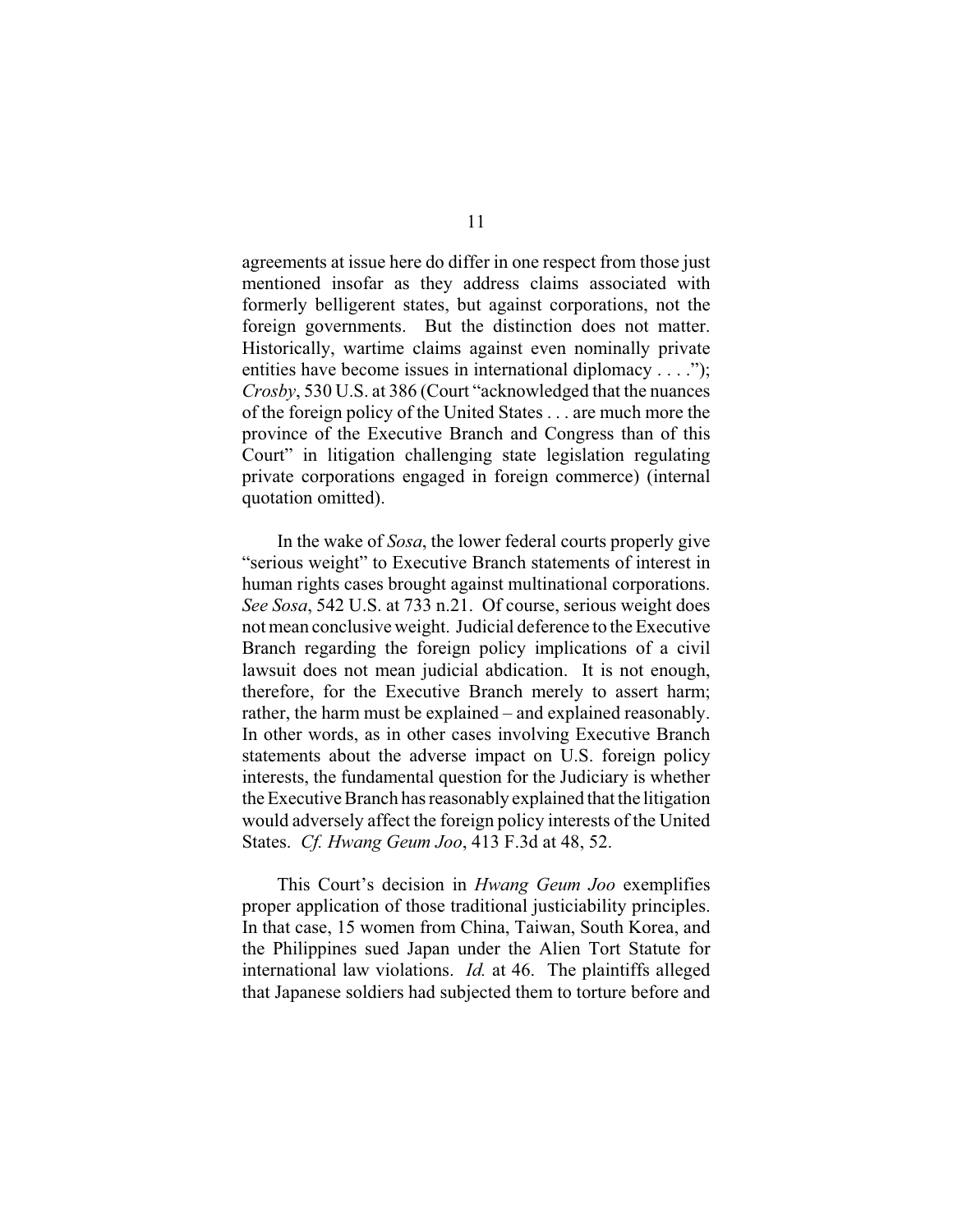during World War II. *Id.* The plaintiffs and the Japanese government disagreed about whether peace treaties between Japan and plaintiffs' countries of origin extinguished war claims made against Japan by citizens of the plaintiffs' countries. *Id.* at 48. The State Department submitted a Statement of Interest stating "that judicial intrusion into the relations between Japan and other foreign governments would impinge upon the ability of the President to conduct the foreign relations of the United States." *Id.* In deciding the case, this Court "defer[red] to the judgment of the Executive Branch" as set forth in the Department's "thorough and persuasive Statement of Interest" and concluded that "our Constitution does not vest the authority to resolve that dispute in the courts." *Id.*

In another case involving the foreign policy interests of the United States, this Court also explained that "we grant substantial weight" to State Department statements regarding factual questions that are "at the heart of the Department's expertise." *In re Papandreou*, 139 F.3d 247, 252 & n.2 (D.C. Cir. 1998). Such questions, we said, include State Department determinations about the extent to which U.S. interests are affected by "the sensitive diplomatic considerations involved" in certain legal claims. *Id.* at 252 (internal quotation omitted). In addressing the related "act of state" doctrine, this Court similarly has recognized "the value of obtaining views of the Executive Branch in matters relating to the application of the act of state doctrine and giving appropriate weight to those views." *Millen Indus., Inc. v. Coordination Council*, 855 F.2d 879, 881 (D.C. Cir. 1988).

All of the above precedents have established the following principle of law: When presented with a suit alleging wrongdoing committed in a foreign country, and particularly a suit implicating the actions of foreign government officials, federal courts should dismiss the complaint on justiciability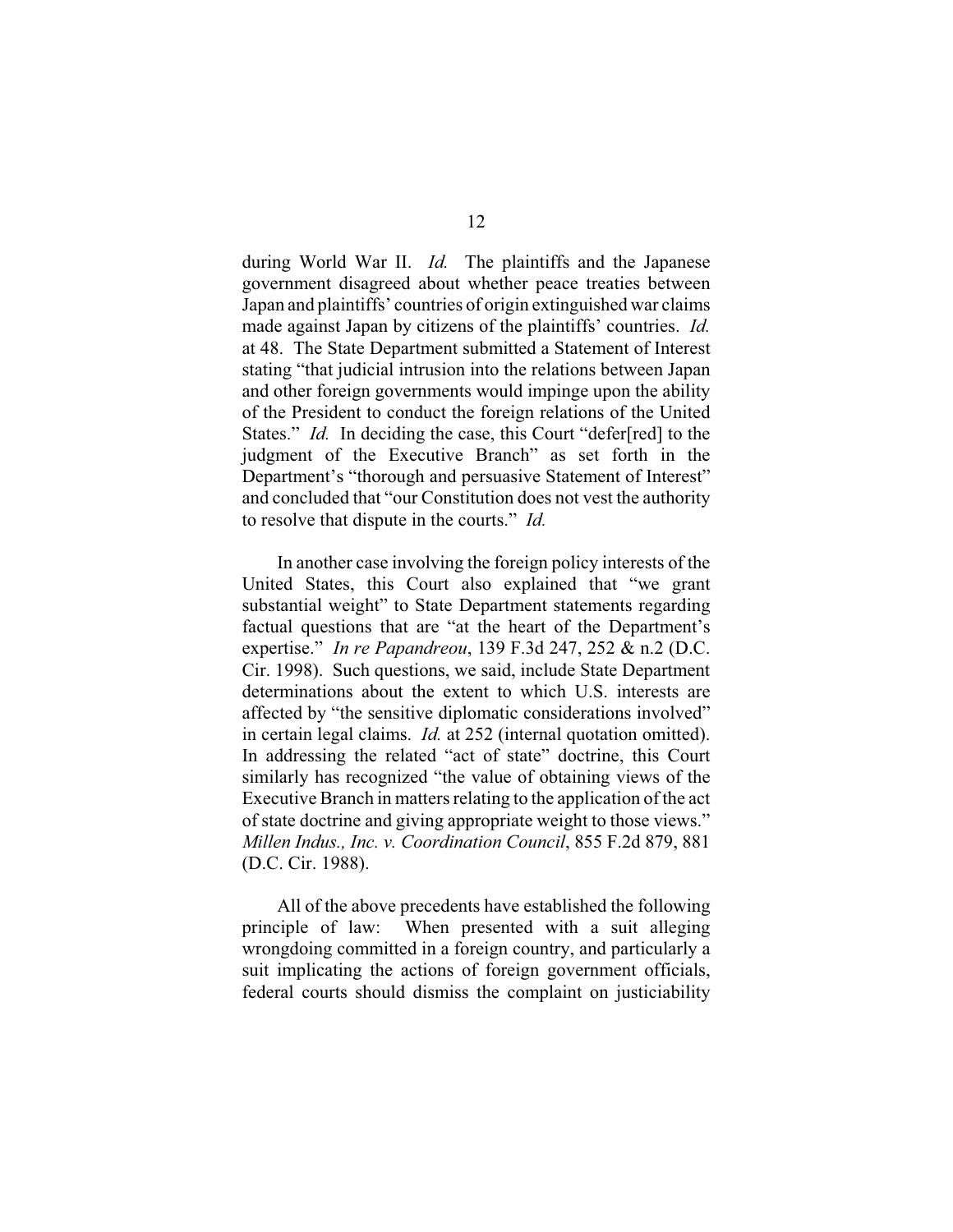grounds if the Executive Branch has reasonably explained that the suit would harm U.S. foreign policy interests.

2. Given those precedents and principles, the question in this case is whether the Executive Branch reasonably explained that this case would harm U.S. interests. I believe it clearly has done so.

In 2002 and then again in 2005, the State Department unambiguously stated to the District Court that, for multiple reasons, "adjudication of this lawsuit at this time would in fact risk a potentially serious adverse impact on significant interests of the United States, including interests related directly to the on-going struggle against international terrorism." D.A. 182. The State Department emphasized that Indonesia is "a focal point for U.S. initiatives in the ongoing war against Al Qaida and other dangerous terrorist organizations. U.S. counter-terrorism initiatives could be imperiled in numerous ways if Indonesia and its officials curtailed cooperation in response to perceived disrespect for its sovereign interests." D.A. 184. The Department explained that Indonesia would view this lawsuit as an intrusion on its sovereignty. The Department stated that "[t]his lawsuit could potentially disrupt the on-going and extensive United States efforts to secure Indonesia's cooperation in the fight against international terrorist activity." D.A. 184. The Department identified and explained multiple other effects on foreign relations, including, for example: an adverse impact on human rights objectives; negative effects on foreign investment, which would have negative impacts on stability and economic conditions; and decreased opportunities for U.S. business abroad. Along with its 2002 statement, the State Department submitted to the District Court a letter from the Indonesian Ambassador that stated, "As a matter of principle, we cannot accept the extra territorial jurisdiction of a United States Court over an allegation against an Indonesian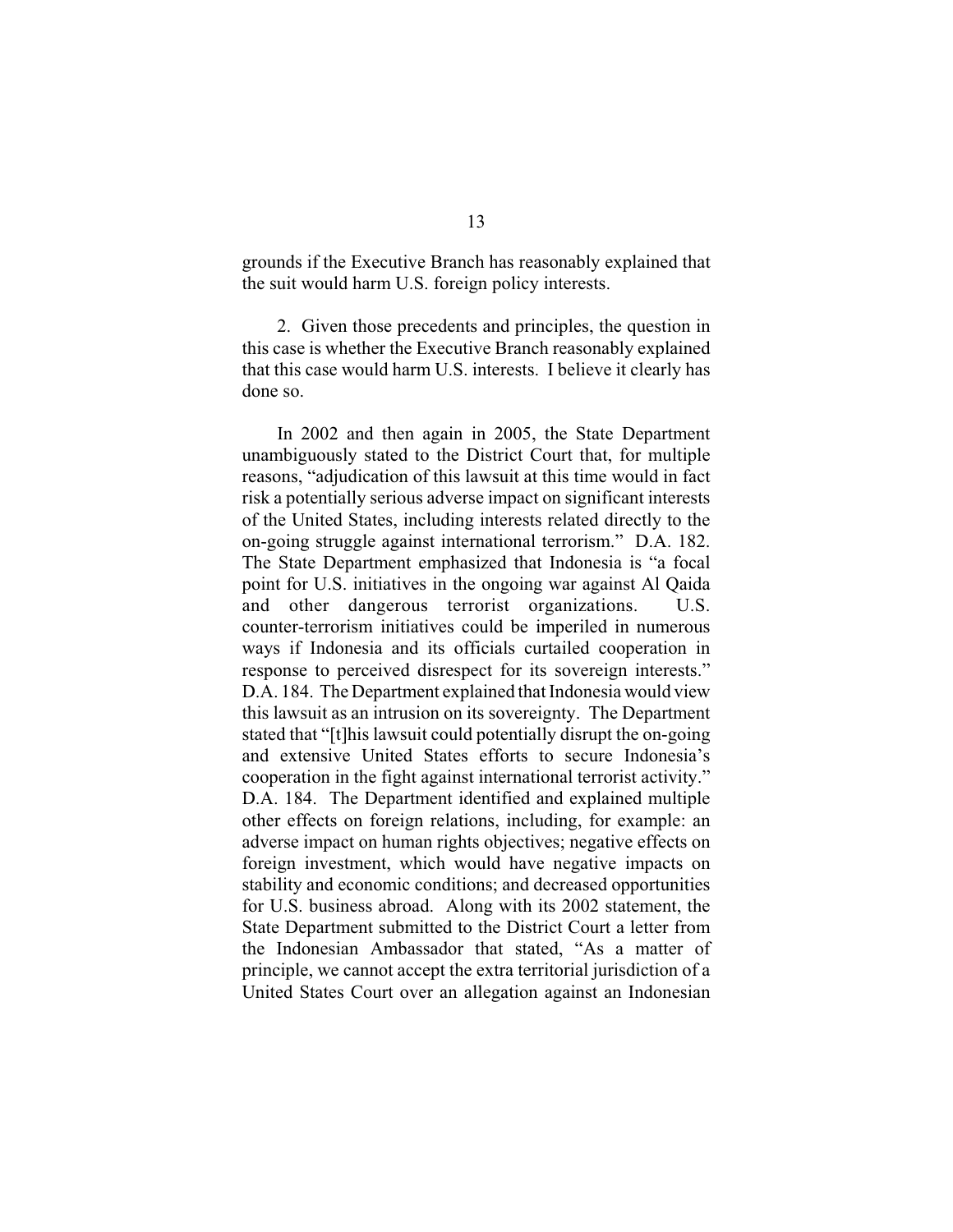government institution, . . . the Indonesian military, for operations taking place in Indonesia." D.A. 188. Then in July 2005, the State Department provided a new letter stating that the concerns set forth in its initial letter "remain valid today." D.A. 244. Enclosed with that letter was another letter from the Indonesian government, reiterating the concerns Indonesia first expressed in 2002. Nothing in the record since 2005 purports to withdraw the concerns raised by either the State Department or the Government of Indonesia.

In light of the decisions of the Supreme Court (*Sosa* in particular), this Court's decisions (*Hwang Geum Joo* in particular), and the State Department's reasonable explanation of how this litigation would harm U.S. foreign policy interests, this case should be dismissed as a non-justiciable political question. (In reaching this conclusion, my point is that the State Department's explanation of harms in this case is clearly *sufficient* to require dismissal of this suit. I do not mean to imply, however, that all of the harms cited by the State Department in this case are *necessary* in order for courts to give deference to the Executive Branch. In other words, courts defer to the Executive Branch's reasonable explanation that a case would harm U.S. interests even if the harm is something less than, for example, a negative impact on the war against al Qaeda.)

3. The District Court agreed with the above principles in dismissing the majority of plaintiffs' claims. In particular, the District Court relied on the State Department's statement that "'adjudication of this lawsuit at this time would in fact risk a potentially serious adverse impact on significant interests of the United States, including interests related directly to the on-going struggle against international terrorism.'" *Exxon Mobil Corp.*, 393 F. Supp. 2d at 22 (quoting State Department's 2002 Statement of Interest). The District Court also highlighted the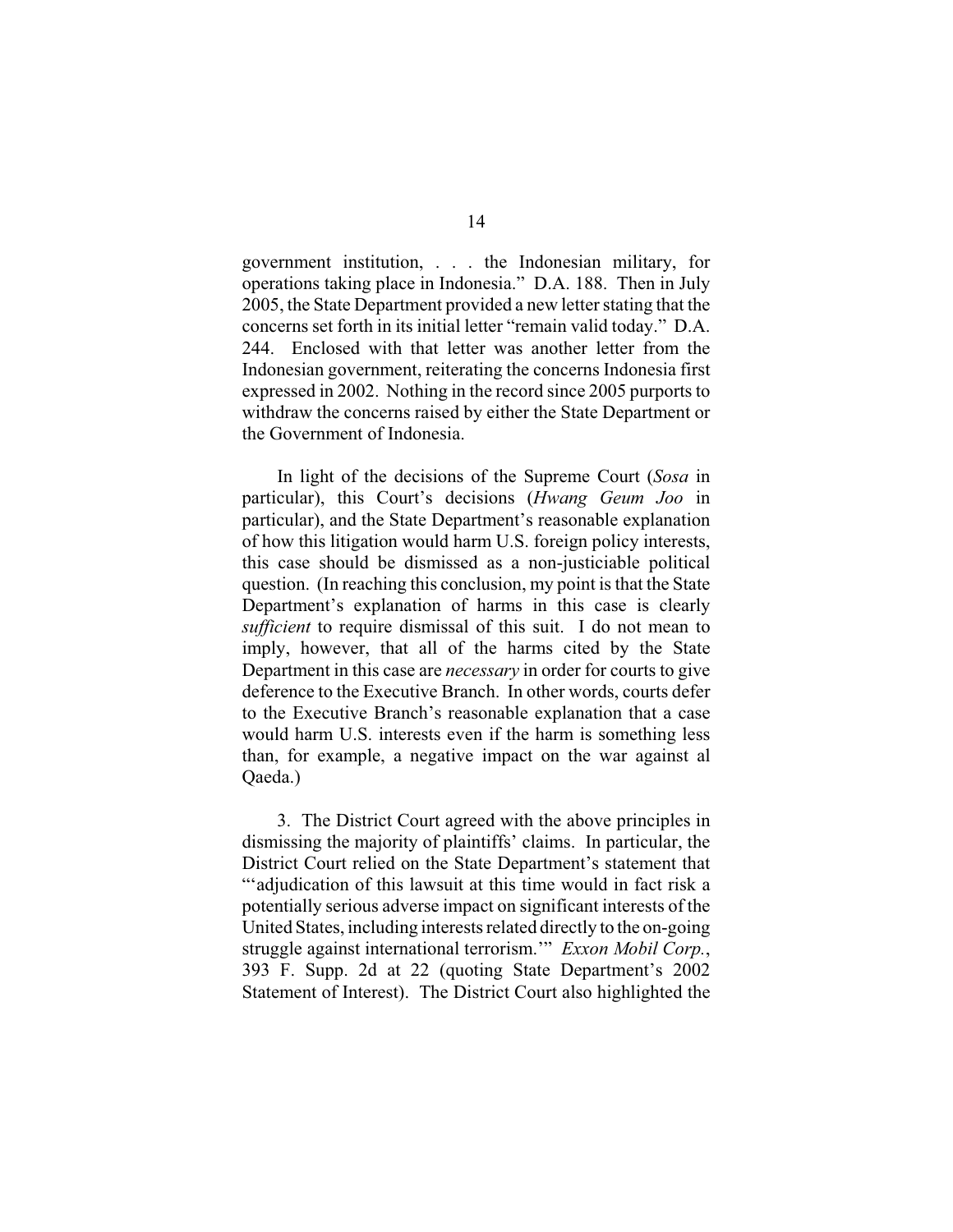Supreme Court's warning in *Sosa* that courts should be "'particularly wary of impinging on the discretion of the Legislative and Executive branches in managing foreign affairs,' particularly when the Executive has expressed its views about the litigation." *Id.* at 23 (quoting 542 U.S. at 727) (internal citation omitted). And the District Court proceeded to dismiss plaintiffs' *federal*-law claims in part because "determining whether defendants engaged in joint action with the Indonesian military necessarily would require judicial inquiry into precisely what the two parties agreed to do" and "such an inquiry cuts too close to adjudicating the actions of the Indonesian government." *Id.* at 27.

Having gone that far, however, the District Court allowed plaintiffs' *state*-law claims to move forward. I believe the same justiciability concerns that the District Court identified with respect to the *federal*-law claims also apply to the *state*-law claims. Regardless whether plaintiffs are attempting to establish Exxon's liability for state-law claims or federal-law claims, plaintiffs must prove that members of the Indonesian military engaged in acts of violence in Indonesia against Indonesian citizens. As a result, the District Court necessarily would be "adjudicating the actions of the Indonesian government" when it continues adjudication of plaintiffs' state-law claims, just as the District Court would have done had it entertained plaintiffs' federal-law claims. Moreover, nothing in the State Department letter distinguished federal and state law claims in assessing the harm to U.S. foreign policy interests – indicating that the statelaw claims pose just as much a threat to U.S. foreign policy interests as the federal-law claims. In sum, I respectfully submit that the District Court should have dismissed the state-law claims based on the same State Department concerns that supported the District Court's dismissal of the federal-law claims.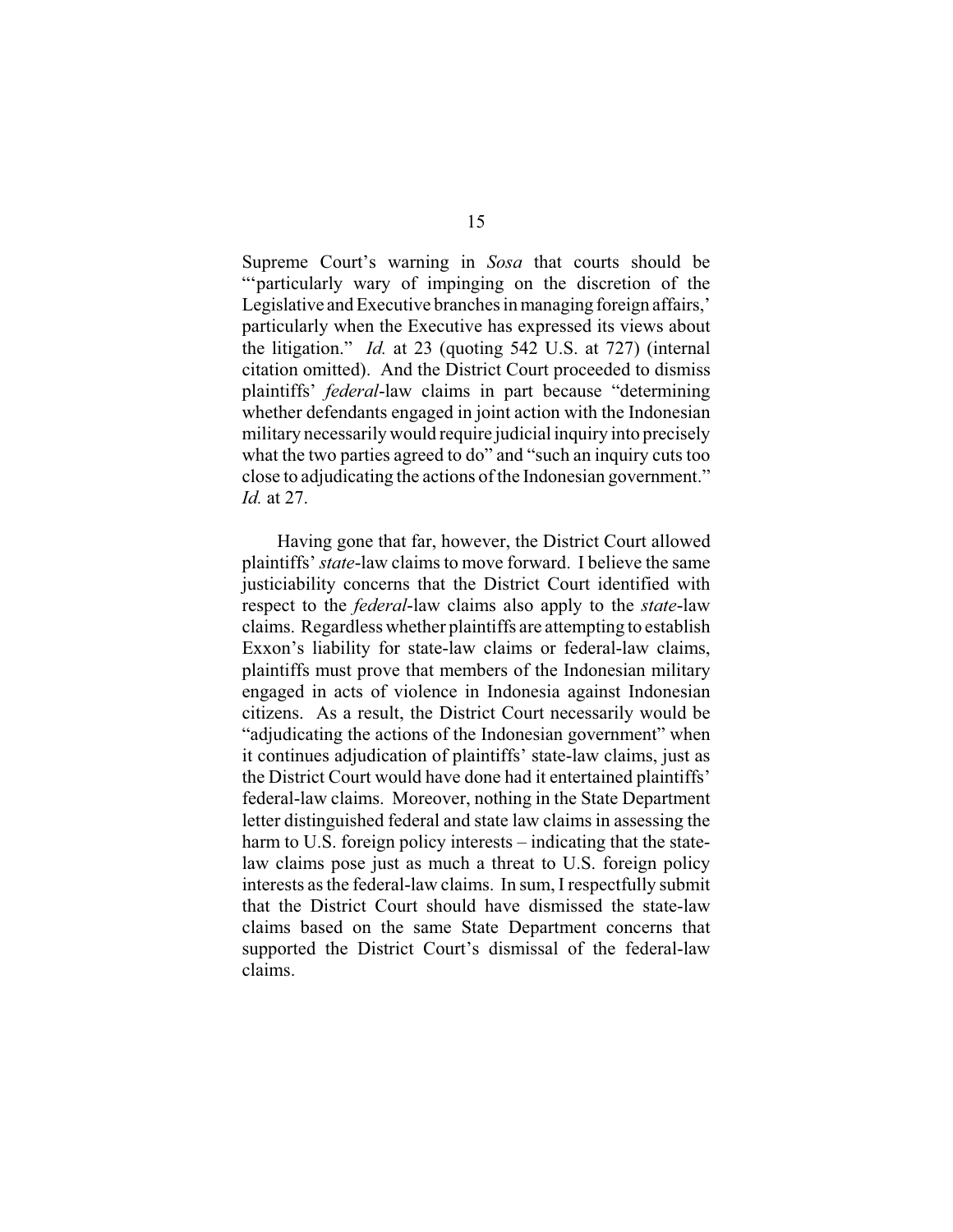Because only state-law claims remain, plaintiffs' case also has a separate doctrinal problem – preemption. As the Supreme Court has stated, the possibility that state law (in this case, D.C. tort law) "will produce something more than incidental effect in conflict with express foreign policy of the National Government . . . require[s] preemption of the state law." *Garamendi*, 539 U.S. at 420. Although we need not resolve the issue here, the state-law tort claims are likely preempted as a result of the State Department's specific statement of harm to foreign policy. *See, e.g.*, *id.* at 413, 424 (referencing Executive Branch statements regarding conflict caused by state law and stating: "There is, of course, no question that at some point an exercise of state power that touches on foreign relations must yield to the National Government's policy, given the concern for uniformity in this country's dealings with foreign nations that animated the Constitution's allocation of the foreign relations power to the National Government in the first place.") (internal quotation omitted); *cf. Geier v. Am. Honda Motor Co., Inc.*, 529 U.S. 861, 886 (2000) (holding that federal statute preempted state-law tort action); *see generally* Jack Goldsmith, *Statutory Foreign Affairs Preemption*, 2000 SUP. CT. REV. 175, 203-05, 213 (2000) ("[C]ourts should preempt state law only when the justification for preemption is fairly traceable to the foreign policy choices not of the federal courts, but rather of the federal political branches.").

4. For its part, the majority opinion says that the State Department has not "*unambiguously*" set forth its position on this lawsuit. The majority opinion seizes on footnote 1 of the State Department's 2002 Statement of Interest<sup>\*</sup> and concludes

<sup>\*</sup>The State Department's footnote 1 states: "Much of this assessment is necessarily predictive and contingent on how the case might unfold in the course of litigation. E.g., the nature, extent, and intrusiveness of discovery; the degree to which the case might directly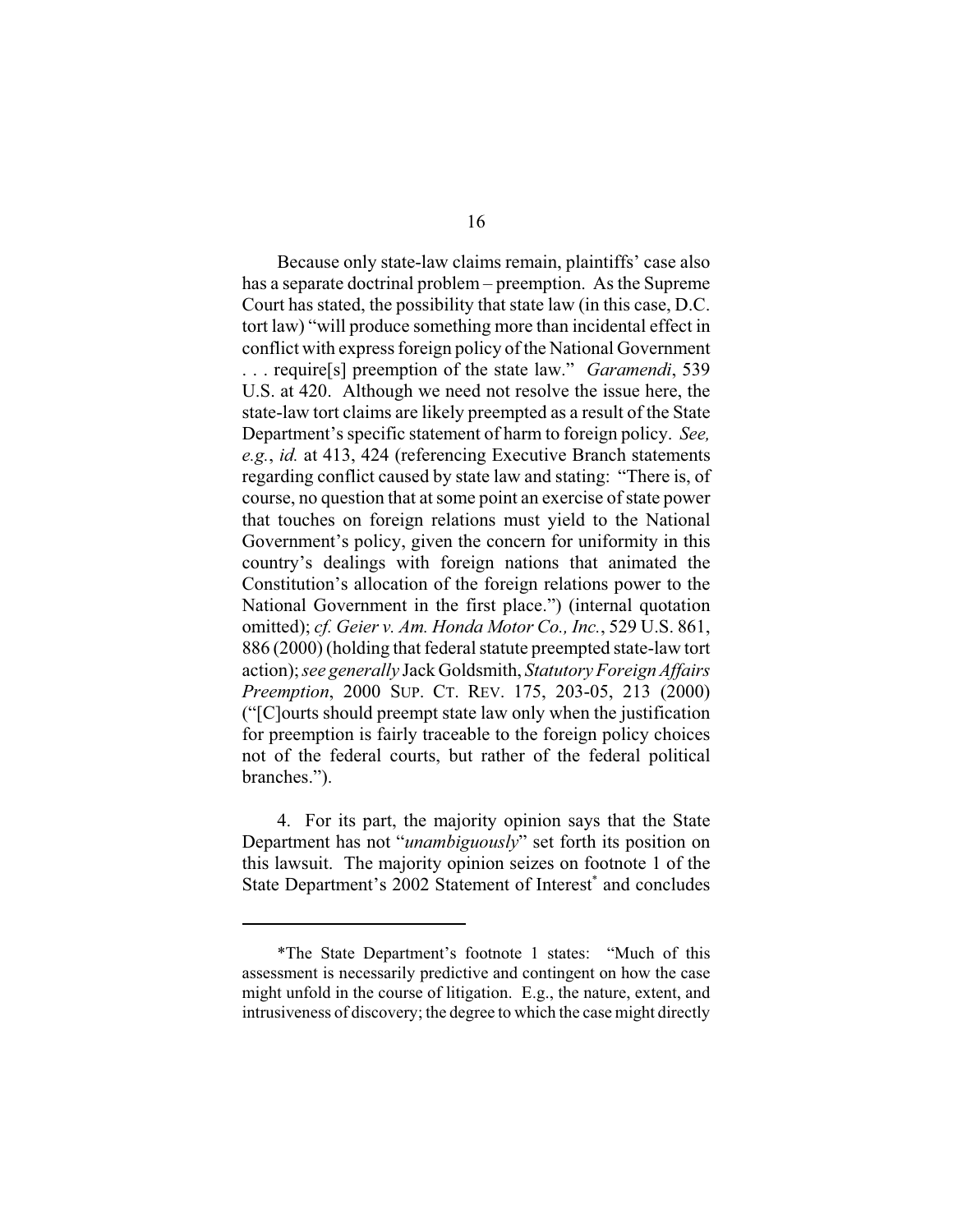that this footnote undermines the Department's statement that "adjudication of this lawsuit at this time would in fact risk a potentially serious adverse impact on significant interests of the United States, including interests related directly to the on-going struggle against international terrorism." *See* Maj. Op. at 16-17; D.A. 182. I respectfully think the majority opinion misreads the State Department footnote – and as a result gives unduly short shrift to the State Department's Statement of Interest.

In the same way that Executive agencies often do when justifying decisions necessarily based on predictive judgments, footnote 1 simply sets forth the factors on which the State Department based its judgment that *the litigation itself* would harm U.S. foreign policy interests. Footnote 1 does not purport to lay out a roadmap for the District Court to alleviate the State Department's concerns as the litigation unfolds – for example, by fashioning the scope of the litigation in a certain way. To be sure, the Department said its ultimate judgment regarding the effect of this suit was "predictive" and "contingent" on several factors. But that truism is not a hook for the majority opinion to override the Department's bottom-line conclusion. After all, judgments of this kind are always predictive in the sense that the State Department can never know in advance precisely how future events will unfold and affect U.S. foreign policy.

implicate matters of great sensitivity to the Government of Indonesia and call for judicial pronouncements on the official actions of the GOI with respect to the conduct of its military activities in Aceh; the effect that a decision in favor of plaintiffs might encourage secessionist activities in Aceh and elsewhere in Indonesia; whether the case were to go to a jury and, if so, whether a substantial monetary award were to be imposed on Exxon Mobil; how other large commercial interests might interpret such a judgment when making investment decisions in Indonesia." D.A. 183 n.1.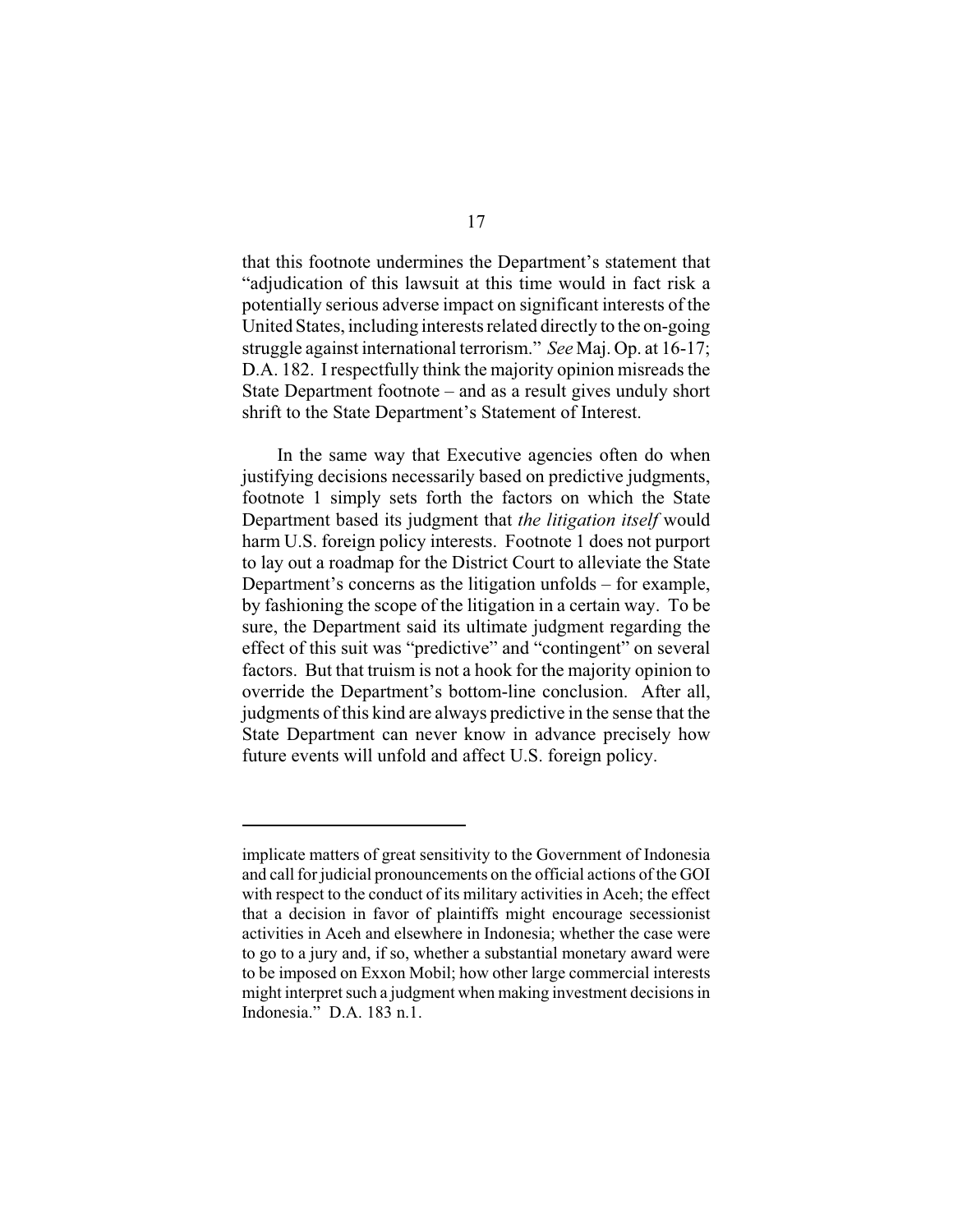The majority opinion does not grapple, moreover, with the illogic of this reading: Why would the State Department definitively say that "adjudication of this lawsuit at this time would in fact risk a potentially serious adverse impact on significant interests of the United States" if the Department intended only to say that the District Court should make certain changes to the scope of the lawsuit to alleviate possible foreign policy concerns? The majority opinion interprets the footnote to contradict the remainder of the Department's letter – which shows, I believe, that the majority opinion's interpretation of the footnote cannot be correct.

The key point here is that the State Department thoroughly explained its reasoning and firmly stated that this suit would harm relations with Indonesia and therefore negatively affect the U.S. war against al Qaeda, among several other adverse effects on significant U.S. interests. As support, the Department attached the Indonesian Ambassador's letter stating that "we cannot accept the extra territorial jurisdiction of a United States Court over an allegation against an Indonesian government institution." D.A. 188. In my judgment, under the precedents that guide our analysis in this area, there is no persuasive basis for disregarding the Executive Branch's statement that "adjudication of this lawsuit at this time would in fact risk a potentially serious adverse impact on significant interests of the United States, including interests related directly to the on-going struggle against international terrorism." D.A. 182. The majority opinion's rejection of the definitive and reasoned Executive Branch statement about this lawsuit's negative impact on America's prosecution of an ongoing war does not reflect the judicial restraint and deference that the Supreme Court and this Court have required in the sensitive area of foreign policy. *See* Maj. Op. at 16-17.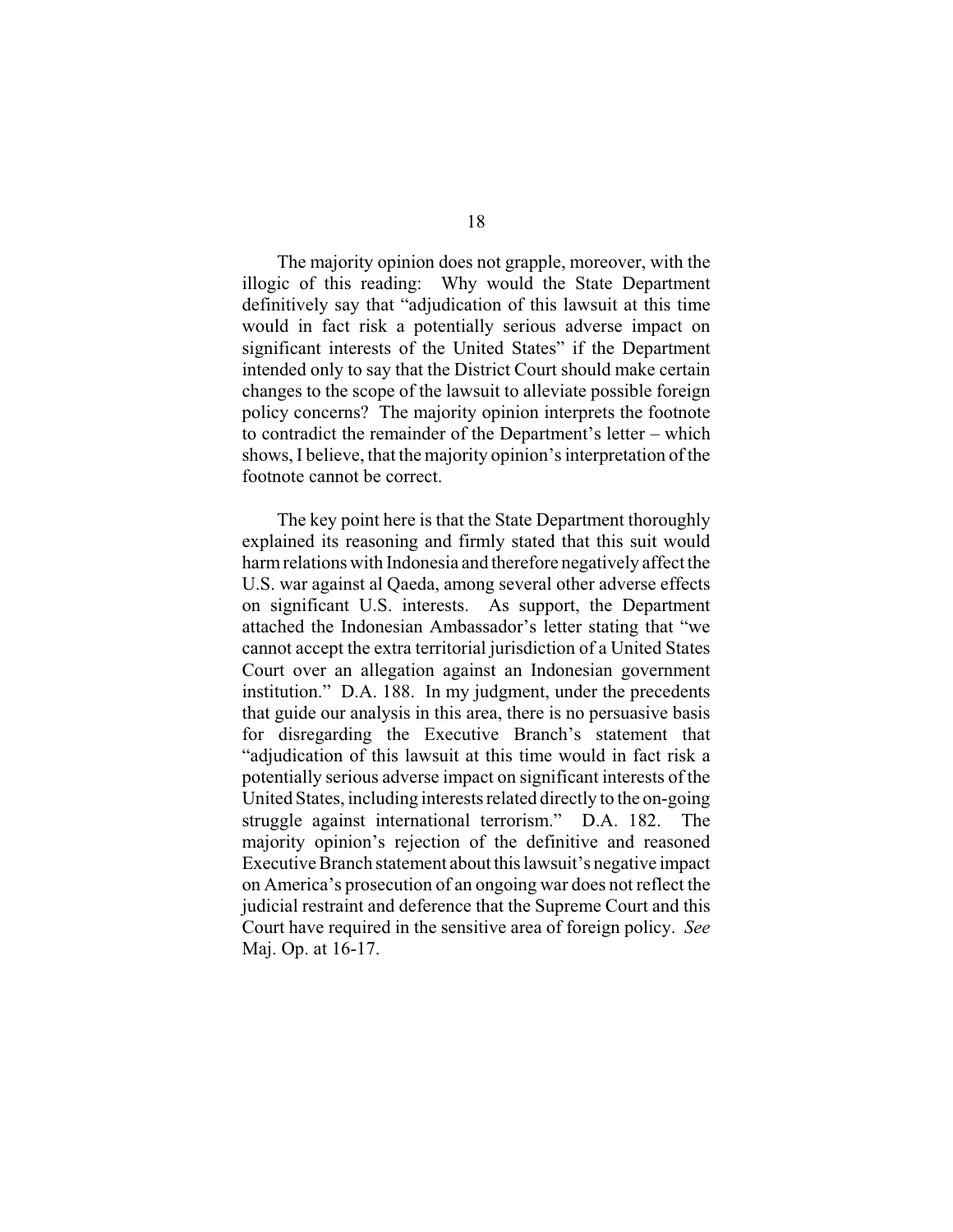5. In analyzing the justiciability issue, the majority opinion seeks to buttress its conclusion by citing the decisions of "several other circuits" that purportedly "have refused to invoke the political question doctrine to dismiss claims that were very similar to those in the instant case." Maj. Op. at 17. Only one post-*Sosa* case cited by the majority opinion has addressed the political question doctrine in the context of a State Department Statement of Interest – the Ninth Circuit's divided decision in *Sarei v. Rio Tinto, PLC*, 456 F.3d 1069 (9th Cir. 2006). (In *Sarei*, residents of Papua New Guinea alleged corporate complicity in human rights violations committed by the Government of Papua New Guinea. *Id.* at 1073-75.)

The court in *Sarei* accepted the premise of the Supreme Court's statement in *Sosa* footnote 21 – namely, that courts should defer to the Executive Branch's reasonable explanations of harm in cases against private entities. *See id.* at 1081. But the Ninth Circuit refused to defer to the particular State Department statement in that case. *Id.* at 1082-83. For purposes of our analysis, two points are important about *Sarei*: First, the State Department's Statement of Interest in *Sarei* was "guarded," so the Ninth Circuit's opinion is not particularly instructive to our decision here, in which the State Department's statement is strongly worded and clearly identifies a negative effect on, among other things, U.S. prosecution of an ongoing war. *Id.* at 1082. Second, in any event, I would not follow the Ninth Circuit's opinion in *Sarei* because I respectfully believe the decision is incorrect for reasons well stated by Judge Morrow in her thorough and persuasive District Court analysis in that case:

> Ruling on the merits of these allegations will inevitably require passing judgment on the pre-war and war-time conduct of the PNG government. It is this type of judgment that the Statement of Interest indicates may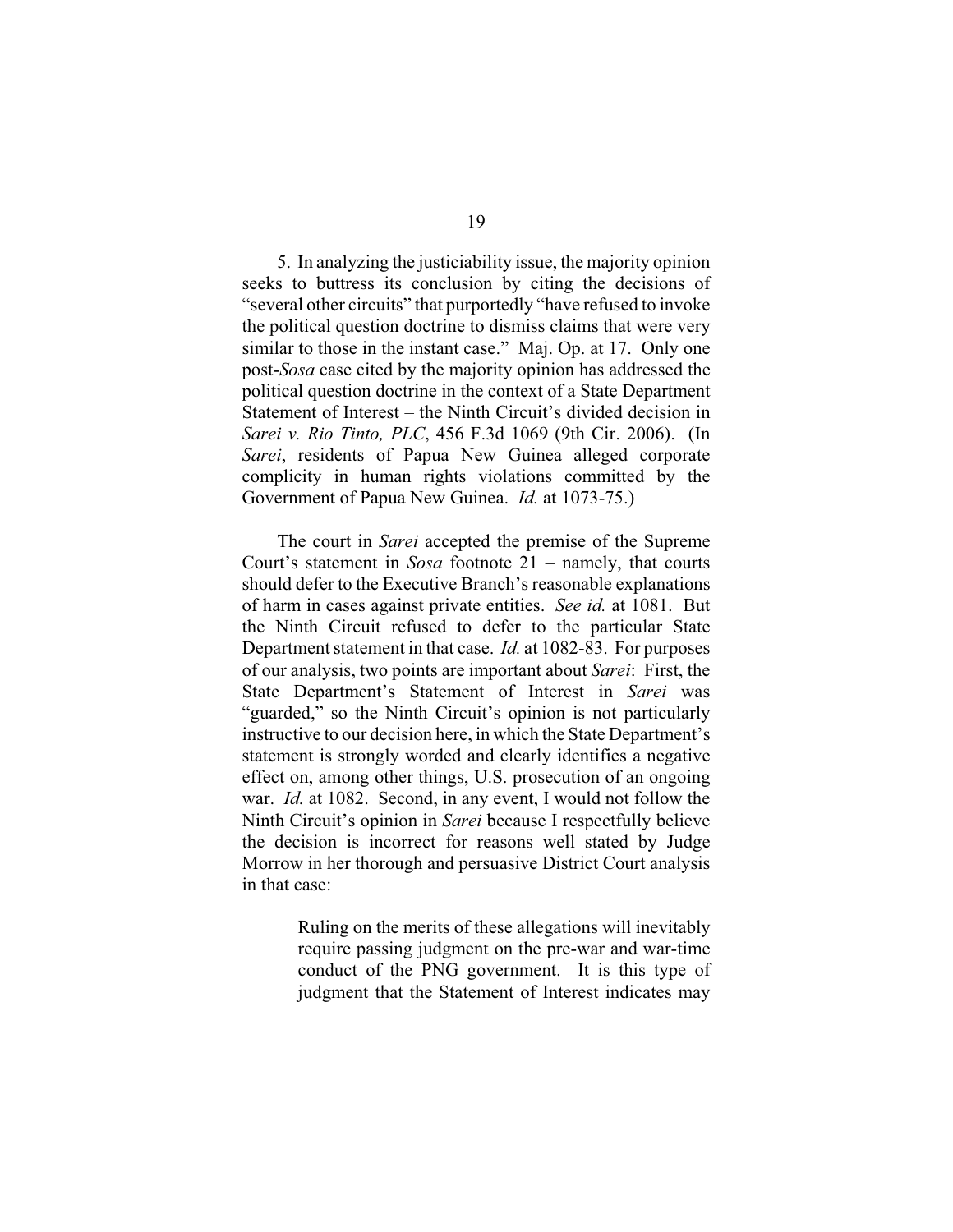have serious implications for the future of the peace agreement that has been reached, and thus for the foreign policy objectives the executive branch has set. It is also the type of judgment that risks placing the court in the position of announcing a view that is contrary to that of a coordinate branch of government, with all the attendant embarrassment that would ensue. The situation is thus quintessentially one that calls for invocation of the political question doctrine as to each of plaintiffs' causes of action.

*Sarei v. Rio Tinto, PLC*, 221 F. Supp. 2d 1116, 1198-99 (C.D. Cal. 2002).

#### III

The final question here is whether this Court possesses the authority to entertain this interlocutory appeal. In my judgment, the standard for this Court to issue a writ of mandamus is plainly satisfied. To be sure, "[t]he remedy of mandamus is a drastic one, to be invoked only in extraordinary situations." *Kerr v. U.S. Dist. Court for N. Dist. of Cal.*, 426 U.S. 394, 402 (1976) (internal quotation omitted). A court will issue the writ "only upon a showing that the petitioner's right is 'clear and indisputable,' and that 'no other adequate means to attain the relief' exist." *In re Sealed Case*, 141 F.3d 337, 339 (D.C. Cir. 1998) (quoting *Gulfstream Aerospace Corp. v. Mayacamas Corp.*, 485 U.S. 271, 289 (1988) and *Allied Chem. Corp. v. Daiflon, Inc.*, 449 U.S. 33, 35 (1980)) (internal citation omitted).

The Supreme Court has made clear that mandamus is appropriate to prevent interference with foreign policy responsibilities that the Constitution has allocated to the Executive and Legislative Branches. In granting a writ of mandamus in *Ex parte Republic of Peru*, for example, the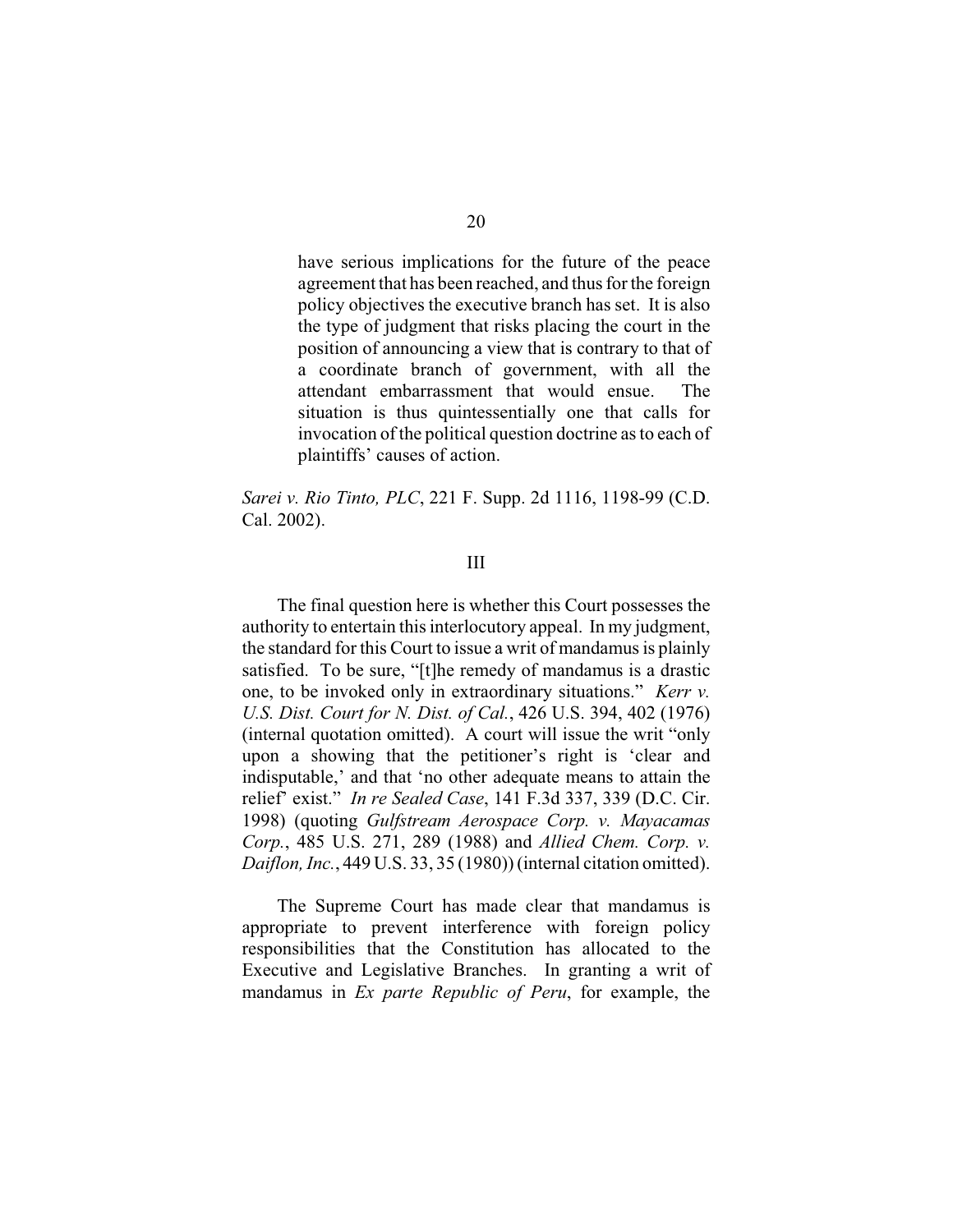Supreme Court stated that cases intruding on the foreign policy responsibilities of the Executive Branch can be "of such public importance and exceptional character as to call for the exercise of our discretion to issue the writ." 318 U.S. 578, 586 (1943). In lawsuits involving the "dignity and rights of a friendly sovereign state," the Court noted, "it is of public importance that the action of the political arm of the Government taken within its appropriate sphere be promptly recognized, and that the delay and inconvenience of a prolonged litigation be avoided by prompt termination of the proceedings in the district court." *Id.* at 587.

The Supreme Court recently reiterated the principles of *Ex parte Peru*, indicating that mandamus is warranted when a lawsuit "would threaten the separation of powers by 'embarrass[ing] the executive arm of the Government.'" *Cheney v. U.S. Dist. Court for the Dist. of Columbia*, 542 U.S. 367, 380-81 (2004) (quoting *Ex parte Peru*, 318 U.S. at 588). The *Cheney* case re-affirmed that mandamus is proper "to prevent a lower court from interfering with a coequal branch's ability to discharge its constitutional responsibilities." *Id.* at 382; *see also In re Austrian & German Holocaust Litig.*, 250 F.3d 156, 163-65 (2d Cir. 2001) (in issuing writ of mandamus, court relies on political question doctrine and states that courts should not intrude on foreign policy prerogatives of political branches).

The majority opinion suggests that the mandamus principles articulated in *Ex parte Peru* and reiterated in *Cheney* are properly applied only in cases in which the property of a foreign government is at stake or a governmental entity is a party to a suit. *See* Maj. Op. at 18-19. I believe the majority opinion's attempt to distinguish *Ex parte Peru* is misplaced for two reasons – one factual and one legal.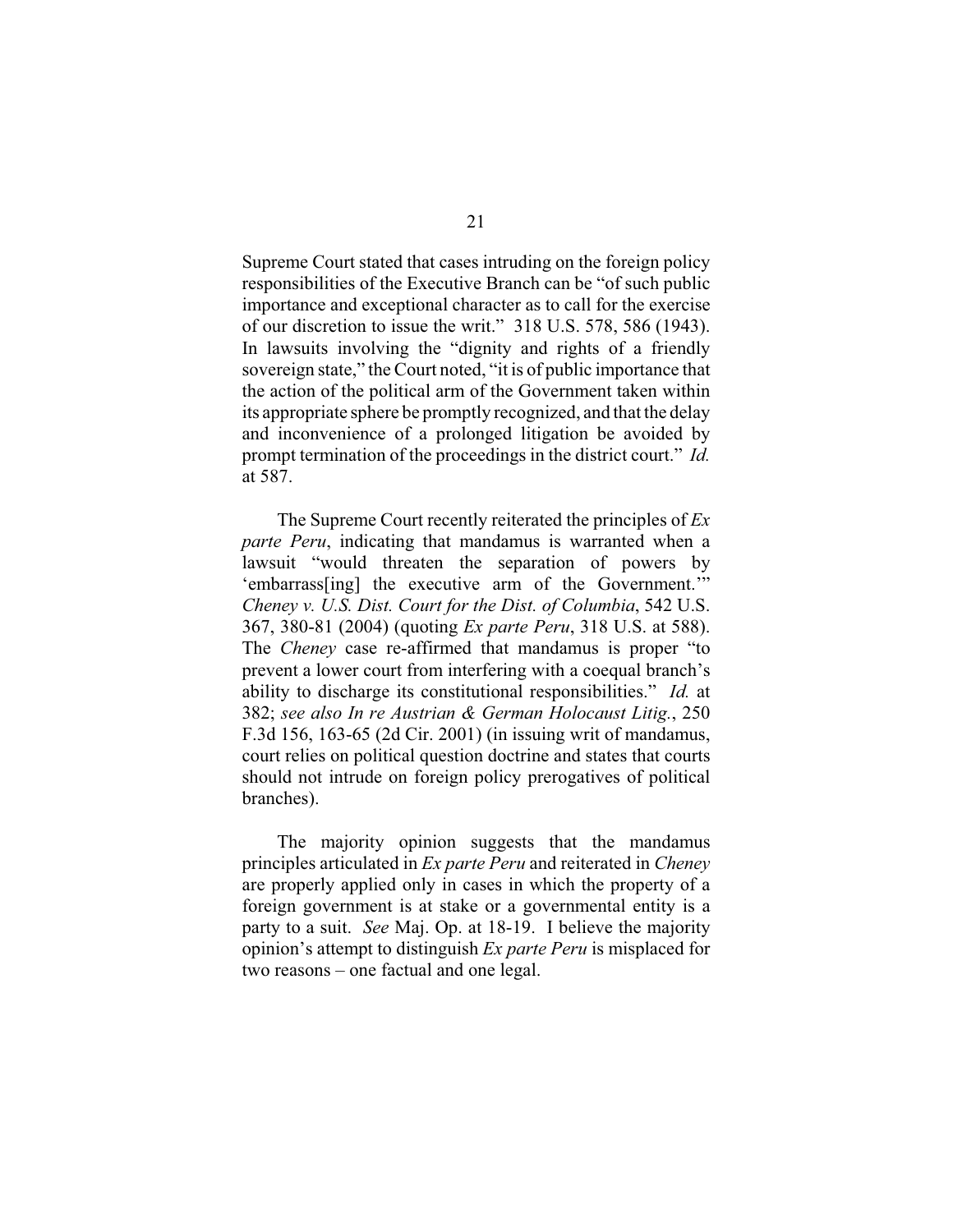First, as a factual matter, the foreign policy effect of plaintiffs' claims is not distinct from the effect of claims challenging the property or actions of a foreign government. Establishing liability against Exxon necessarily requires proving that members of the Indonesian military – acting pursuant to a contract entered into by the Indonesian Government – committed acts of violence against Indonesian citizens in Indonesia. Such proof is a necessary component of establishing either Exxon's vicarious liability for the alleged violent acts or Exxon's direct liability for negligently hiring the alleged bad actors. And the governmental nature of the allegations is why the Government of Indonesia has objected to this case (and why the Executive Branch is therefore concerned about it). *See* D.A. 183 (State Department's 2002 Statement of Interest: "All of the human rights abuses and injuries alleged in the complaint refer to conduct claimed to have been committed by the military and police forces of the GOI."). Therefore, I believe the majority opinion is incorrect to imply that this is somehow just a routine lawsuit involving allegations against a private corporation. *Cf. Sosa v. Alvarez-Machain*, 542 U.S. 692, 733 n.21 (2004); *Am. Ins. Ass'n v. Garamendi*, 539 U.S. 396, 424 (2003). Rather, this suit alleges wrongdoing by members of a foreign military who were supplied by a foreign state-owned entity to provide security at a facility offering vital infrastructural services for a foreign nation.

Second, apart from that factual hole in the majority opinion's distinction of *Ex parte Peru*, the key question for purposes of mandamus (as it is for assessing justiciability) is whether the Executive Branch has reasonably explained that the foreign policy interests of the United States would be adversely affected – not the identity of the named parties in the lawsuit. In *Ex parte Peru*, for example, the Supreme Court instructed that a district court should terminate litigation when that litigation adversely affects the foreign policy interests of the United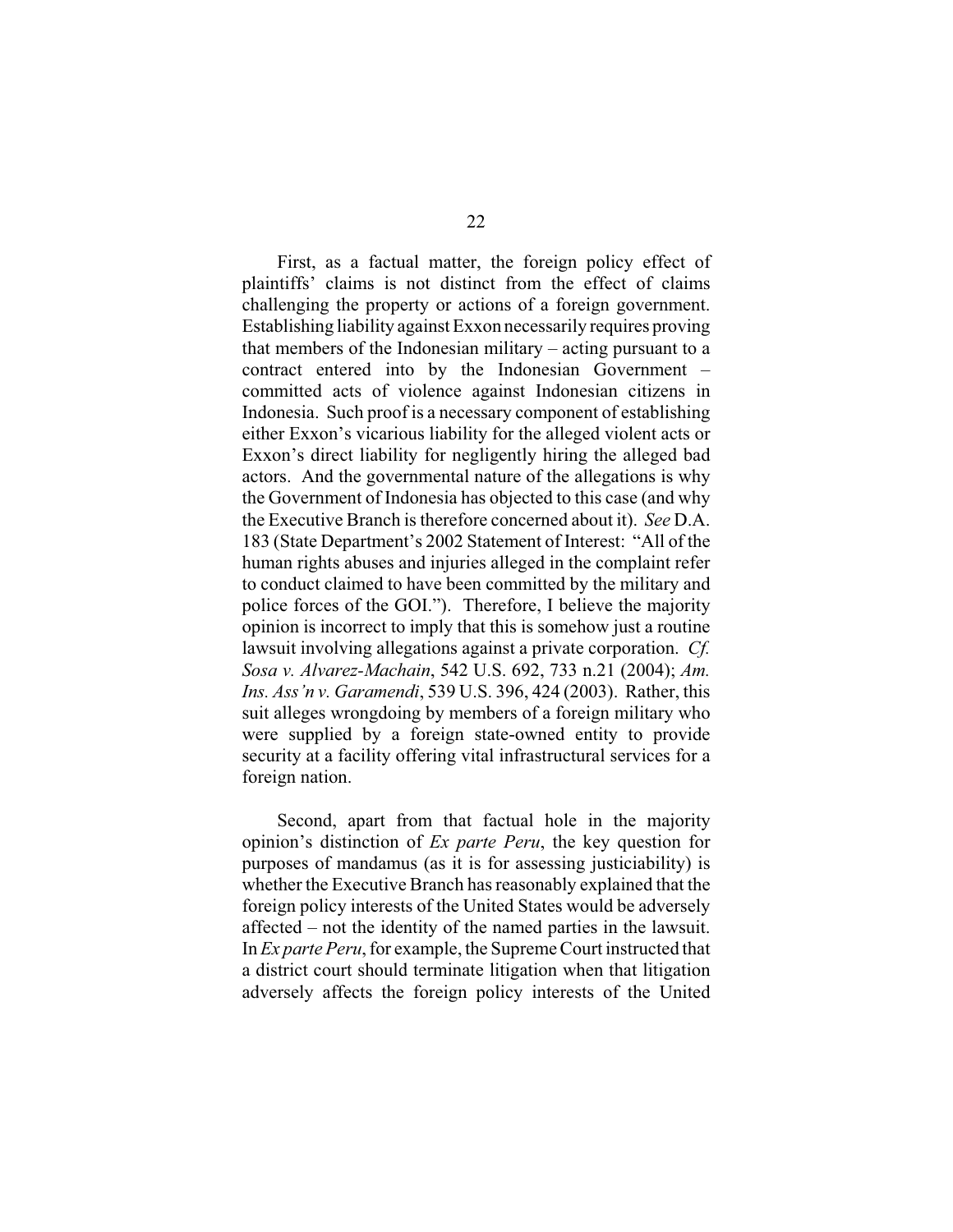States. *See* 318 U.S. at 586-87 ("The case involves the dignity and rights of a friendly sovereign state, claims against which are normally presented and settled in the course of the conduct of foreign affairs by the President and by the Department of State."). There is no logical or principled basis for granting mandamus in *some* cases that severely affect the foreign policy interests of the United States, but not in other cases, just because of the named defendants. *Cf. Sosa*, 542 U.S. at 733 n.21. The rule of *Ex parte Peru* is straightforward: If the District Court incorrectly green-lights a lawsuit that would adversely affect the foreign policy interests of the United States, mandamus is warranted.

Finally, the majority opinion also suggests that mandamus is not warranted because the District Court narrowed the litigation to protect U.S. interests. Maj. Op. at 15-16. But the U.S. foreign policy interest here is not simply in avoiding the effects of a final judgment, but is in avoiding the repercussions of *the litigation itself*. In cases (analogous for these purposes) involving foreign sovereign immunity, courts therefore have recognized that mandamus is an appropriate remedy when the litigation itself could harm the interests underlying sovereign immunity. *See, e.g.*, *Ex parte Peru*, 318 U.S. at 587 ("[I]t is of public importance that the action of the political arm of the Government taken within its appropriate sphere be promptly recognized, and that the delay and inconvenience of a prolonged litigation be avoided by prompt termination of the proceedings in the district court."); *In re Papandreou*, 139 F.3d 247, 251 (D.C. Cir. 1998) (granting mandamus in case involving foreign sovereign immunity: "[S]overeign immunity is an immunity from trial and the attendant burdens of litigation, and not just a defense to liability on the merits.") (internal quotation omitted). The same rationale applies here.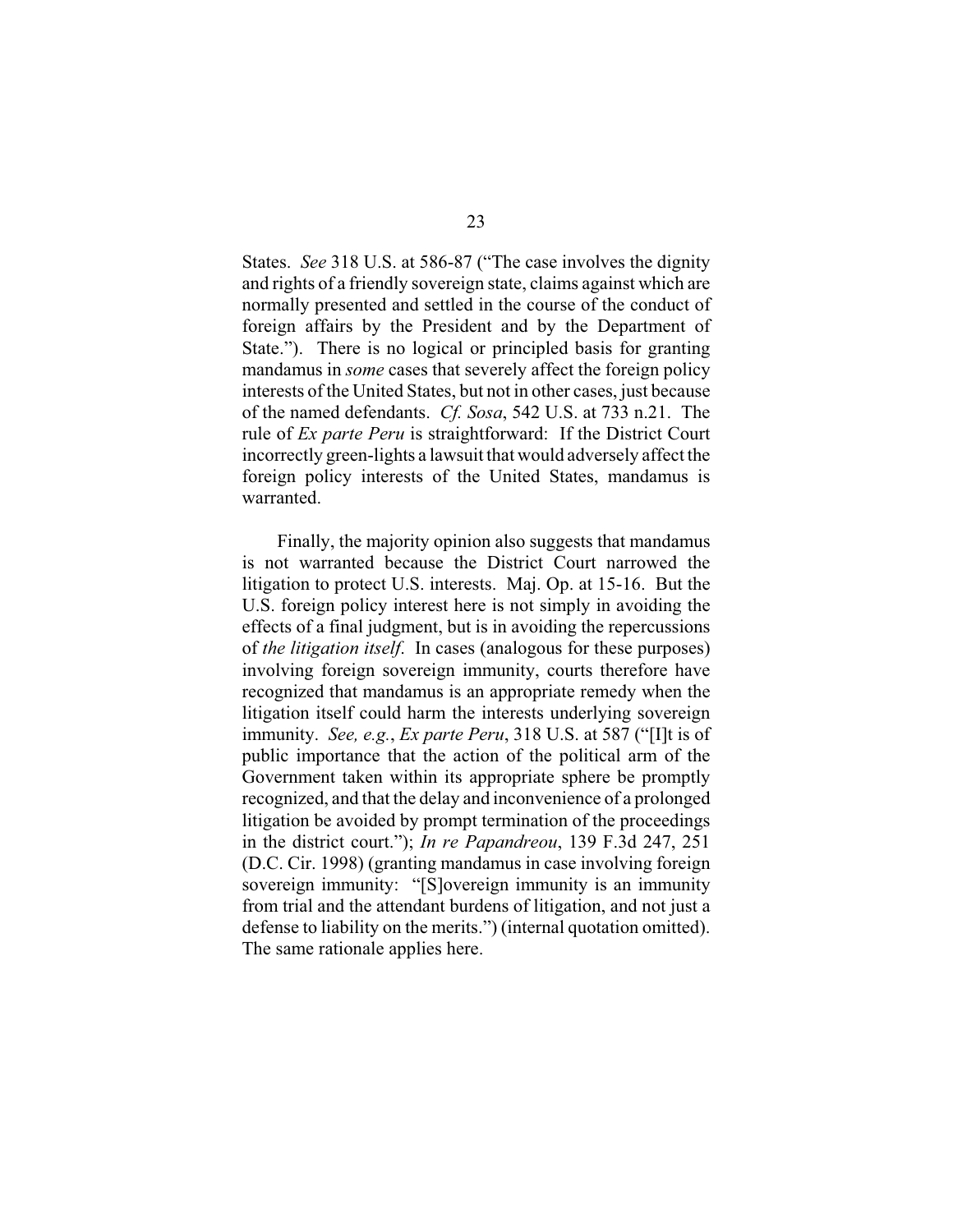Although I disagree with the majority opinion's resolution of this case, there appears to be common ground about how litigation of the remaining state-law claims should proceed in the District Court. The State Department again will have an opportunity to express its views (previously expressed in 2002 and 2005) regarding this suit. If the State Department were to withdraw its previously stated opposition to the state-law claims, then I would agree that the state-law claims would not be barred by the political question doctrine. *See First Nat'l City Bank v. Banco Nacional de Cuba*, 406 U.S. 759, 768 (1972) (plurality opinion of Rehnquist, J.) (suit against foreign government corporation may proceed because Executive Branch "has advised us" that suit would not "frustrate the conduct of this country's foreign relations"). On the other hand, I assume the majority would agree that the District Court should dismiss the case if the State Department reasonably and unambiguously states that litigation of the state-law claims would affect U.S. foreign policy interests. *See* Maj. Op. at 16-17. Indeed, even plaintiffs' counsel appeared to agree at oral argument that dismissal by the District Court (and, if not, then mandamus by this Court) would be warranted if the State Department reasonably explained to the District Court that the remainder of this case would negatively affect U.S. efforts in the war against al Qaeda. *See* Tr. of Oral Arg. at 23-24. Therefore, I expect that the District Court will obtain the State Department's specific views on the remaining state-law claims in the litigation and proceed accordingly.

\* \* \*

In light of the precedents of the Supreme Court and this Court, and the State Department's reasonable explanation of how this lawsuit would harm U.S. interests, I would grant the

#### IV